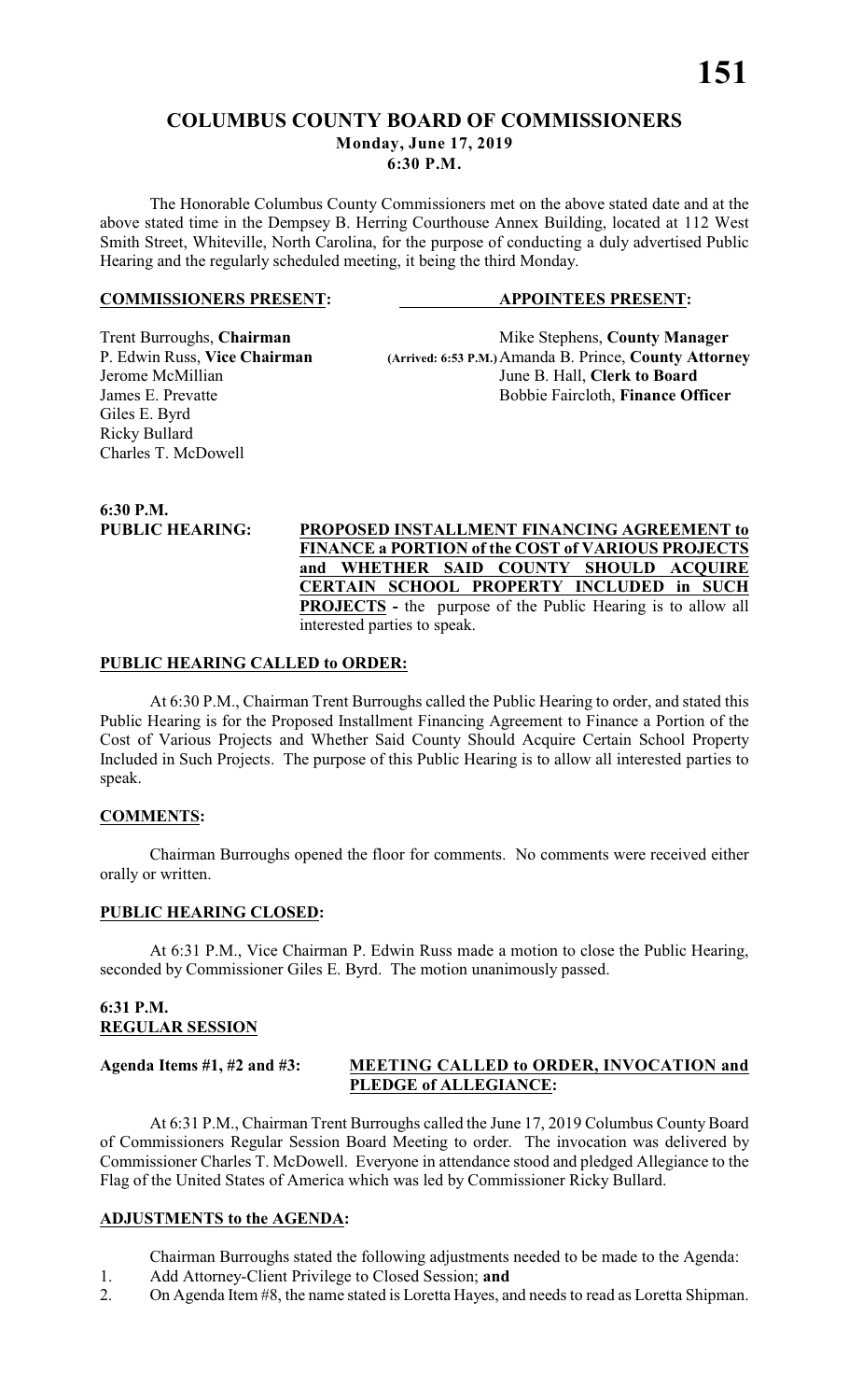# **MOTION:**

Commissioner Bullard made a motion to approve the following adjustments to the Agenda, seconded by Vice Chairman Russ:

1. Add Attorney-Client Privilege to Closed Session; **and**

2. On Agenda Item #8, the name stated is Loretta Hayes, and needs to read as Loretta Shipman.

The motion was seconded by Vice Chairman Russ and unanimously passed.

### **Agenda Item #4: PRESENTATION - PROCLAMATION of APPRECIATION - SAMANTHA ALSUP:**

Commissioner Prevatte made a motion to approve and adopt the following proclamation.

### *PROCLAMATION of RECOGNITION to SAMANTHA ALSUP*

**WHEREAS,** on May 07, 2019, the North Carolina Division of Emergency Management presented *SAMANTHA ALSUP*, Columbus County Planning Director, a Coordinator's Award for her efforts and proactive ways to aid in the effects from Hurricane Florence; **and**

**WHEREAS,** these dedicated efforts aided many citizens in time of great need; **and**

**WHEREAS,** a display of these dedicated efforts from an employee, or person, shows genuine concern and allows the citizens of Columbus County to be assured that efforts are being applied for their welfare; **and**

**WHEREAS,** when employees shows concern and dedication to help our citizens, it enables us to feel proud.

**NOW, THEREFORE, BE IT PROCLAIMED,** the **Columbus County Board of Commissioners** proudly presents this *Proclamation of Recognition* to *SAMANTHA ALSUP* for her determined efforts and service to aid Columbus County citizens in the aftermath of Hurricane Florence.

**APPROVED and ADOPTED** this the 17th day of June, 2019

**/s/** *TRENT BURROUGHS***, Chairman** */s/ P. EDWIN RUSS***, Vice Chairman /s/** *JEROME McMILLIAN* **/s/** *JAMES E. PREVATTE /s/ CHARLES T. McDOWELL*

*/s/ GILES E. BYRD**/s/***/** *RICKY BULLARD*

### **Agenda Item #5: BOARD MINUTES APPROVAL:**

Commissioner McDowell made a motion to approve the May 20, 2019 Regular Session Board Meeting Minutes (Tabled at June 03, 2019 Meeting due to rough draft), as recorded, the May 29, 2019 Budget Workshop #1, as recorded, and the June 03, 2019 Regular Session Board Meeting Minutes, as recorded, seconded by Commissioner Bullard. The motion unanimously passed.

### **Agenda Item #6: PRESENTATION - TRILLIUM HEALTH RESOURCES:**

Cindy Ehlers, Vice President of Clinical Operations, delivered the following presentation on Community response Hurricane Florence.

### **BEFORE THE STORM:**

#### **Emergency Operations initiated September 10,2018**

Steps:

-Call all members to activate crisis plans related to hurricane

-Call all providers to secure evacuation plans and points of contact

-Target MAT, medically fragile members and residential providers for specific plans for high risk members

-Secure call center operations off site to maintain operations at 24-7 capacity

-Activate command center for Emergency Operations

-Complete staffing protocol for managing staff resources ans status check in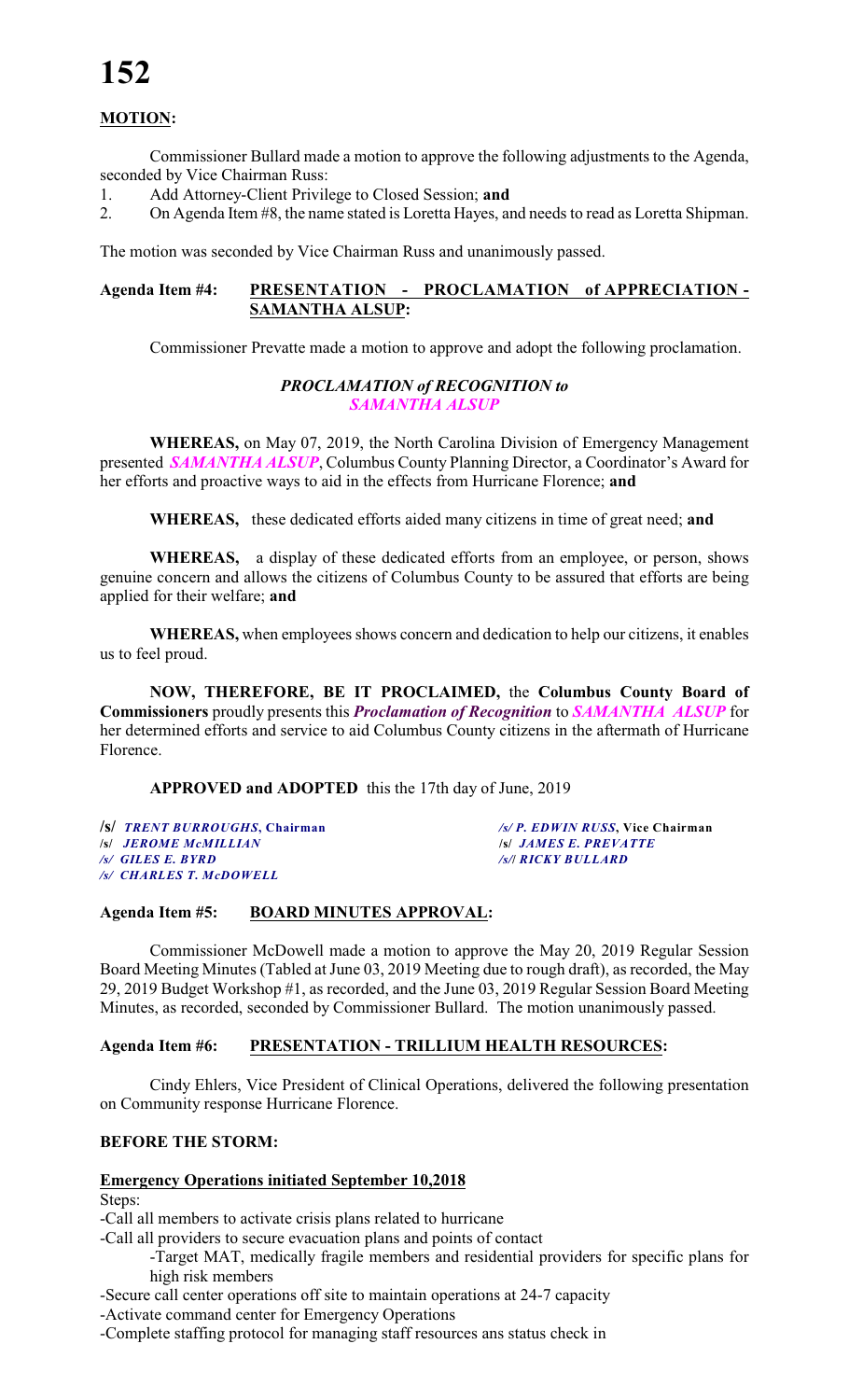-Initiate staff communication system via text and e-mail

### **TRILLIUM STAFF INVOLVED:**

### **Phase 1 Preparation**

+300 Employees

# **DURING THE STORM:**

-Respond to calls from members on Access/Crisis lines as part of routine operations -Respond to calls from state Emergency Operations -Respond to calls from DSS and County EOC for shelters -Total call volume during the storm period **913 calls Emergency Operations ended on September 20, 2018 (10 days)**

# **TRILLIUM STAFF INVOLVED:**

# **Phase II - During the storm 24-7 Connection - Emergency Command Center**

-Call Center clinicians  $1<sup>st</sup>$  shift with back up staffing -Call Center clinicians  $2<sup>nd</sup>$  shift with back up staffing -Call Center clinicians  $3<sup>rd</sup>$  shift with back up staffing

# **RECOVERY RESPONSE**

# **Activated Recovery Response - Trillium Members**

-Set up internal resource list for staff to assist members with local resources for assistance -Set up disaster assistance for members to access resources needed

-Food, housing, clothing, medication, supplies, equipment

-Set up donation page and Amazon wish list to help members via social media

-Over \$30,000 in donated food, clothing, snacks, hygiene and comfort items donated -Contacted all members for well check and to establish unmet needs 4,200 people

-Contacted all providers (approximately 450) to determine capacity

-Targeted check in with MAT (Medication Assistance Therapy)

- -Medically Fragile members
- -Group homes

-Provided over 4,000 care packages to shelters and members

-Provided over 1,500 comfort kits for children impacted

-Assisted members with hotel and transportation costs to get back home after resources were exhausted \$25,000

-Responded to all shelters in every community with MH/IDD staff every day the shelters were open with Trillium staff and through our partnership with Integrated Family services

-Worked at food distribution centers in all impacted counties over 3,000 hours

-Worked in partnership with DSS in every impacted county during Food Stamp distribution to talk to folks while they waited in line to help debrief after the storm

-Implemented the "Blooming Again" grants for exceptional children classrooms in impacted counties where schools were flooded or damaged to help get our kids back to school

-Received and distributed 1,000 packed backpacks for exceptional childrens programs from Cardinal Innovations LME/MCO staff and providers in central NC

-Initiated the states Back @ Home NC initiative to assess and rehouse people throughout the impacted Trillium counties. We have rehoused 68 households since October and are currently working with 81 households. Our efforts are ongoing to help people get Back@Home.

# **ONGOING STORM RECOVERY AND MITIGATION RESPONSE**

-Initiated the states "Hope4NC' response. This is a FEMA funded grant that began on October 23, 2018. We have Crisis Counselors out canvassing every neighborhood in our impacted counties to perform outreach and assistance with connecting people to resources.

-We are on the ground in this county everyday please let us now if there is a group or individual you think we need to reach out to or who needs help.

# **TRILLIUM STAFF INVOLVED**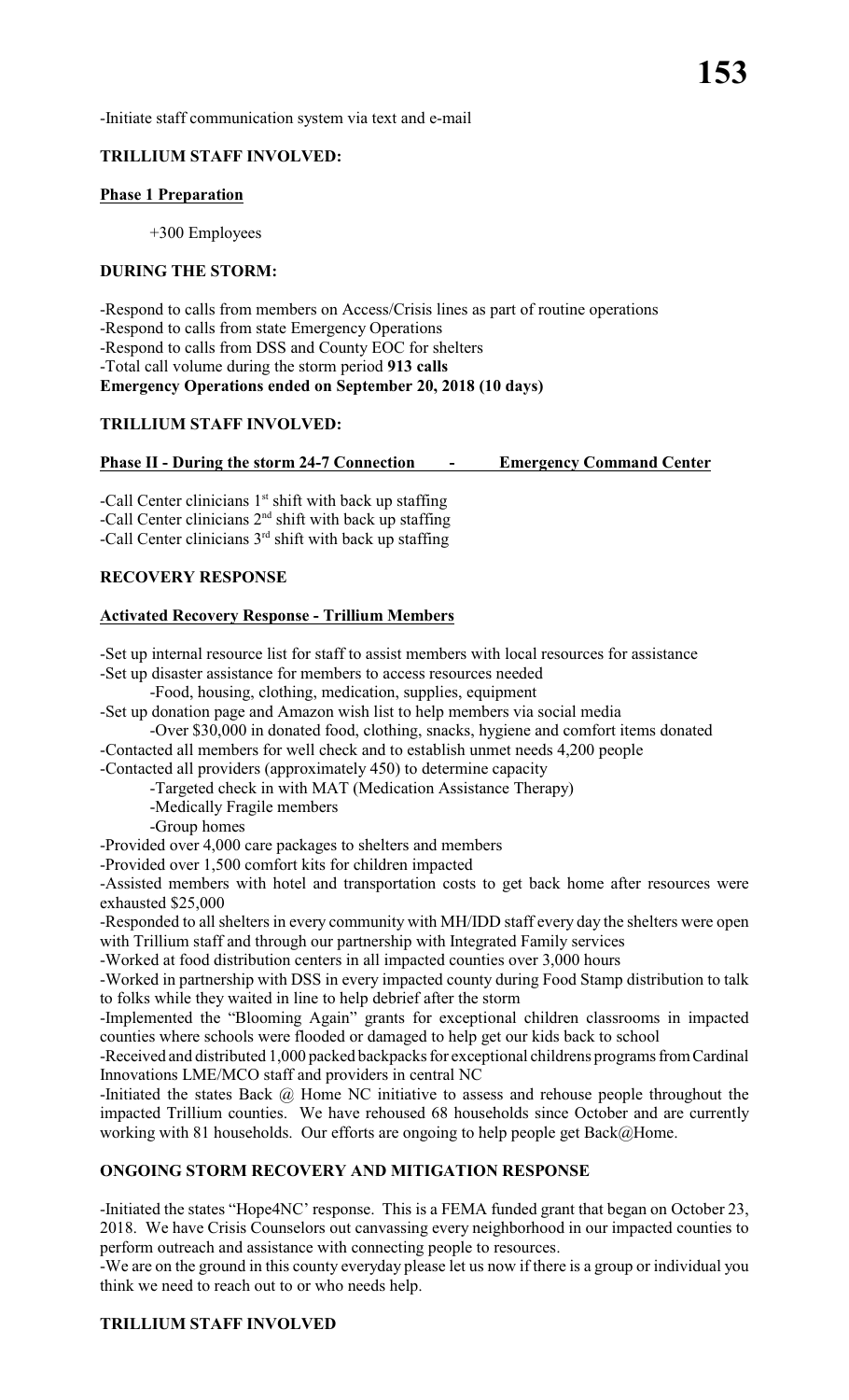### **Phase III - After the Storm Response**

 $-+96$  Staff -HOPE4NC -1 REGIONAL Director -1 Child Specialist -8 team Leads -8 Liaisons -62 CCP's  $= 86$  Staff

-Over 205,000 contacts

### **CONSIDERATIONS for the FUTURE:**

#### **-Medicaid Transformation may have a significant impact on crisis response in the future**

-Standard Plans, which will be fully implemented in our area in February 2020 and which will serve about 85% of the population for which Trillium currently has responsibility, are not obligated to participate in hurricane preparedness, response or recovery.

-Trillium is not required to respond in the robust way that we have - we did all of this because we live in and value these communities, but the pending changes will impact our financial and human resources.

-Trillium intends to be a Tailored Plan effective July 2021, but there is no guarantee in current State law that we will continue to even exist by the second phase of Tailored Plans that will begin July 2025.

-With all of the discussions about Medicaid Transformation, the community crisis response impact has not received much attention. The decisions regarding the final design of the transformed system are being made now. We encourage you to make your voice heard if this issue is important to you.

### **Agenda Item #7: BUDGET- ADOPTION of the PROPOSED FY 2019-2020 COLUMBUS COUNTY OPERATING BUDGET:**

Michael H. Stephens, County Manager, requested Board approval and adoption of the FY 2019-2020 Columbus County Operating Budget by the following Columbus County Budget Ordinance.

### **COLUMBUS COUNTY BUDGET ORDINANCE FISCAL YEAR 2019-2020**

**BE IT ORDAINED** by the Board of Commissioners of Columbus County, North Carolina:

Section 1: The following amounts are hereby appropriated in the General Fund for the operation of county government and its activities for the fiscal year beginning July 1, 2019 and ending June 30, 2020 in accordance with the chart of accounts heretofore established for the County.

| Governing Body                        | 255,392   |
|---------------------------------------|-----------|
| Administration                        | 268,558   |
| Personnel                             | 162,547   |
| Purchasing & Safety                   | 123,754   |
| Finance                               | 427,013   |
| <b>Tax Administration</b>             | 1,169,733 |
| <b>County Attorney</b>                | 259,254   |
| <b>Court Facilities</b>               | 325,601   |
| Elections                             | 618,762   |
| Register of Deeds                     | 446,356   |
| Non - Departmental                    | 1,955,956 |
| <b>Management Information Systems</b> | 388,471   |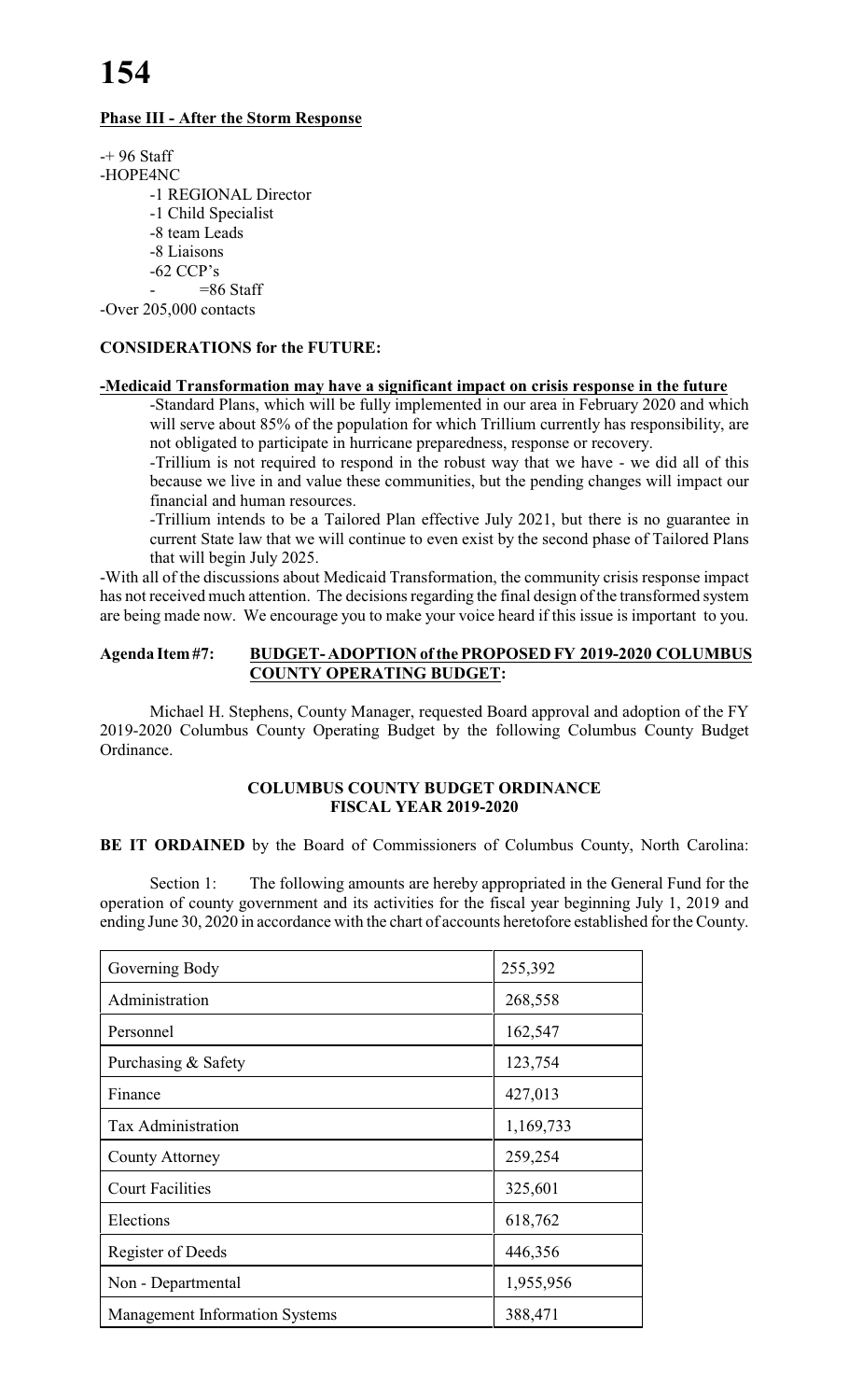| Professional Services                 | 65,138     |
|---------------------------------------|------------|
| <b>Central Garage</b>                 | 80,100     |
| Public Buildings - DSS                | 99,219     |
| Public Buildings - Administration     | 50,401     |
| Public Buildings - Senior Center      | 35,511     |
| Public Buildings - Miller             | 620,076    |
| Public Buildings - All Other          | 562,298    |
| Public Buildings - Farm Services      | 29,329     |
| <b>Public Buildings - POTW</b>        | 62,475     |
| Sheriff                               | 6,410,313  |
| <b>Detention Center</b>               | 3,857,024  |
| <b>EMS</b> Medical Director           | 12,350     |
| <b>Emergency Services</b>             | 1,626,054  |
| Fire Marshal                          | 145,899    |
| Medical Examiner                      | 70,600     |
| <b>Animal Control</b>                 | 373,966    |
| Airport                               | 717,745    |
| Planning                              | 144,973    |
| <b>Building Inspection Department</b> | 403,226    |
| <b>Economic Development</b>           | 226,060    |
| Cooperative Extension                 | 493,514    |
| Soil Conservation                     | 224,780    |
| <b>Health Department</b>              | 4,671,301  |
| <b>Social Services</b>                | 8,958,512  |
| Public Assistance                     | 1,563,367  |
| <b>Veterans Services</b>              | 143,341    |
| Education                             | 14,026,952 |
| Library                               | 1,448,204  |
| Parks and Recreation                  | 537,017    |
| Department of Aging                   | 3,068,422  |
| <b>Special Appropriations</b>         | 1,063,831  |
| <b>Transfers to Other Funds</b>       | 835,933    |
| <b>TOTAL APPROPRIATIONS:</b>          | 59,024,328 |

**Section 2:** It is estimated that the following revenues will be available the General Fund for the fiscal year July 1, 2019 and ending June 30, 2020.

| <b>Ad Valorem Taxes</b>          | 31,019,453 |
|----------------------------------|------------|
| <b>Court Facilities Revenues</b> | 100,000    |
| Sales Tax Revenues               | 9,678,283  |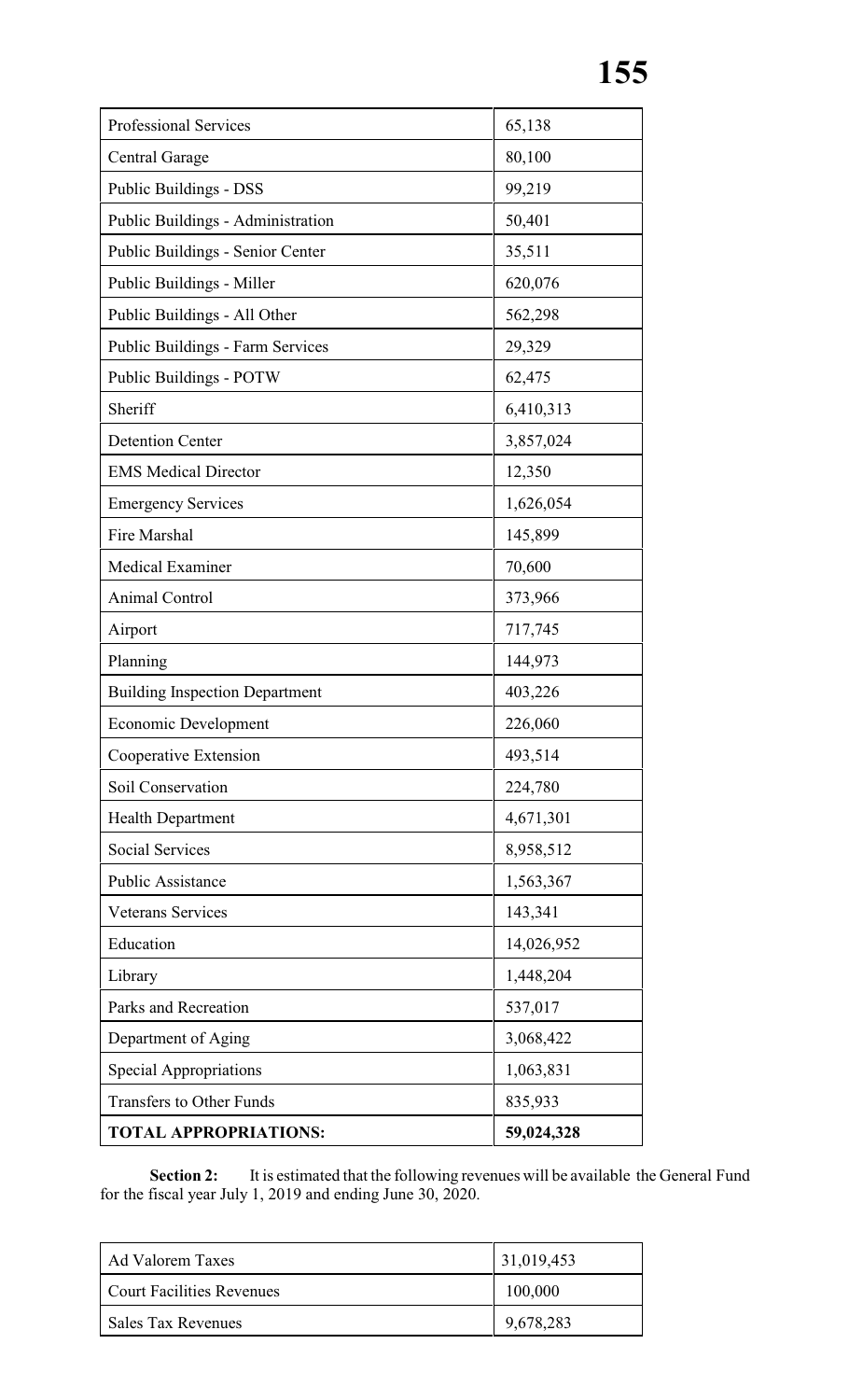| Privilege License Revenue                      | 100        |
|------------------------------------------------|------------|
| <b>Collections Revenues</b>                    | 39,114     |
| Miscellaneous Revenues                         | 1,188,453  |
| Transfers                                      | 28,149     |
| <b>Fund Balance Appropriation</b>              | 2,757,287  |
| <b>Legal Department Revenues</b>               | 103,531    |
| <b>Elections Revenues</b>                      | 28,000     |
| Register of Deeds Revenues                     | 305,700    |
| <b>Sheriff's Office Revenues</b>               | 1,318,646  |
| <b>Detention Center Revenues</b>               | 190,000    |
| <b>Emergency Services Revenues</b>             | 39,294     |
| <b>Fire Marshal Revenues</b>                   | 8,500      |
| <b>Animal Control Revenues</b>                 | 11,500     |
| <b>Airport Revenues</b>                        | 537,800    |
| <b>Building Inspection Department Revenues</b> | 291,731    |
| <b>Planning Revenues</b>                       | 10,000     |
| <b>Cooperative Extension Revenues</b>          | 1,200      |
| Soil & Water Conservation Revenues             | 38,000     |
| <b>Health Department Revenues</b>              | 2,021,751  |
| Social Services Revenues                       | 6,463,332  |
| <b>Veterans Services Revenues</b>              | 2,000      |
| <b>Education Revenues</b>                      | 281,648    |
| <b>Library Revenues</b>                        | 170,407    |
| <b>Recreation Revenues</b>                     | 24,500     |
| Department of Aging Revenues                   | 2,370,949  |
| <b>TOTAL ESTIMATED REVENUES:</b>               | 59,024,328 |

**Section 3:** The following amounts are hereby appropriated in the Tax Revaluation Fund for the operation of county government and its activities for the fiscal year beginning July 1, 2019 and ending June 30, 2020 in accordance with the chart of accounts heretofore established for the County.

| <b>Tax Revaluation</b>      | 99,000 |
|-----------------------------|--------|
| <b>Total Appropriations</b> | 99,000 |

**Section 4:** It is estimated that the following revenues will be available in the Tax Revaluation Fund for the fiscal year July 1, 2019 and ending June 30, 2020

| Transferred From General Fund   | 20,000 |
|---------------------------------|--------|
| Transferred From Fund Balance   | 79,000 |
| <b>Total Estimated Revenues</b> | 99,000 |

**Section 5:** The following amounts are hereby appropriated in the Rescue Units Fund for the operation of county government and its activities for the fiscal year beginning July 1, 2019 and ending June 30, 2020 in accordance with the chart of accounts heretofore established for the County.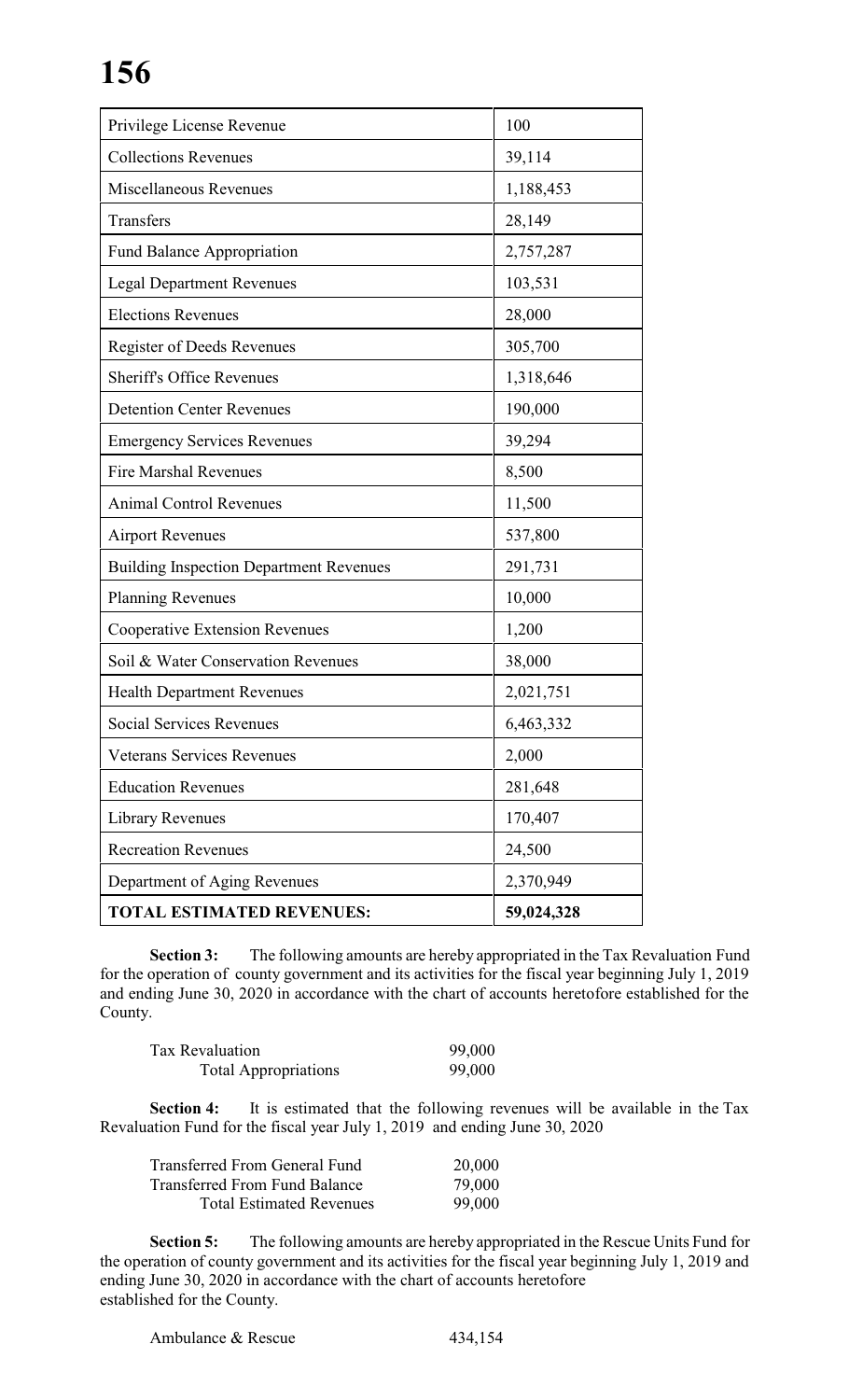Total Appropriations 434,154

Section 6: It is estimated that the following revenues will be available in the Rescue Units Fund for the fiscal year July 1, 2019 and ending June 30, 2020.

| Ambulance & Rescue Tax          | 434,154 |
|---------------------------------|---------|
| <b>Total Estimated Revenues</b> | 434,154 |

Section 7: The following amounts are hereby appropriated in the Fire Districts Fund for the operation of county government and its activities for the fiscal year beginning July 1, 2019 and ending June 30, 2020 in accordance with the chart of accounts heretofore established for the County.

| <b>Evergreen Fire District</b>     | 69,540    |
|------------------------------------|-----------|
| <b>St James Fire District</b>      | 21,208    |
| North Whiteville Fire District     | 175,335   |
| Nakina Fire District               | 95,237    |
| <b>Old Dock Fire District</b>      | 52,023    |
| <b>Hallsboro Fire District</b>     | 64,005    |
| <b>Roseland Fire District</b>      | 80,207    |
| Yam City Fire District             | 128,747   |
| Acme Delco Fire District           | 388,661   |
| Klondyke Fire District             | 122,747   |
| <b>Coles Service Fire District</b> | 63,231    |
| Cerro Gordo Fire District          | 82,672    |
| Williams Township Fire District    | 100,190   |
| White Marsh-Welch Fire District    | 50,478    |
| <b>Brunswick Fire District</b>     | 148,926   |
| <b>Bolton Fire District</b>        | 43,453    |
| <b>Buckhead Fire District</b>      | 23,503    |
| <b>East Columbus Fire District</b> | 13,045    |
| <b>TOTAL APPROPRIATIONS:</b>       | 1,723,208 |

**Section 8:** It is estimated that the following revenues will be available in the Fire Districts Fund for the fiscal year July 1, 2019 and ending June 30, 2020.

| Special Fire Tax                | 1,723,208 |
|---------------------------------|-----------|
| <b>Total Estimated Revenues</b> | 1,723,208 |

**Section 9:** The following amounts are hereby appropriated in the Debt Service Fund for the operation of county government and its activities for the fiscal year beginning July 1, 2019 and ending June 30, 2020 in accordance with the chart of accounts heretofore established for the County.

| Debt Service                | 1,922,797 |
|-----------------------------|-----------|
| <b>Total Appropriations</b> | 1,922,797 |

**Section 10:** It is estimated that the following revenues will be available in the Debt Service Fund for the fiscal year July 1, 2019 and ending June 30, 2020.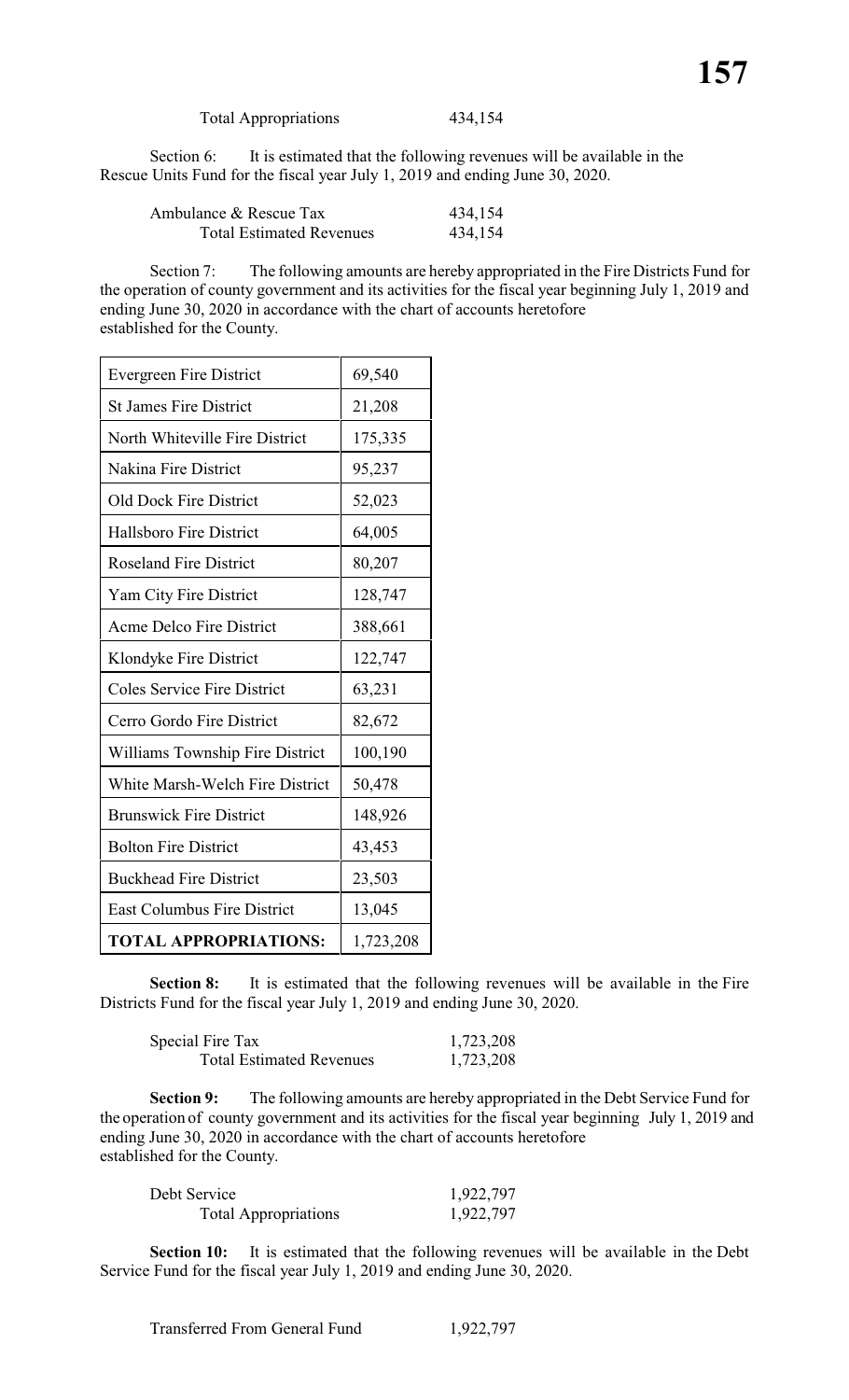| <b>Total Estimated Revenues</b> | 1,922,797 |
|---------------------------------|-----------|
|---------------------------------|-----------|

**Section 11:** The following amounts are hereby appropriated in the E-911 Fund for the operation of county government and its activities for the fiscal year beginning July 1, 2019 and ending June 30, 2020 in accordance with the chart of accounts heretofore established for the County.

| <b>Emergency Telephone System</b> | 323,082 |
|-----------------------------------|---------|
| <b>Total Appropriations</b>       | 323,082 |

**Section 12:** It is estimated that the following revenues will be available in the E - 911 Fund for the fiscal year July 1, 2019 and ending June 30, 2020.

| NC 911 BOARD REVENUES           | 323,082 |
|---------------------------------|---------|
| <b>Total Estimated Revenues</b> | 323,082 |

**Section 13:** The following amounts are hereby appropriated in the HUD Fund for the operation of county government and its activities for the fiscal year beginning July 1, 2019 and ending June 30, 2020 in accordance with the chart of accounts heretofore established for the County.

| HUD |                             | 1,716,399 |
|-----|-----------------------------|-----------|
|     | <b>Total Appropriations</b> | 1,716,399 |

**Section 14:** It is estimated that the following revenues will be available in the HUD Fund for the fiscal year July 1, 2019 and ending June 30, 2020.

| <b>HUD Revenues</b>             | 1,716,399 |
|---------------------------------|-----------|
| <b>Total Estimated Revenues</b> | 1,716,399 |

**Section 15:** The following amounts are hereby appropriated in the Columbus County Water District I Fund for the operation of county government and its activities for the fiscal year beginning July 1, 2019 and ending June 30, 2020 in accordance with the chart of accounts heretofore established for the County.

| Columbus County Water District I | 651,980 |
|----------------------------------|---------|
| <b>Total Appropriations</b>      | 651,980 |

**Section 16:** It is estimated that the following revenues will be available in the Water District I Fund for the fiscal year July 1, 2019 and ending June 30, 2020.

| <b>Revenues From Operations</b> | 651,980 |
|---------------------------------|---------|
| <b>Total Estimated Revenues</b> | 651,980 |

**Section 17:** The following amounts are hereby appropriated in the Columbus County Water District II Fund for the operation of county government and its activities for the fiscal year beginning July 1, 2019 and ending June 30, 2020 in accordance with the chart of accounts heretofore established for the County.

| Columbus County Water District II | 946,814 |
|-----------------------------------|---------|
| <b>Total Appropriations</b>       | 946,814 |

**Section 18:** It is estimated that the following revenues will be available in the Water District II Fund for the fiscal year July 1, 2019 and ending June 30, 2020.

| <b>Revenues From Operations</b> | 946,814 |
|---------------------------------|---------|
| <b>Total Estimated Revenues</b> | 946,814 |

Section 19: The following amounts are hereby appropriated in the Columbus County Water District III Fund for the operation of county government and its activities for the fiscal year beginning July 1, 2019 and ending June 30, 2020 in accordance with the chart of accounts heretofore established for the County.

| Columbus County Water District III | 649,317 |
|------------------------------------|---------|
| <b>Total Appropriations</b>        | 649,317 |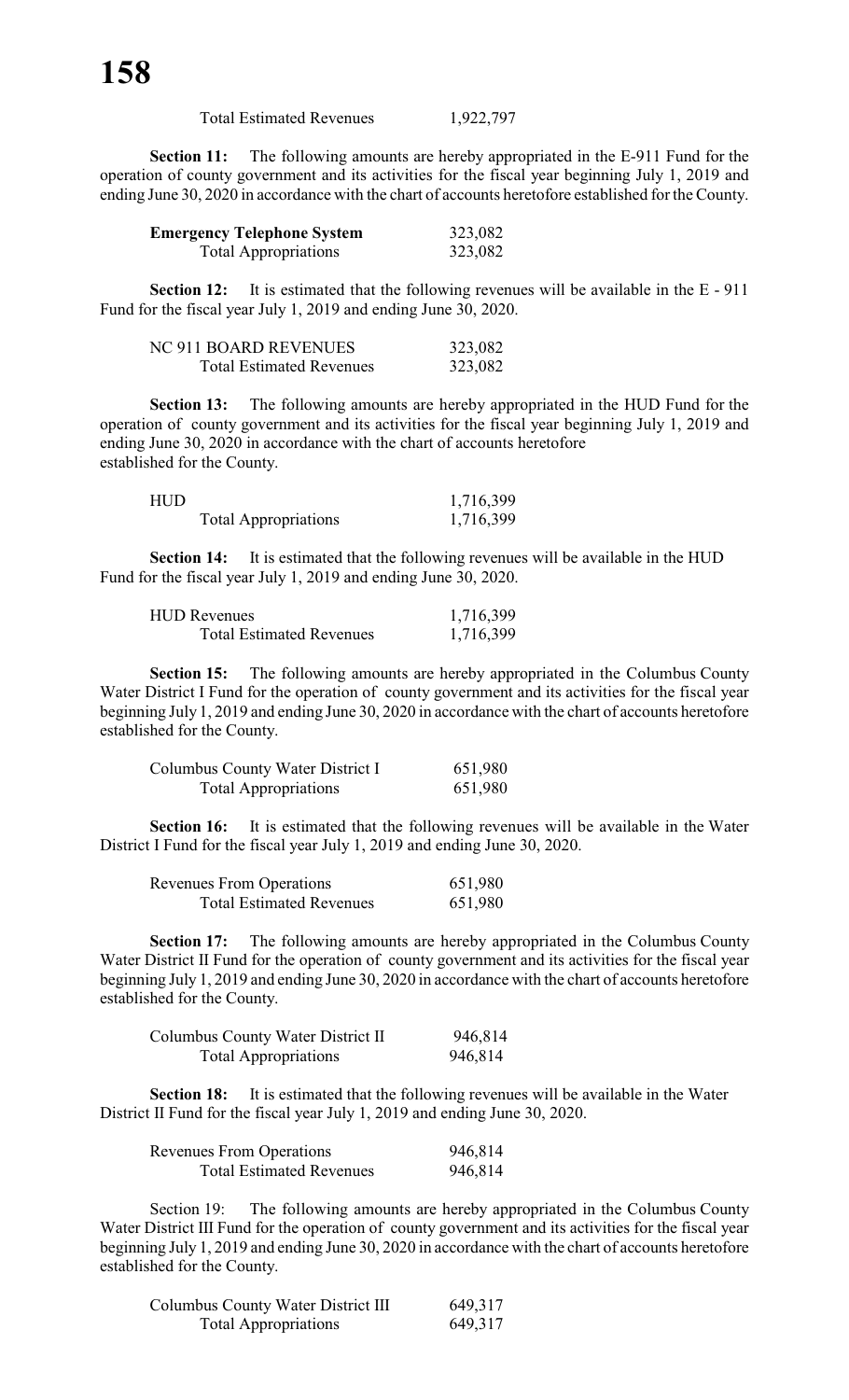**Section 20:** It is estimated that the following revenues will be available in the Water District III Fund for the fiscal year July 1, 2019 and ending June 30, 2020.

| <b>Revenues From Operations</b> | 649,317 |
|---------------------------------|---------|
| <b>Total Estimated Revenues</b> | 649,317 |

**Section 21:** The following amounts are hereby appropriated in the Columbus County Water District IV Fund for the operation of county government and its activities for the fiscal year beginning July 1, 2019 and ending June 30, 2020 in accordance with the chart of accounts heretofore established for the County.

| Columbus County Water District IV | 715,573 |
|-----------------------------------|---------|
| <b>Total Appropriations</b>       | 715,573 |

**Section 22:** It is estimated that the following revenues will be available in the Water District IV Fund for the fiscal year July 1, 2019 and ending June 30, 2020.

| <b>Revenues From Operations</b> | 715,573 |
|---------------------------------|---------|
| <b>Total Estimated Revenues</b> | 715,573 |

**Section 23:** The following amounts are hereby appropriated in the Columbus County Water District V Fund for the operation of county government and its activities for the fiscal year beginning July 1, 2019 and ending June 30, 2020 in accordance with the chart of accounts heretofore established for the County.

| Columbus County Water District V | 812,334 |
|----------------------------------|---------|
| <b>Total Appropriations</b>      | 812,334 |

**Section 24:** It is estimated that the following revenues will be available in the Water District V Fund for the fiscal year July 1, 2019 and ending June 30, 2020.

| <b>Revenues From Operations</b> | 812,334 |
|---------------------------------|---------|
| <b>Total Estimated Revenues</b> | 812,334 |

**Section 25:** The following amounts are hereby appropriated in the Tabor City Incubator Project Fund for the operation of county government and its activities for the fiscal year beginning July 1, 2019 and ending June 30, 2020 in accordance with the chart of accounts heretofore established for the County.

| <b>Tabor City Incubator Project</b> | 101,000 |
|-------------------------------------|---------|
| <b>Total Appropriations</b>         | 101,000 |

**Section 26:** It is estimated that the following revenues will be available in the Tabor City Incubator Project und for the fiscal year July 1, 2019 and ending June 30, 2020.

| <b>Revenues From Operations</b> | 101,000 |
|---------------------------------|---------|
| <b>Total Estimated Revenues</b> | 101,000 |

**Section 27:** The following amounts are hereby appropriated in the Transportation und for the operation of county government and its activities for the fiscal year beginning July 1, 2019 and ending June 30, 2020 in accordance with the chart of accounts heretofore established for the County.

| Transportation              | 704,470 |
|-----------------------------|---------|
| <b>Total Appropriations</b> | 704,470 |

**Section 28:** It is estimated that the following revenues will be available in the Transportation Fund for the fiscal year July 1, 2019 and ending June 30, 2020.

| <b>Revenues From Operations</b> | 704,470 |
|---------------------------------|---------|
| <b>Total Estimated Revenues</b> | 704,470 |

**Section 29:** The following amounts are hereby appropriated in the Solid Waste Fund for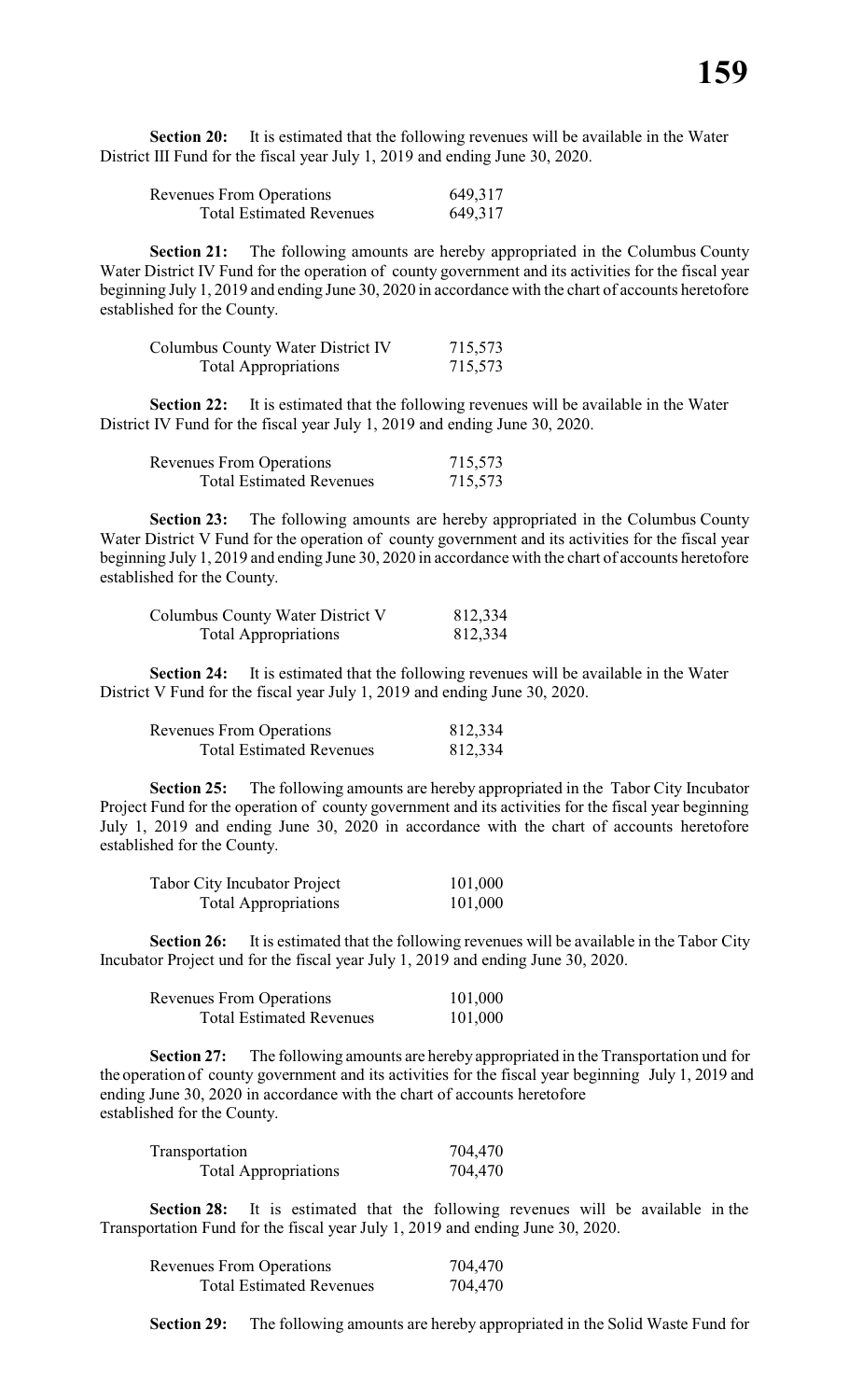the operation of county government and its activities for the fiscal year beginning July 1, 2019 and ending June 30, 2020 in accordance with the chart of accounts heretofore established for the County.

| Solid Waste                 | 6, 151, 741 |
|-----------------------------|-------------|
| <b>Total Appropriations</b> | 6, 151, 741 |

**Section 30:** It is estimated that the following revenues will be available in the Solid Waste Fund for the fiscal year July 1, 2019 and ending June 30, 2020.

| Landfill User Fees              | 4,250,400   |
|---------------------------------|-------------|
| Tipping Fees                    | 1,010,550   |
| Tire Disposal                   | 50,000      |
| Miscellaneous                   | 840,791     |
| <b>Total Estimated Revenues</b> | 6, 151, 741 |

**Section 31:** There is hereby levied a tax rate of eighty and one half cents (\$0.805) per one hundred dollars (\$100) valuation of property listed as of January 1, 2019 for the purpose of raising revenue included in "Ad Valorem Taxes" in the General Fund in Section 2 of this ordinance.

**Section 32:** The Budget Officer is hereby authorized to transfer appropriations as contained herein under the following conditions.

- A. He/she may transfer amounts between line items expenditures within a department without report being required. These changes should not result in increases in recurring obligations such as salaries.
- B. He/she may transfer amounts between departments without a report being required.
- C. He/she may not transfer any amounts between funds, except as approved by the Board of Commissioners in the Budget Ordinance as amended.

**Section 33:** The Finance Officer maymake cash advances between funds for a period not to exceed ninety (90) days without reporting to the Board of Commissioners. Any advances that extend beyond ninety (90) days must be approved by the Board. All advances that will be outstanding at the end of any fiscal year must be approved by the Board.

**Section 34:** Copies of this Budget Ordinance shall be furnished to the Clerk to the Board and to the Finance Officer to be kept on file for review. Direction from the Board of Commissioners will be given to the Finance Officer in the disbursement of funds.

Adopted this 17th day of June 2019.

/s/ Trent Burroughs, Chairman

Columbus County Board of Commissioners

### **MOTION:**

Commissioner McDowell made a motion to honor the increase from \$10,000 to \$15,000 for the Water Rescue, seconded by Vice Chairman Russ. The motion unanimously passed.

### **MOTION:**

Commissioner Prevatte made a motion to allow the Fire Marshall's Office to have a parttime position. The motion died for the lack of a second. Commissioner Prevatte withdrew his motion and stated this matter will be addressed at the next meeting.

### **MOTION:**

Commissioner Prevatte made a motion to approve and adopt the Proposed FY 2019-2020 Columbus County Operating Budget, with the following amendments stated which are inclusive in the budget listed:

1. Removed 4 x 4 truck from Building Inspections and added a F-150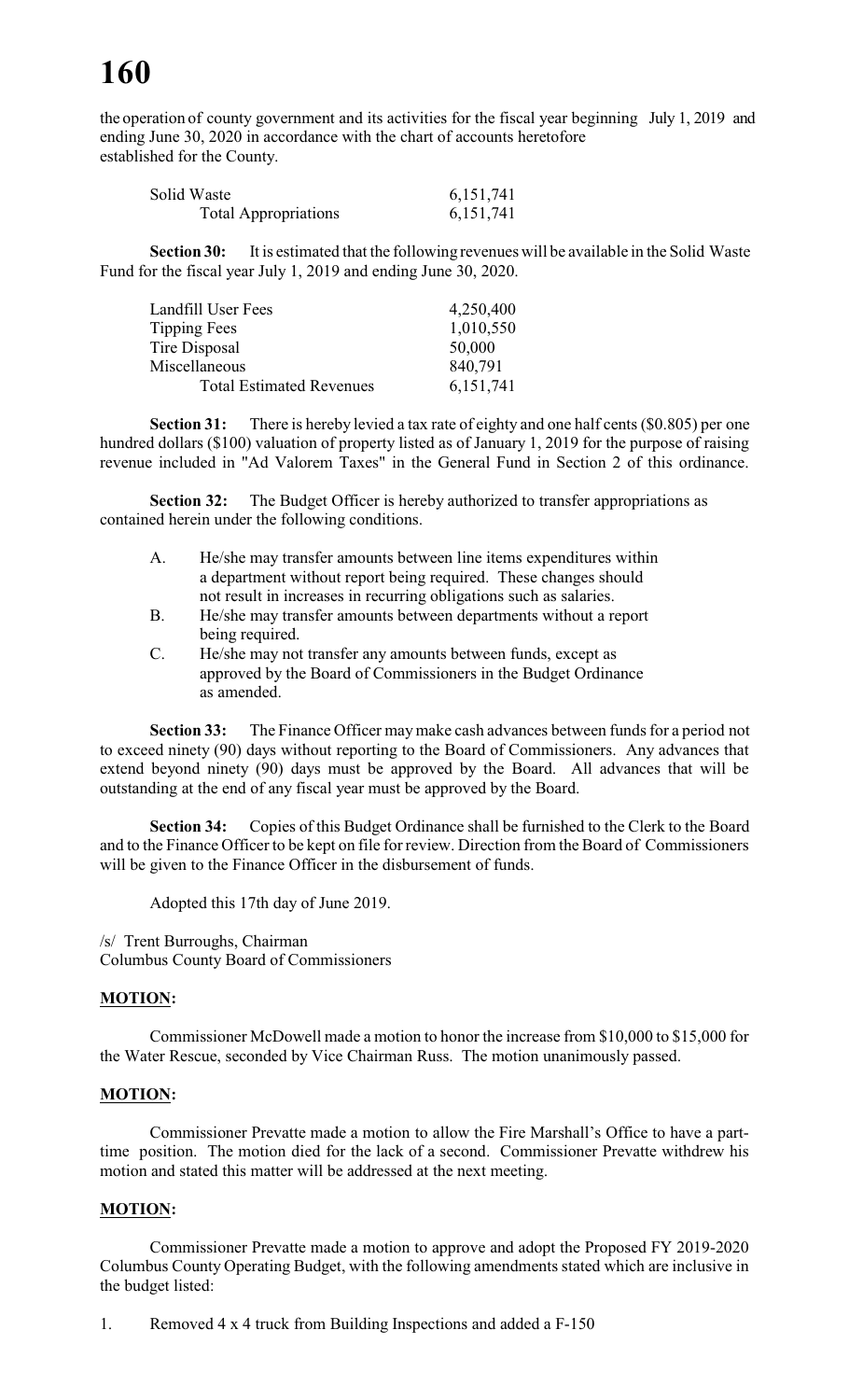- 2. Removed 4 x 4 truck from Parks and Recreation and added a F-250
- 3 Added \$20,000 Special Appropriation to Mental Health
- 4. Adjusted DSS revenues to correspond with expenditures (\$16,804)<br>5. Moved to reserve account allocations for Article 44 School Capital
- Moved to reserve account allocations for Article 44 School Capital Outlay
- 6. Corrected Aging Department Whiteville Senior Center Budget
- 7. Increased estimated revenues for Building Inspections by \$141,731
- 8. Decreased insurance cost by \$27,000
- 9. Increased tax revenues \$16,725
- 10. One (1) additional employee for Building Inspections
- 11. One (1) additional employee for Tax Office
- 12. Corrected Water Districts Debt Payments
- 13. Added a fund balance for water districts capital outlay improvements per recommendation of Engineer Leo Green
- 14. Reduced fund balance appropriation by \$71,232; **and**
- 15. Additional \$5,000 to Water Rescue.

The motion was seconded by Commissioner McDowell. The motion unanimously passed.

### **Agenda Item #8: ANIMAL CONTROL DEPARTMENTAL UPDATE:**

Loretta Shipman, Animal Control Director, delivered the following Departmental Update.

In 2018-2019, CCAC had 1,782 dogs and 1,854 cats enter the shelter. All of these animals were adopted out or rescued out to organizations. In 2017-2018, only 152 dogs and cats were euthanized at the request of owners, sickness, or being extremely vicious animals.

Columbus County Animal Shelter was approved with 100% compliance rating on January 14, 2019, and again June 6, 2019 and we are the ONLY shelter in North Carolina that has the lowest euthanization rate in 2018.

In 2019, we have done a lot of feature changes at the shelter. We now have partitions between the dog kennels to protect from germs, diseases, and also less stress on the dogs. We have built three (3) cat rooms from our last years' budget. We have an adoptable cat room, quarantine cat room and a feral cat room. This has really given the shelter a new outlook. This is the first construction for our shelter since it was built.

We are continuing to work hard with local adopters and rescue groups to help keep the flow of the animals moving out of the shelter. It has really been hard at times closing the doors to intakes because of the mass amount of dogs coming in daily. We usually stop intakes for 72 hrs and reopen afterwards for intakes. The Columbus County Residents have been really good allowing this to happen and work with us without issues.

We are still continuing to do Rabies vaccines at the shelter for Columbus County Residents. I myself, the Director, have allotted one day each month to go out to disabled residents and vaccinate their animals.

Also would like to thank the Maintenance Department (Larry Hayes) and also the Health Department (Kim Smith) with changes of our animal bite process.

We now have Hills Scientific Animal Food in place for the shelter.

We are still having several animal cruelty complaints that we were able to handle with the owners without involving law enforcements and charges. We will continue to investigate and follow up on prior complaints. We have had some complaints that is out of the scope Animal Control so we have coordinated with the Sheriff Department. Per State Guidelines, we do not handle any horse complaints or except offering the info for horse fosters. We also do not handle livestock, fowl, or wildlife issues.

I would just like to say this position as an Animal Control Director has been challenging.

### **Agenda Item #9: AGING - BID OPENING for CONGREGATE MEALS:**

Amanda Harrelson, Director of Aging, requested Board approval of Bateman Community Living, LLC, by and through the Elior Company, for the congregate meals.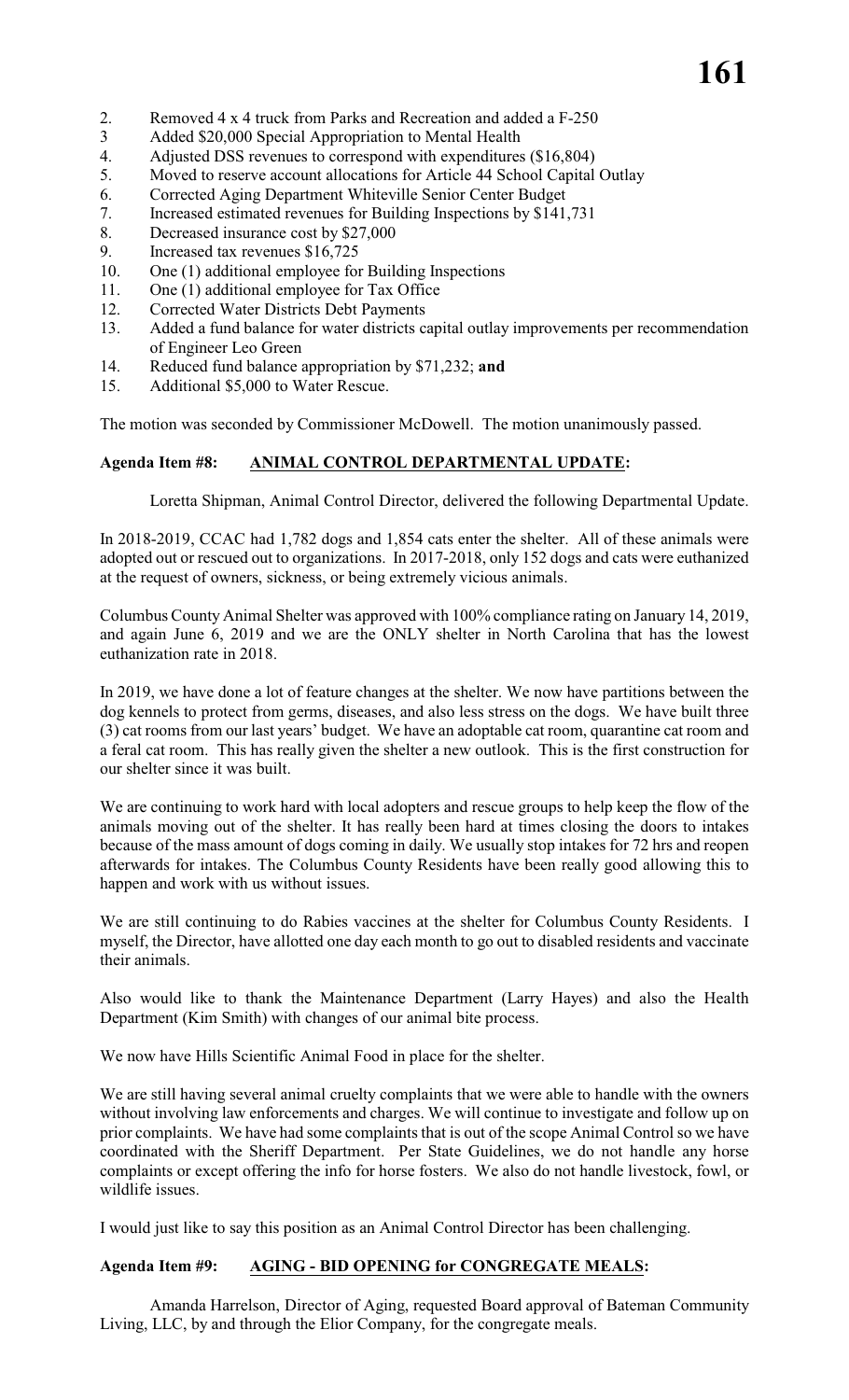Commissioner Byrd made a motion to approve Bateman Community Living, LLC, by and through the Elior Company, for the congregate meals, seconded by Vice Chairman Russ. The motion unanimously passed.

# **Agenda Item #10: AGING - 2020 TITLE III-D HEALTH PROMOTION/DISEASE PREVENTION GRANT:**

Amanda Harrelson, Director of Aging, requested Board approval of a 2020 Title III-D Health Promotion/Disease Prevention Grant for \$7,598, with a County match of \$844, for a total of \$8,442, to provide Geri-Fit to the seniors of Columbus County.

Commissioner McDowell made a motion to approve the 2020 Title III-D Health Promotion/Disease Prevention Grant for \$7,598, with a County match of \$844, for a total of \$8,442, to provide Geri-Fit to the seniors of Columbus County, seconded by Vice Chairman Russ. The motion unanimously passed.

### **Agenda Item #11: AGING - HOME and COMMUNITY CARE BLOCK GRANT for \$577,942, COUNTY MATCH \$64,216, for a TOTAL of \$642,158:**

Amanda Harrelson, Director of Aging, requested Board approval of the Home and Community Care Block Grant (HCCBG) for a total of \$577,942, with a county match of \$64,216, for a grand total of \$642,158 in the following increments:

| <b>MATCH:</b>                        | \$64,216  |
|--------------------------------------|-----------|
| <b>GRANT TOTAL:</b>                  | \$577,942 |
| <b>Information/Option Counseling</b> | \$33,282  |
| Housing/Home Improvements            | \$4,563   |
| <b>Senior Center Operations</b>      | \$10,555  |
| Congregate Meals                     | \$135,000 |
| Home Delivered Meals                 | \$126,000 |
| In-Home Services Level III           | \$128,538 |
| In-Home Services Level II            | \$140,004 |

**GRAND TOTAL: \$642,158**

Motions recommended by HCCBG Committee:

- 1. To allow all programs to remain as presently provided; **and**
- 2. To allow the Columbus County Department of Aging and Adult Services to accept any additional future funds for the 2019/2020 budget year and/or adjust its budget should there be a reduction of funds.

Vice Chairman Russ made a motion to approve the Home and CommunityCare Block Grant (HCCBG) for a total of \$577,942, with a county match of \$64,216, for a grand total of \$642,158, to allow all programs to remain as presently provided, and to allow the Columbus County Department of Aging and Adult Services to accept any additional future funds for the 2019/2020 budget year and/or adjust its budget should there be a reduction of funds, seconded by Commissioner Byrd. The motion unanimously passed.

#### **Agenda Item #12: SOCIAL SERVICES - MONTHLY ADMINISTRATIVE UPDATE:**

Algernon McKenzie, Social Services Director, delivered the following Monthly Administrative Update.

On May 1 – 3, 2019 I attended the North Carolina Association of County Directors of Social Services annual meeting. During this meeting, we were told the State is continuing to work on issues with NCFAST and that January 2020 will be the next opportunity for counties to opt Child Welfare into the system. We learned about House Bill 918; which has been introduced and would allow Foster Parents to file to terminate parental rights of a child when the family has substance abuse issues. It would also allow Foster Parents to be considered relatives of children 3 or younger, after being in Foster Care 9 months. This caused great concern for DSS Directors because it contradicts State policy and would affect our work with families. Our association lobbyists are closely monitoring this bill and others that could affect agencies.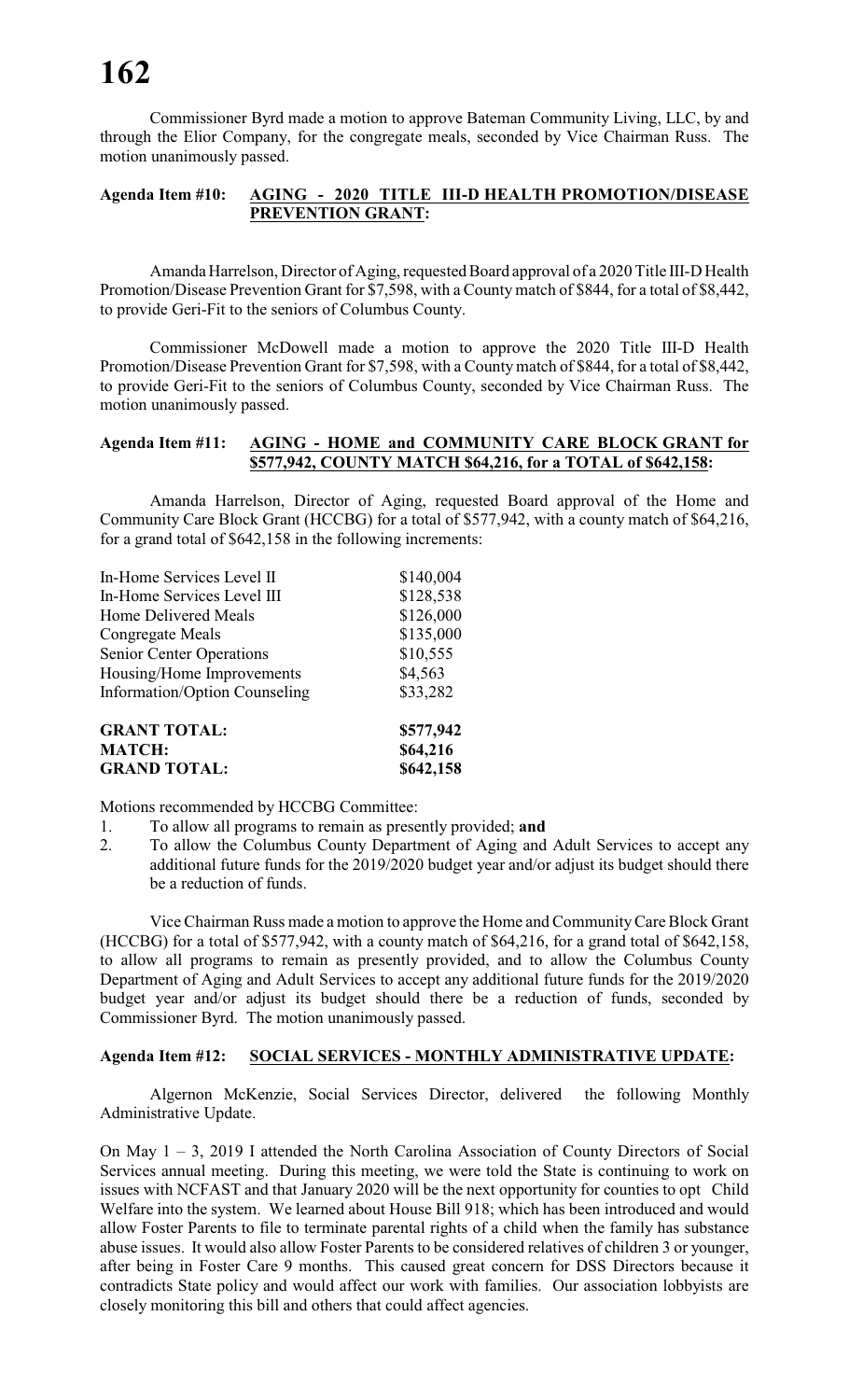There was much discussion about North Carolina Medicaid Managed Care and how it will be implemented across the State. There are still many concerns and questions about the enrollment process and training for Medicaid staff. A panel discussion was held with representatives for the health insurance companies that have been chosen to provide health care for Medicaid beneficiaries in North Carolina. We also heard from representatives for DHHS about this process. There continues to be concerns about non-emergency Medicaid Transportation and the informational packets counties have not received. We have been told they are not ready at this point, but will be sent out soon. The health plan representatives will be contacting counties soon, along with the enrollment broker to set up events to inform the community about Medicaid Managed Care.

On May 8, 2019 our agency staff meeting was held. During the meeting, staff was given an update on Medicaid Managed Care, what it means; and how it may affect our agency and workflow. We expect there will be an increase in phone calls about the program from our citizens.

Staff was reminded about the importance of documenting conversations and visits with clients. They were reminded State auditors will be looking for documentation in case records to match the reimbursement and service codes on the day sheets. It is important they match, as this could affect funding reimbursed back to the county/agency. It could also cause us to be out of compliance when program monitoring occurs in the various program areas. Staff was reminded to return phone calls within 24 to 48 hours.

Staff was given information about the Social Services Institute, which will be held July 30 – August 1, 2019 in Hickory, North Carolina. Those interested in attending must complete the registration by June 7, 2019; if approved by their Supervisor.

We had staff recognitions and congratulated Mrs. Wanda Strickland, who will retire May 31, 2019.

Lastly, I informed staff of the funeral arrangements for one of our employees, Mrs. Dornell Register, who passed away on May 4, 2019. A moment of silence and prayer was offered for the family.

On May 23 and 24, 2019 I attended the Eastern Regional Director's meeting. During these two days, we received information on Medicaid Transformation and hurricane preparedness. The State emergency management is working closely with the Division of Health and Human Services to ensure counties are able to get the resources needed and better serve citizens in the event of a disaster.

We also had a presentation on how to prepare for the upcoming Federal IV-E review in 2020. This review is conducted every three years on North Carolina's Foster Care Program. The review will consist of eighty cases being pulled to review Foster Care placements and payments. The State is only allowed to have four errors. Therefore, we were encouraged to have staff start reviewing cases now to identify and correct any errors prior to the federal review. We were given information on the types of errors that were sited during the last review and how to fix them. This was a very interesting session.

Lastly, we received updates on State funding and how counties can use codes to meet their required spending level for Maintenance of Effort.

During the month of May, I also attended the Columbus County Transportation and the NC Pre-K Advisory Board meetings.

Dorene Evans, one of our Child Care workers participated in the provider orientation at the East Coast Migrant Head Start Center on May 3, 2019.

Also, Veronica Leggett and Kayla Murphy represented DSS at the Senior Picnic held at the fairgrounds on May 21, 2019. They provided information about Food and Nutrition as well as Medicaid benefits.

| <b>Economic Services</b> |                   |  |
|--------------------------|-------------------|--|
| <b>PROGRAM</b>           | <b>STATISTICS</b> |  |

# **May 2019**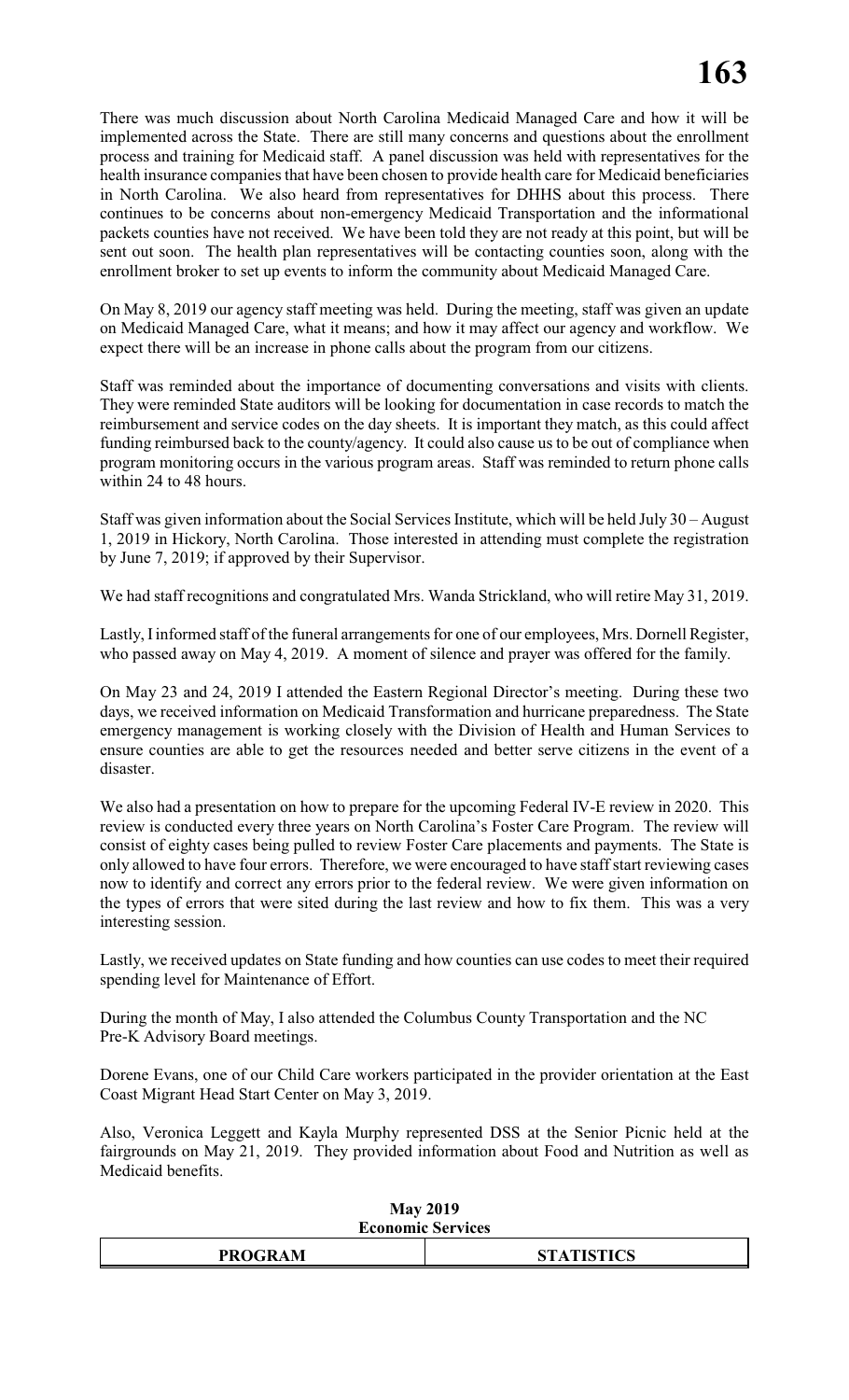| <b>Food &amp; Nutrition</b>             | Applications Taken: 180<br>Applications Approved: 205<br>Active Cases: 5,259<br>Benefits Issued: \$1,218,237.00<br>Participants Served: 11,092         |
|-----------------------------------------|--------------------------------------------------------------------------------------------------------------------------------------------------------|
| <b>Adult Medicaid</b>                   | Applications Taken: 118<br>Cases Terminated: 35<br>Redeterminations: 314<br>Applications Processed: 153                                                |
| <b>Family &amp; Children's Medicaid</b> | Applications Taken: 118<br>Applications Processed: 111<br>Redeterminations: 716<br>Total Medicaid Cases: 13,527<br>Total Individuals Receiving: 17,682 |
| <b>Child Support</b>                    | <b>Absent Parents Located: 42</b><br>Orders Enforced: 233<br>Active Cases: 3,949<br>Collections: \$485,923.00                                          |

| <b>PROGRAM</b>                              | <b>STATISTICS</b>                                                                                                                                                                                             |
|---------------------------------------------|---------------------------------------------------------------------------------------------------------------------------------------------------------------------------------------------------------------|
| <b>Adult Services (APS)</b>                 | APS Reports Accepted: 12<br>County Wards: 26<br>Number of Payee Cases: 16<br><b>Adults Served APS: 3</b><br>Number of Medicaid Transportation Trips: 1,839<br>Amount Requested for Reimbursement: \$36,781.27 |
| <b>Children's Protective Services (CPS)</b> | Reports Accepted: 42<br>Reports Screened Out: 22<br>Families Receiving In-Home Services: 36<br>Children Served: 85<br>Contacts with Families Monthly: 448<br>Assessments: 42                                  |
| <b>Foster Care</b>                          | Foster Children in Foster Homes: 58<br>Children Placed Outside County: 16<br>Agency Adoptions: 1<br>Pending Adoptions: 2<br>Total Foster Homes Licensed: 7<br>Total Children in Foster Care: 60               |
| <b>Work First Employment (TANF)</b>         | Applications Taken: 16<br>Applications Approved: 12<br>Individuals receiving Benefits: 205<br>Entered Employment: 0<br>Number in Non-Paid Work Experience: 3                                                  |
| <b>Program Integrity</b>                    | Collections for Fraud: \$20,962.32<br>New Referrals: 20<br>Cases Established: 1                                                                                                                               |
| Day Care                                    | Children Receiving Day Care Assistance: 488<br>Children on the Waiting List: 389<br>Amount Spent on Day Care Services: \$193,157.00                                                                           |

# **May 2019 Human Services**

# **Economic Services Program Narrative**

Child Support/Paralegal and Work First Cash/Medicaid Transportation/Maintenance and Housekeeping Food and Nutrition and Family and Children's Medicaid

Adult Medicaid//Rest Home and Nursing Home/Community Alternatives Program (CAP)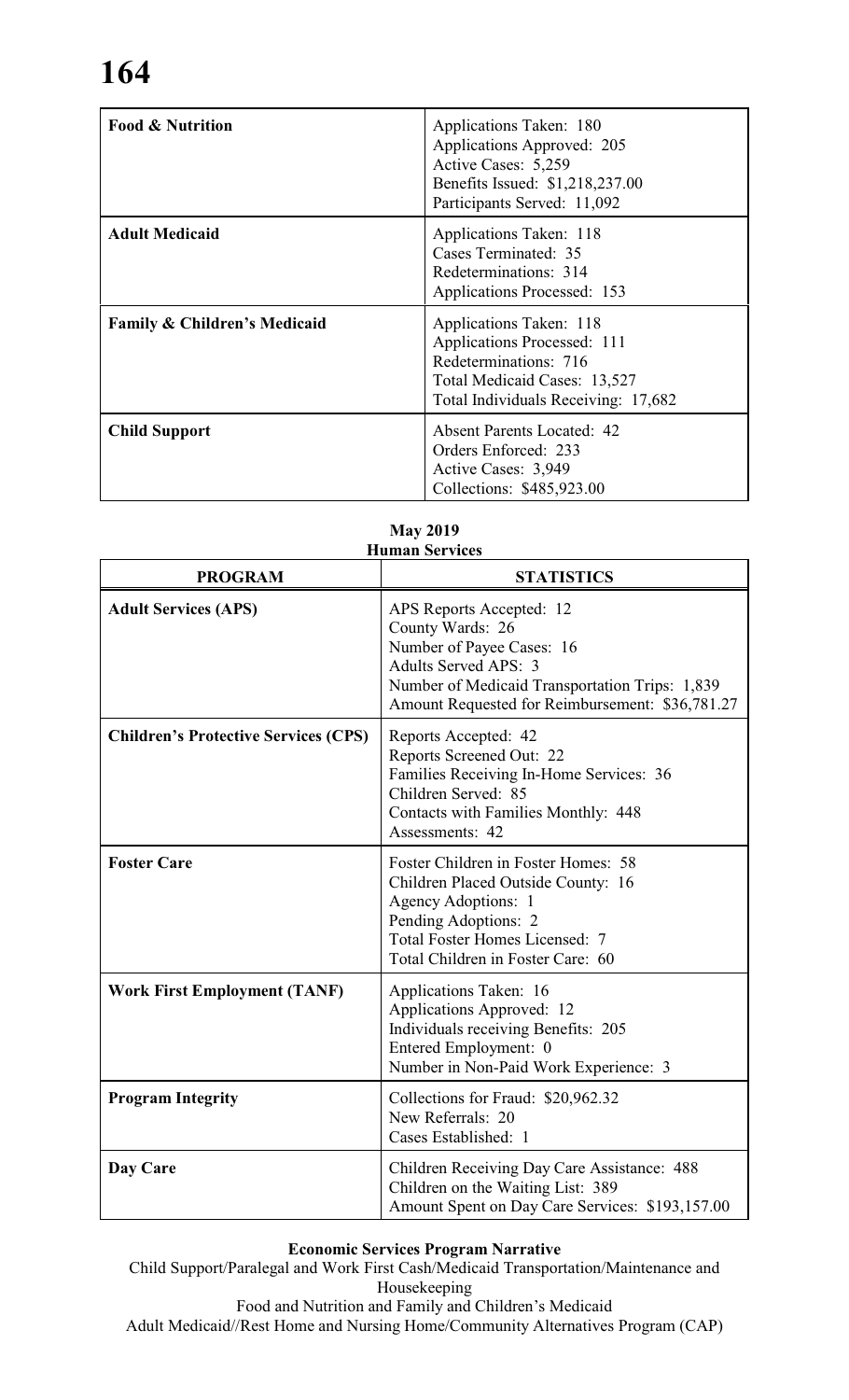Submitted by Cyndi Hammonds, Income Maintenance Administrator

### Reporting Month: May 2019 **News/Updates/Vacancies**

### **Adult and Family & Children's Medicaid:**

Medicaid Transformation training continues with all of the Medicaid staff. We have webinars and there are also trainings in NCFAST that is mandatory that each worker must take. The State Office has put together a "Playbook" for training purposes also. This book is being released in phases to help workers have access to each phase of the transition. This Playbook also includes statistics for each county. Columbus County has 11,516 clients that it will be mandatory for them to transition in February 2020. All of our other Medicaid clients are either temporarily excluded until the next phase is implemented or they are excluded for other reasons. (See Attached Report) Both Medicaid programs have passed their compliance timeframes. There are 3 vacancies in Medicaid and 2 that are in training.

### **Food and Nutrition:**

May was also a very active month for workers with recertifications from the clients that were automatically extended by the State from October 2018 when we were completing disaster applications. All recertifications had to have a mandatory phone call with the client. Sometimes it is very hard to get up with clients when they have not set up a voicemail on their phones or the mailbox is full. We then have to send them a notice thru the mail which forces workers to have more cases pending. We have passed our compliance timeframes for May. NCFAST has been extremely slow in May and the State has recognized this and will not hold counties accountable for any untimely performance shortfalls.

### **Child Support and Paralegal:**

Child Support continues to have 3 court days and prepared 233 cases for court. This Team has 2 vacancies. Our Paralegal prepared 289 orders for Child Support and reviewed 64 orders that the attorney prepared.

### **Work First Cash/Medicaid Transportation/Interpreter/Maintenance and Housekeeping/Deputy:**

- WorkFirst/Cash continues to meet their compliance timeframes.
- Our Interpreter remains busy with interpreting and assisting in transportation and with Adult Medicaid when needed.
- Maintenance and Housekeeping continue to keep our facility clean.
- Our deputy continues to do a great job with security.
- WorkFirst continues to meet their compliance timeframes.

### **HUMAN SERVICES BOARD REPORT** Melinda H. Lane, Program Manager **Vacancies/Updates/News for May 2019**

#### **Intake/Investigation/Assessment:**

The Intake/Investigation/Assessment Unit now has a vacancy due to a Social Worker resigning in May. And this has been one of their busiest months!! Child Welfare go-live for NCFAST for Columbus County continues to be on hold at this time due to many issues with the NCFAST system that are creating double work, incorrect data, loss of staff, and ultimately will affect the ability to meet performance measures and could affect children's safety and well-being. This Unit did in-house training in May for the updated Child Welfare Manual that became effective in May. On-Call policy and procedure was also reviewed and updated effective June 1.

### **In-Home Services:**

The In-Home Services Unit continues to be fully staffed. This Unit did in-house training in May for the updated Child Welfare Manual that became effective in May. On-Call policy and procedure was also reviewed and updated effective June 1.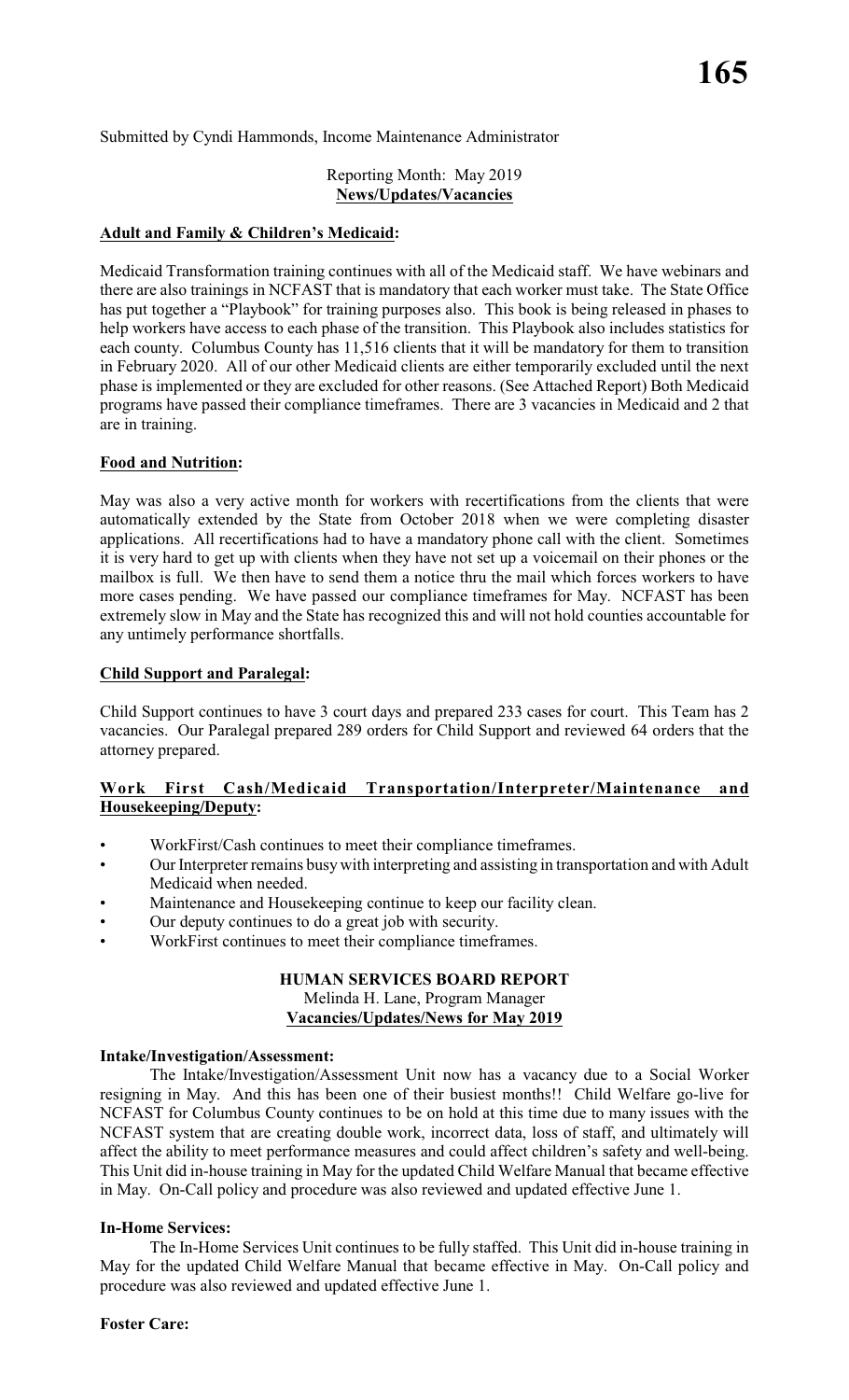The Foster Care/Adoptions Unit now has a vacancy due to a Social Worker resigning in May. This Unit did in-house training in May for the updated Child Welfare Manual that became effective in May. On-Call policy and procedure was also reviewed and updated effective June 1.

### **Transitional Unit:**

The Transitional unit continues to have a vacancy, but interviews were recently conducted and a new hire will begin in June. This Unit continues to plan events for LINKs foster children and Foster/Adoptive Parent Recruitment. MAPP classes will begin in June for prospective foster parents. This Unit is also very busy assisting the other Child Welfare Units with courtesy visits, etc. This Unit did in-house training in May for the updated Child Welfare Manual that became effective in May. On-Call policy and procedure was also reviewed and updated effective June 1.

### **Adult Services:**

The Adult Services Unit continues to have a vacancy due to a Social Worker resigning in April. The position continues to be open. This Unit continues to encounter more and more issues with homeless adults and adults with mental health issues which creates other problems because of the slow response time of mental health agencies. A tremendous amount of time is being dedicated to assisting those adults with mental health issues that are unable to be independent and unable to manage their own funds, etc. Members of this Unit continue to cross-train in order to work together more efficiently. The addition of another position in this Unit may be a future request to help with the increasing caseloads. On-Call policy and procedure was reviewed and updated effective June 1.

### **Work First Employment:**

This Unit continues to be fully staffed. The Work First Employment Unit continues to work within the NCFAST system with daily issues. This Unit continues to assist with 200% and Emergency Assistance for those eligible. Participation rates are becoming a hot topic again which will require staff to make more contacts out in the community.

### **Child Day Care:**

The Child Day Care Unit continues to be fully staffed. This Unit continues to work within the NCFAST system dealing with daily issues and updates. The waiting list continues to grow which is a concern for staff, but this Unit continues to monitor the list and occasionally works the list in an attempt to decrease the list by small amounts.

### **Program Integrity:**

Program Integrity continues to work hard to get caught up with program integrity duties and cases. Program Integrity continues to work within NCFAST with issues with regarding data that correctly reflects the actual work of staff. Numbers are being reported as incorrect on reports for all counties Live in NCFAST. We are now only utilizing one temporary workers assisting in the Energy Programs on Mondays, Tuesdays, and Wednesdays. In May, 32 applicationsfor CIP (Crisis Intervention Program) were completed with 31 approvals.

#### **HOUSE BILL 918:**

After discussion was conducted relative to House Bill 918, Commissioner Bullard made a motion to send a letter to our legislative delegates entailing our opposition to this bill, seconded by Commissioner Byrd. The motion unanimously passed.

### **Agenda Item #13: LIBRARY - GRANT AWARD CONTRACT for FAIR BLUFF COMMUNITY LIBRARY and GRANT PROJECT ORDINANCE:**

Morris Pridgen, Library Director, requested Board approval of the \$150,000.00 grant award contract between the Department of Natural and Cultural Resources and Fair Bluff Community Library Association and the Grant Project Ordinance.

Commissioner Bullard made a motion to approve the \$150,000.00 grant award contract between the Department of Natural and Cultural Resources and Fair Bluff Community Library Association, seconded by Commissioner Prevatte. The motion unanimously passed. This document will be marked as Exhibit "A", and kept on file in the Minute Book Attachments, Book Number 6, in the Clerk to the Board's Office, for review.

### **COLUMBUS COUNTY/FAIR BLUFF COMMUNITY LIBRARY ASSOCIATION NORTH CAROLINA DEPARTMENT OF NATURAL AND CULTURAL RESOURCES**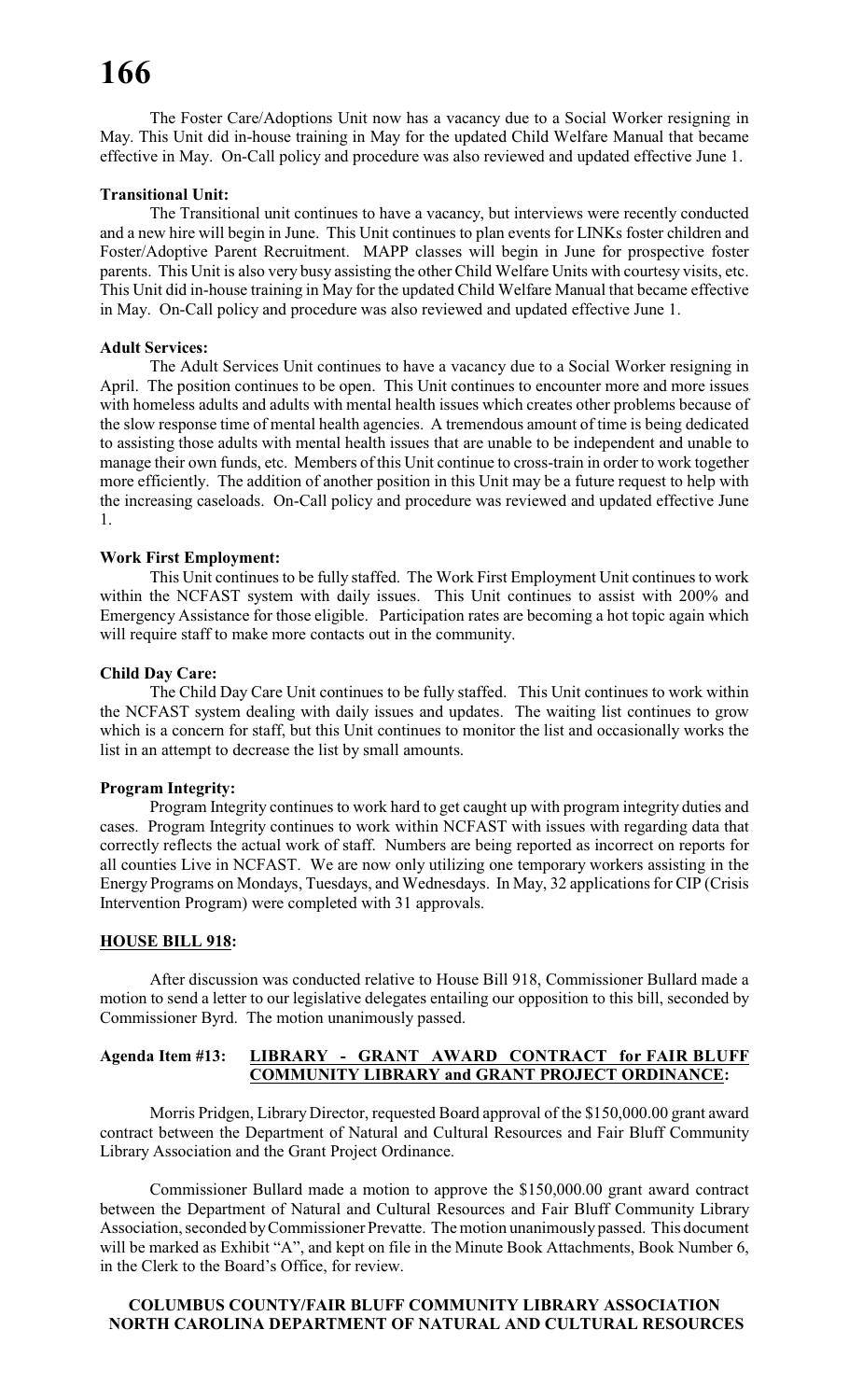### **LEGISLATIVELY DIRECTED GRANT FUNDS GRANT PROJECT ORDINANCE**

**BE IT ORDAINED** by the Board of Commissioners of the County of Columbus, North Carolina, that pursuant to Section 159-13.2 of the General Statutes of North Carolina, the following Grant Project Ordinance is HEREBY ADOPTED:

**SECTION 1.** The project authorized is the Fair Bluff Community Library Project. Grant funds will be used for site preparation and construction of a building extension to the existing Fair Bluff Community Library.

**SECTION 2.** The project director is hereby directed to proceed with the implementation of such project.

**SECTION 3.** The project will be executed during fiscal year 2019/2020.

**SECTION 4.** The following revenues are anticipated to be available to the County to complete the project as of July 2019.

| <b>ACCOUNT#</b> | <b>TITLE</b>                                                                  | <b>AMOUNT</b> |
|-----------------|-------------------------------------------------------------------------------|---------------|
| 78-3305-333035  | NC Department of Natural and Cultural Resources FY<br>2017/2018 Appropriation | \$100,000     |
| 78-3305-333035  | NC Department of Natural and Cultural Resources FY<br>2018/2019 App           | \$50,000      |
| <b>TOTAL:</b>   |                                                                               | \$150,000     |

**SECTION 5.** The following amounts are appropriated for the project:

| <b>ACCOUNT#</b> | TITLE                                                                                                                                              | <b>AMOUNT</b> |
|-----------------|----------------------------------------------------------------------------------------------------------------------------------------------------|---------------|
| 78-4420-519080  | Removal of shrubbery, trees and pre-construction<br>assessments, architectural design, permits, site prep, project<br>management and construction. | \$150,000     |
| <b>TOTAL:</b>   |                                                                                                                                                    | \$150,000     |

**SECTION 6.** The Finance Officer is directed to report quarterly on the financial status of this project. She shall keep the Governing Body informed at each regular meeting of any unusual occurrences.

**SECTION 7.** Copies of the Grant Project Ordinance shall be made available to the Finance Officer and Project Manager for direction in carrying out this project.

**ADOPTED** this the 17th day of June 2019.

### **COLUMBUS COUNTY BOARD OF COMMISSIONERS** /s/ **TRENT BURROUGHS, CHAIRMAN**

# **ATTESTED BY:**  /s/ **JUNE B. HALL, CLERK TO BOARD**

# **Agenda Item #14 ADMINISTRATION - CDBG (COMMUNITY DEVELOPMENT GRANT FUNDS) UPDATED COMPLIANCE PLANS:**

Michael Stephens, County Manager, requested Board approval of up-to-date required compliance plans for the Old Dock Elementary School Wastewater Project.

Commissioner McDowell made a motion to approve the updated CDBG Updated Compliance Plans as follows: 1-Citizens Participation Plan, 2-Section 3 Plan, 3-Section 504 Grievance Procedure; 4-Equal Opportunity Plan; and 5-Procurement Plan, for the Old Dock Elementary School Wastewater Project, seconded by Commissioner Bullard. The motion unanimously passed. A copy of these documents will be kept on file in the Administration Office,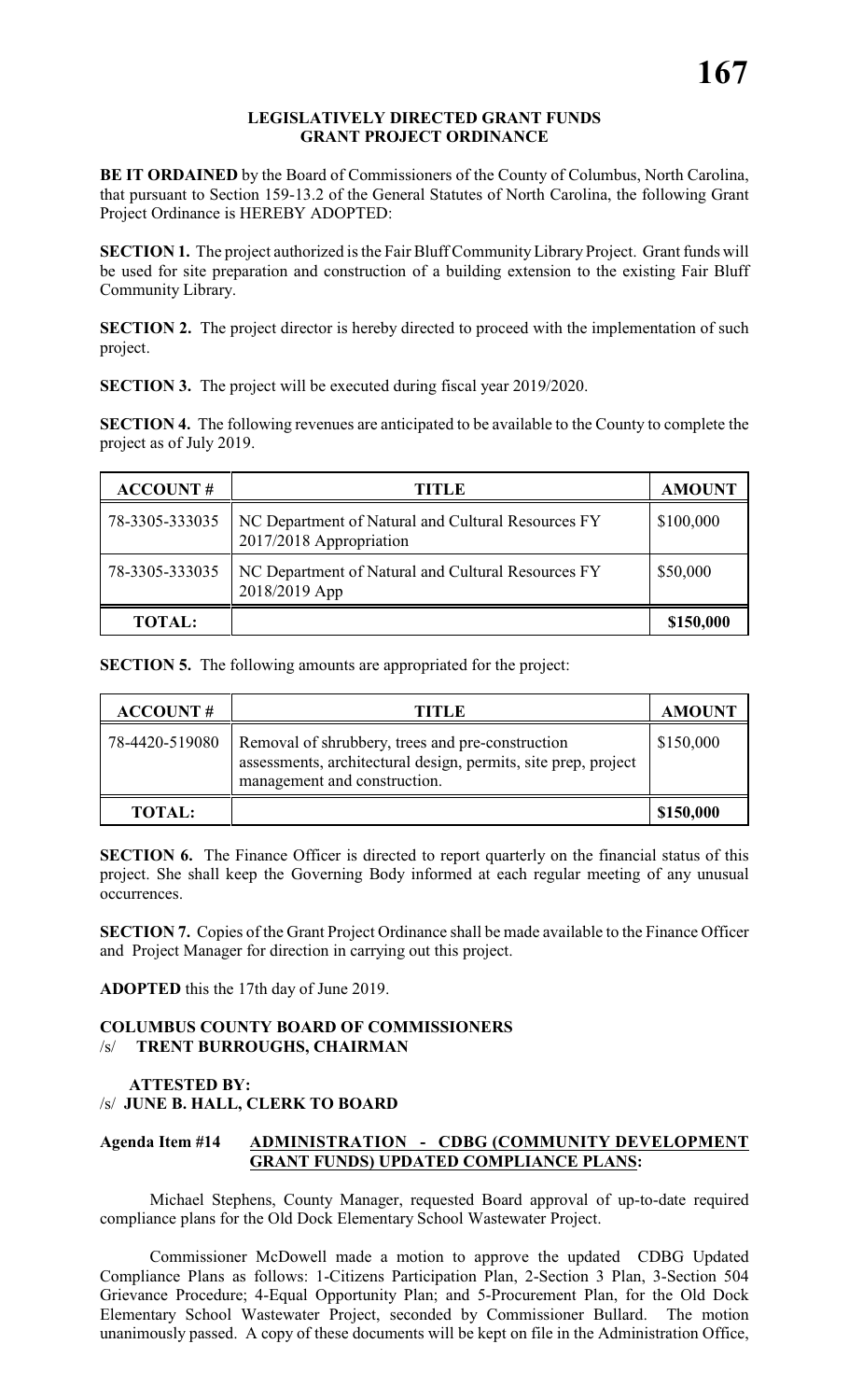for review.

### **Agenda Item #15: CDBG NEIGHBORHO O D R E V I T A L I Z A T I O N (NC NEIGHBORHOOD) PROGRAM APPLICATION - PUBLIC HEARINGS:**

Floyd Adams, The Adams Company, requested the establishment of two (2) Public Hearings, first - July 01, 20190, at 6:30 P.M., and July 15, 2019, at 6:30 P.M. for the CDBG Neighborhood Revitalization (NC Neighborhood) Program application.

Commissioner Byrd made a motion to establish public hearings for the CDBG Neighborhood Revitalization (NC Neighborhood) Program application, first public hearing to be July 01, 2019, at 6:30 P.M., and the second public hearing to be July 15, 2019, at 6:30 P.M., seconded by Vice Chairman Russ. The motion unanimously passed.

### **Agenda Item #16: FINANCE - FUND BALANCE POLICY:**

Bobbie Faircloth, Finance Director, requested Board approval of the following Fund Balance Policy, this being the first reading.

### **COUNTY OF COLUMBUS STANDARD POLICY/PROCEDURE**

### SUBJECT: **Fund Balance Policy**

Effective Date:

Department: Finance Office

Policy No.: 20190002

Prepared by: Bobbie Faircloth, Finance Director

# of Pages: 4

### **1.0 Purpose**

To establish a key element of the financial stability of the County by setting guidelines for the General Fund balance. Available fund balance is an important measure of economic stability. It is essential that the County maintain adequate levels of available fund balance in order to ensure against unanticipated events that would adversely affect the financial condition of the County and jeopardize the continuation of County services and/or activities and to provide the capacity to:

- a) Provide sufficient cash flow for daily financial needs;
- b) Secure and maintain investment grade bond ratings;
- c) Offset significant economic downturns or revenue shortfalls;
- d) Provide funds for unforeseen expenditures related to emergencies;
- e) Adhere to Local Government Commission minimum fund balance recommendation
- f) Provide citizens with a stable property tax rate

This policy will also establish guidelines for the replenishment of the County's fund balance in the event that the fund balance falls below the required levels set forth herein.

### **2.0 Definition**

**2.1 Fund balance.** Fund balance is the difference between assets and liabilities reported in a governmental fund. An accounting distinction is made between classifications of fund balance based on restrictions on the use of fund balance. These classifications as defined by the Government Finance Officers Association are (1) Non-spendable, (2) Restricted, (3) Committed, (4) Assigned, and (5) Unassigned.

**2.2 Non-spendable fund balance:** Non-spendable fund balance are the components of fund balance that cannot be spent because they are either (a) not in a spendable form or (b) contractually required to be maintained intact.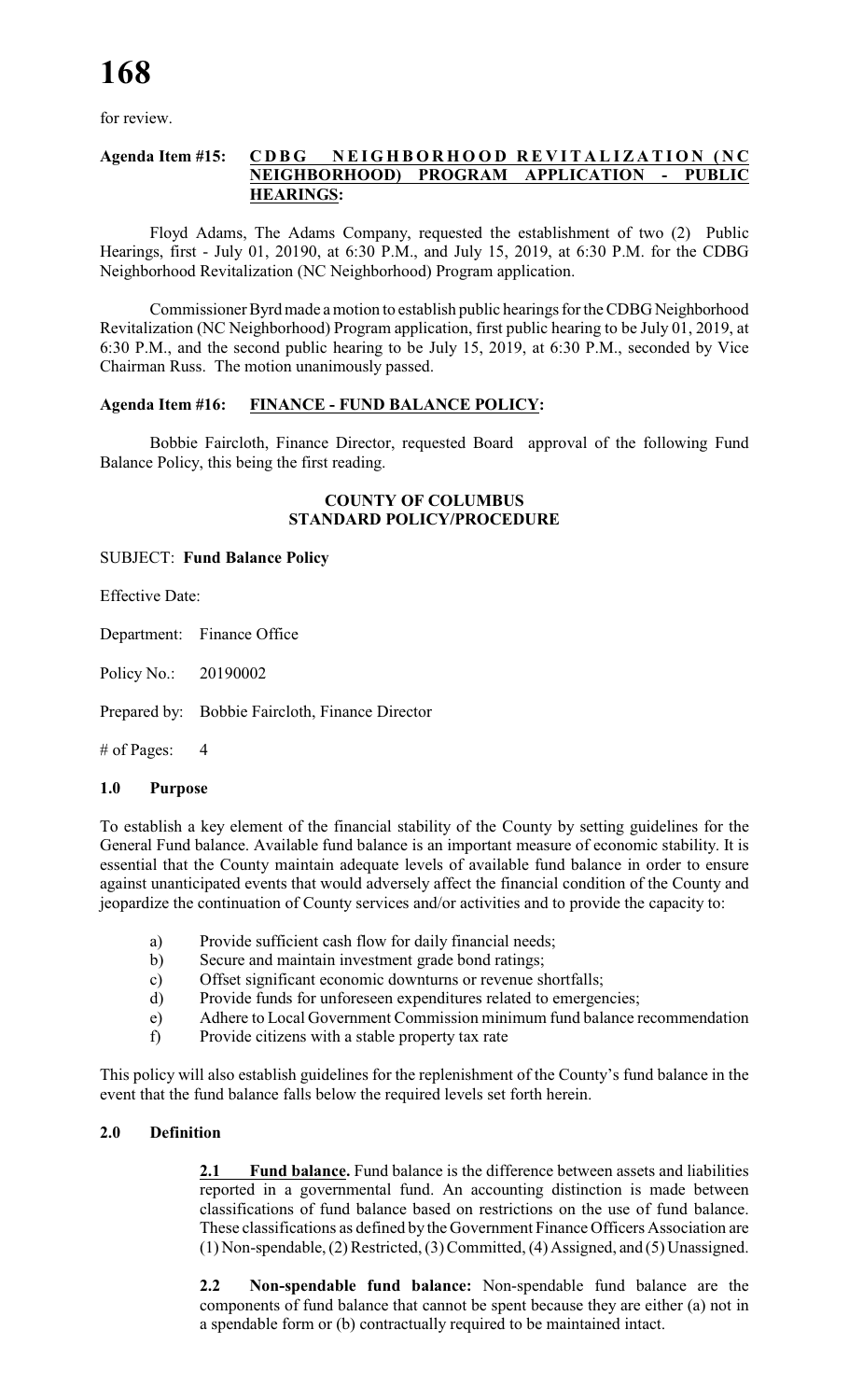**2.3 Restricted fund balance:** Restricted fund balance are the components of fund balance that have constraints paced on the use of resources either (a) externally imposed by creditors (such as through debt covenants), grantors, contributors or laws or regulations of other governments or (b) imposed by law through constitutional provisions or enabling legislation.

**2.4 Committed fund balance:** Committed fund balance are the components of fund balance that are used for specific purposes pursuant to constraints imposed by formal action of the government's highest level of decision-making authority. In Columbus County, the highest level of decision-making authority would be considered the Board of County Commissioners. These self-imposed limitations must be set in place prior to year-end, but can be calculated after year-end to be considered committed for that fiscal year end. In addition, to be considered committed, the limitations that were imposed at the highest level of decision- making authority must also require the same action to remove or modify the limitations. Ordinances that lapse at year-end do not meet the committed test.

**2.5 Assigned fund balance:** Assigned fund balance are the components of fund balance that are constrained by the government's intent to be used for specific purposes, but are neither restricted nor committed. These assignments can occur any time before the issuance of financial statements to be considered assigned for that fiscal year end. Further, this assignment ability can be delegated by the Board of County Commissioners to an appropriate person (i.e. County Manager, Finance Officer or Budget Officer).

**2.6 Unassigned fund balance:** Unassigned fund balance is the remainder of fund balance that has not been reported in another classification and represents assets that are available to appropriate for future purposes.

**2.7 Available fund balance:** Available fund balance is the total fund balance less the total of non-spendable fund balance and fund balance restricted for stabilization by state statute.

### **3.0 Policy**

**3.1** The Columbus County Board of Commissioners formally establishes the goal of maintaining available fund balance in the General Fund in an amount of twenty-five (25%) percent (or approximately three months) of the General Fund expenditures and outflows at the end of each fiscal year.

**3.2** The County Finance Director is charged to maintain available fund balance in the General Fund in an amount no less than eight (8) percent (or approximately one month) of the General Fund expenditures and outflows at the end of each fiscal year, as recommended by the North Carolina Local Government Commission. In the event of an emergency, a vote of the Board is required to approve the use of the fund balance such that it falls below the eight (8) percent target.

**3.3** The County's budget and revenue spending policy provides for programs with multiple revenue sources. The Finance Director will use resources in the following hierarchy: bond proceeds, federal funds, state funds, local funds and county funds. For purposes of fund balance classification, expenditures are to be spent from restricted fund balance first, followed in order by committed fund balance, assigned fund balance and lastly unassigned fund balance. The Finance Director has the authority to deviate from this practice if it is in the best interest of the County.

**3.4** The independent auditor of the County shall monitor the County's compliance with this established Fund Balance Policy. The auditor shall report related findings and recommendations annually as part of the County audit.

### **4.0 Replenishment of Fund Balance**

**4.1** If it is anticipated at the completion of any fiscal year that the projected or estimated amount of fund balance falls below the required levels set forth in section 3.1, the County Manager shall prepare and submit in conjunction with the proposed budget a plan for the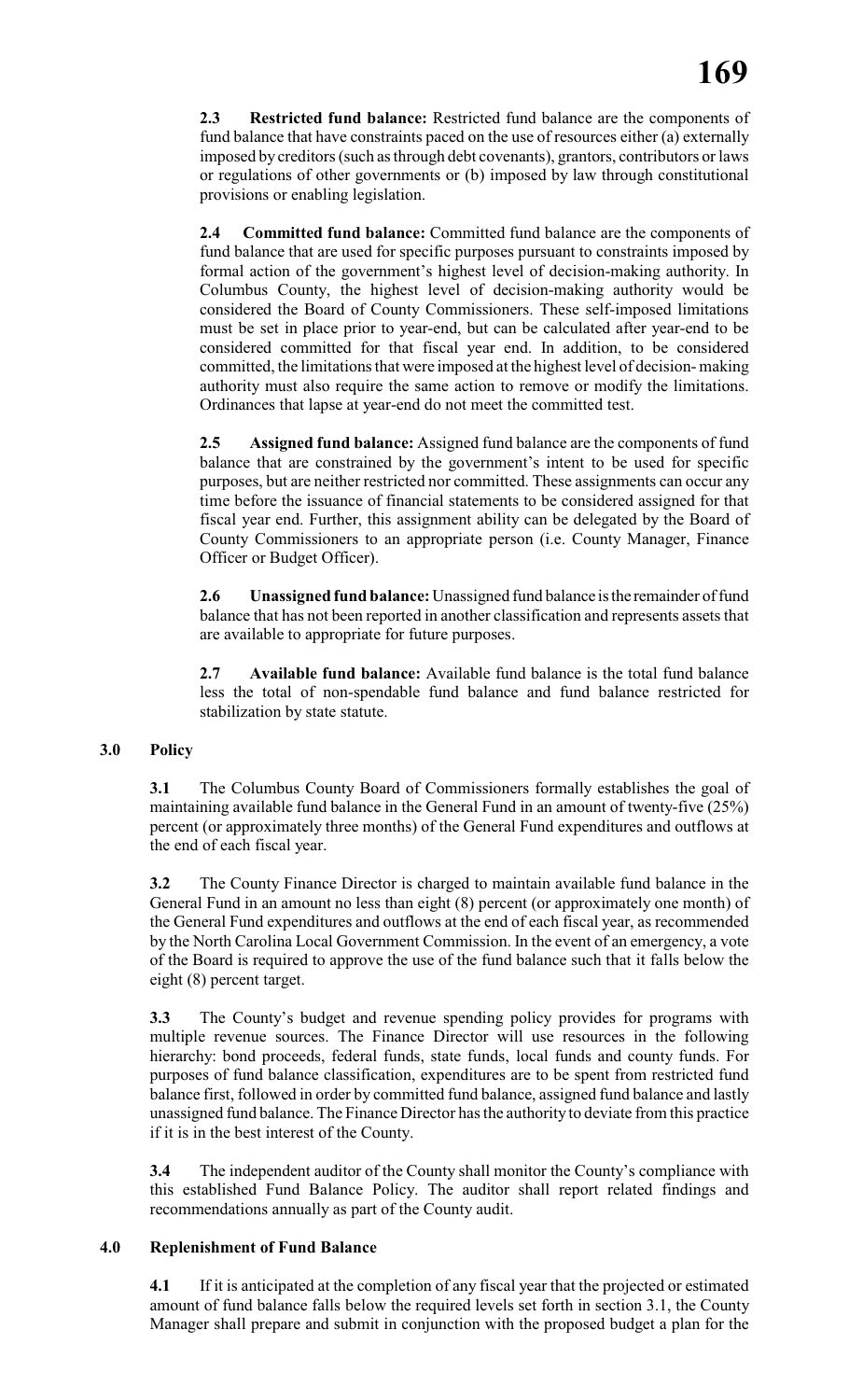expenditure reductions and/or revenue increases necessary to restore the amount of fund balance to the minimum requirements within two (2) fiscal years.

### **5.0 Maintenance of Fund Balance for Enterprise Funds and Special Fire District**

**5.1** The County will strive to maintain an adequate level of fund balance for its Enterprise Funds for future capital expenditure needs and for unforeseen circumstances and emergencies.

Commissioner Prevatte made a motion to approve the Fund Balance Policy, on its first reading, but needed a second reading, seconded by Commissioner McDowell. The motion unanimously passed.

### **Agenda Item #17: APPOINTMENTS/REAPPOINTMENTS/REPLACEMENTS to COMMITTEES AND BOARDS:**

June B. Hall, Clerk to the Board, requested the following appointments/reappointments/replacements to the committees and board.

| <b>COMMITTEE</b>                                                                                   | ZONE/<br>EB                           | PERSON(S)                                                                                                                    | <b>EXPIR.</b><br><b>DATE</b>       | <b>BOARD</b><br><b>ACTION</b>                                                   |
|----------------------------------------------------------------------------------------------------|---------------------------------------|------------------------------------------------------------------------------------------------------------------------------|------------------------------------|---------------------------------------------------------------------------------|
| <b>Animal Control Advisory Council</b>                                                             | I<br>III                              | Vacant<br>Vacant                                                                                                             | ---                                | <b>HOLD</b><br><b>HOLD</b>                                                      |
| <b>Economic Development</b><br><b>Commission Board of Directors</b>                                | VI                                    | <b>Brendon H. Jones</b>                                                                                                      | 06/30/2019                         | <b>HOLD</b>                                                                     |
| <b>Home and Community Care</b><br><b>Block Grant for Aging Services</b><br><b>Advisory Council</b> | I<br>$\mathbf{H}$<br><b>III</b><br>IV | <b>Willie Green</b><br><b>Sue Bell</b><br><b>Betty Williamson</b><br>(Deceased)<br><b>Richard Wilson</b><br><b>Dan Watts</b> | $06 - 30 - 2019$<br>,,<br>,,<br>66 | <b>Jackie Davis</b><br><b>HOLD</b><br><b>HOLD</b><br><b>HOLD</b><br><b>HOLD</b> |
| <b>Housing Advisory Committee</b>                                                                  | <b>VII</b>                            | <b>James Register</b>                                                                                                        | 06/30/2019                         | <b>HOLD</b>                                                                     |
| <b>Industrial Facilities Pollution</b><br><b>Control Financing Authority</b>                       | <b>EB</b>                             | Carl Meares, Jr.                                                                                                             | 06/30/2018                         | <b>HOLD</b>                                                                     |
| <b>Southeastern Economic</b><br><b>Development Commission</b>                                      | I                                     | <b>Raymond Shaw</b>                                                                                                          | 04/01/2019                         | <b>Corbin Gerald</b>                                                            |
| <b>Tabor City Zoning Board of</b><br><b>Adjustment</b>                                             | <b>EB</b>                             | <b>Kenny Stanley</b>                                                                                                         | <b>April, 2019</b>                 | <b>HOLD</b>                                                                     |
| <b>Whiteville Planning Board/Board</b><br>of Adjustment                                            | <b>EB</b>                             | <b>Robert White</b>                                                                                                          | 09-08-2018                         | <b>HOLD</b>                                                                     |

### **RECESS REGULAR SESSION and enter into COMBINATION MEETING of COLUMBUS COUNTY WATER and SEWER DISTRICTS I, II, III, IV and V BOARD MEETING:**

At 7:35 P.M., Commissioner Prevatte made a motion to recess Regular Session and enter into a **combination meeting** of Columbus County Water and Sewer Districts I, II, III, IV and V Board Meeting, seconded by Commissioner Bullard. The motion unanimously passed.

### **Agenda Item #18: COLUMBUS COUNTY WATER and SEWER DISTRICTS I, II, III, IV and V - APPROVAL of BOARD MEETING MINUTES:**

June 03, 2019 **Combination Meeting** of Columbus County Water and Sewer Districts I, II, III, IV and V Board Meeting **(5 sets)**

This information will be recorded in Minute Book Number 2 for each Water District, respectively.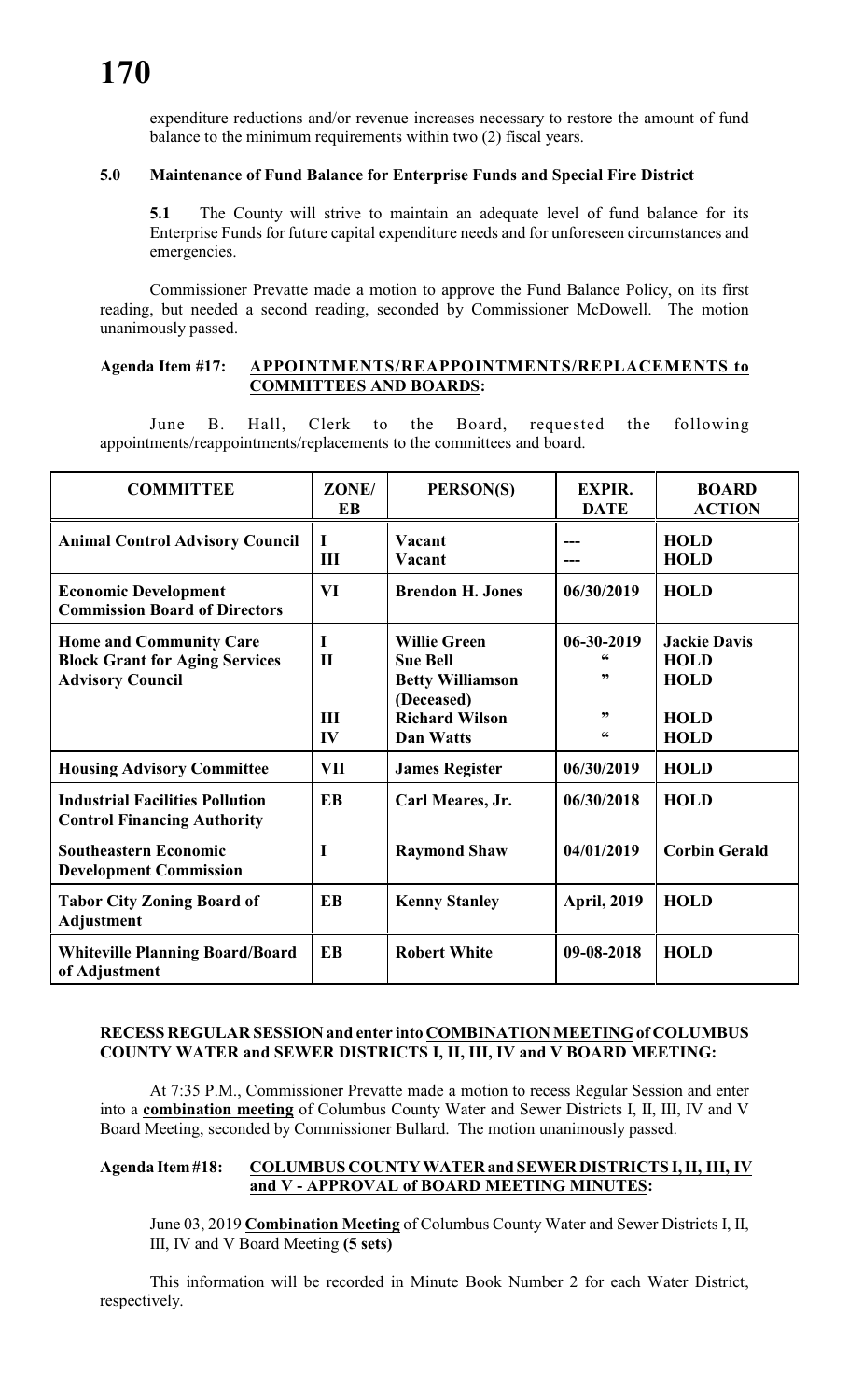### **Agenda Item #19: COLUMBUS COUNTY WATER and SEWER DISTRICTS I, II, III, IV and V - APPROVAL of MONTHLY BILLING ADJUSTMENTS for JANUARY, FEBRUARY, MARCH, APRIL, MAY and JUNE, 2019:**

Harold Nobles, Public Utilities Director, requested Board approval of the following monthly billing adjustments for January, February, March, April, May and June, 2019.

This information will be recorded in Minute Book Number 2 for each Water District, respectively.

### **Agenda Item #20: COLUMBUS COUNTY WATER AND SEWER DISTRICT I - MEADOW WOOD WATER SYSTEM:**

Harold Nobles, Public Utilities Director, is requesting Board approval to accept a private water system from Meadow Wood.

This information will be recorded in Minute Book Number 2 for Columbus County Water and Sewer District I.

### **ADJOURN COMBINATION MEETING of COLUMBUS COUNTY WATER and SEWER DISTRICTS I, II, III, IV and V BOARD MEETING and resume REGULAR SESSION:**

At 7:38 P.M., Commissioner Bullard made a motion to adjourn the **combination meeting** of Columbus County Water and Sewer Districts I, II, III, IV and V Board Meeting, and resume Regular Session, seconded by Vice Chairman Russ. The motion unanimously passed.

### **Agenda Item #21: CONSENT AGENDA ITEMS:**

Commissioner Byrd made a motion to approve the following Consent Agenda Items, seconded by Vice Chairman Russ. The motion unanimously passed.

| <b>TYPE</b>         | <b>ACCOUNT</b> | <b>DETAILS</b>                                      | <b>AMOUNT</b> |
|---------------------|----------------|-----------------------------------------------------|---------------|
| <b>Expenditures</b> | 10-5900-559075 | Article 44 Sales Tax Reserved for School<br>Capital | 164,663       |
|                     | 10-5900-559050 | 1/2 Cent Sales Tax - School Capital                 | 113,210       |
|                     | 10-5900-539903 | Co County Schools Curr Expense                      | 500,143       |
|                     | 10-5900-539904 | <b>City Schools Curr Expense</b>                    | 202,857       |
| <b>Revenues</b>     | 10-3200-432301 | 1 Cent Sales Tax Article 39                         | 158,506       |
|                     | 10-3200-432302 | 1/2 Cent Sales Tax Article 40                       | 121,237       |
|                     | 10-3200-432303 | 1/2 Cent Sales Tax Article 42                       | 40,834        |
|                     | 10-3200-432304 | 12 Cents Sales Tax Article 44                       | 164,663       |
|                     | 10-3200-432304 | 1/2 Cent Sales Tax Co Sch Art 40                    | 36,965        |
|                     | 10-3200-432306 | 1/2 Cent Sales Tax City Sch Art 40                  | 14,994        |
|                     | 10-3200-432307 | Second 1/2 Cents SLS TX City Art 42                 | 17,.675       |
|                     | 10-3200-432308 | 1/2 Cent Sales Tax Co Sch Art 42                    | 43,576        |
|                     | 10-3100-411100 | <b>Current Year Taxes</b>                           | 328,840       |
|                     | 10-3100-411115 | Motor Vehicle Ad Valorem Taxes                      | 75,000        |
|                     | 10-3100-416100 | <b>Tax Refunds</b>                                  | (5,226)       |
|                     | 10-3100-416101 | <b>Tax Releases</b>                                 | (8,572)       |
|                     | 10-3160-430120 | <b>Court Facilities Fees</b>                        | (7,619)       |
| <b>Expenditures</b> | 10-4140-519000 | <b>Professional Services</b>                        | 100,000       |

### **Budget Amendments:**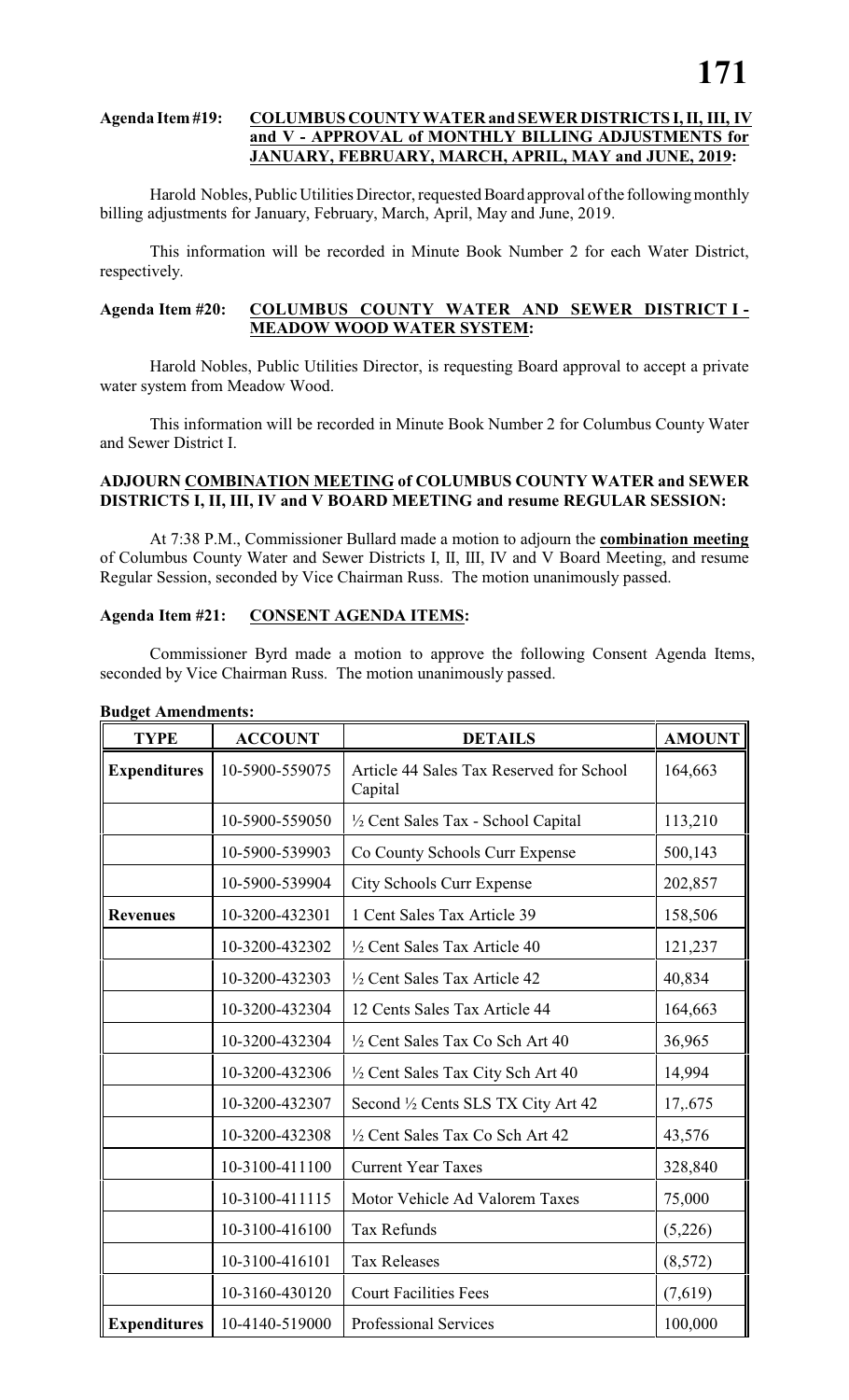| <b>TYPE</b>         | <b>ACCOUNT</b> | <b>DETAILS</b>                                     | <b>AMOUNT</b> |
|---------------------|----------------|----------------------------------------------------|---------------|
| <b>Revenues</b>     | 10-3991-499102 | Fund Balance Appropriation                         | (200,000)     |
|                     | 10-3100-440195 | <b>Legal Fees Collections</b>                      | 300,000       |
| <b>Expenditures</b> | 10-4180-549825 | Register of Deeds/Emergency Management<br>Fees     | 5,000         |
|                     | 10-4323-535200 | Maintenance and Repair Equipment                   | 67,436        |
|                     | 10-4310-531100 | Travel                                             | 5,000         |
|                     | 10-4320-531100 | Travel                                             | 1,500         |
|                     | 10-4911-519001 | <b>Contracted Services</b>                         | 500           |
|                     | 10-4911-535300 | M/R Vehicles                                       | 90            |
|                     | 10-6120-550010 | Non-Capital Outlay                                 | 100           |
|                     | 10-4130-550010 | Non-Capital Outlay                                 | 3,045         |
|                     | 10-4201-544000 | Insurance Prof, Liab, WC                           | 25,000        |
|                     | 10-9600-541201 | Rent/Lease Agreements                              | 3,000         |
| <b>Revenues</b>     | 10-3260-431000 | Privilege License                                  | 360           |
|                     | 10-3417-441005 | <b>Elections Fees</b>                              | 173           |
|                     | 10-3418-440060 | Register of Deeds/ Emergency Management<br>Revenue | 5,000         |
|                     | 10-4318-498000 | Miscellaneous Revenues                             | 200           |
|                     | 10-3423-489059 | Insurance Revenue - Hurricane Florence             | 67,436        |
|                     | 10-3431-440085 | <b>Concealed Weapon Fees</b>                       | 10,000        |
|                     | 10-3431-441009 | <b>Resource Officers</b>                           | 1,500         |
|                     | 10-3432-430122 | Jail Fees - CSC Raleigh                            | 15,000        |
|                     | 10-3432-489000 | Miscellaneous Revenues                             | 6,000         |
|                     | 10-3435-440096 | <b>Building Inspections</b>                        | 50,000        |
|                     | 10-3611-489000 | Library                                            | 3,000         |
|                     | 10-3612-486000 | <b>Facility Rent</b>                               | 2,500         |
|                     | 10-3839-440020 | <b>ABC Profit Distribution</b>                     | 7,500         |
|                     | 10-3991-499101 | <b>Fund Balance Appropriated</b>                   | (57,998)      |
| <b>Expenditures</b> | 14-4311-512200 | Salaries and Wages Overtime                        | 3,000         |
|                     | 25-4140-519000 | Professional Services                              | 100,000       |
|                     | 25-4140-550000 | Capital Outlay                                     | 2,000         |
|                     | 25-4140-560005 | <b>Revaluation Contract</b>                        | (2,000)       |
| <b>Revenues</b>     | 14-3431-489000 | Miscellaneous Revenue                              | 3,000         |
|                     | 25-3414-399100 | <b>Fund Balance Appropriated</b>                   | 100,000       |
| <b>Expenditures</b> | 26-4370-569900 | <b>Remittance to District</b>                      | 563           |
|                     | 26-4370-566905 | Cerro Gordo Rescue                                 | 6,175         |
|                     | 26-4370-569903 | Acme Delco Riegelwood Rescue                       | 6,175         |
|                     | 26-4370-569904 | <b>Buckhead Rescue</b>                             | 6,175         |
|                     | 26-4370-569905 | Chadbourn Rescue                                   | 6,175         |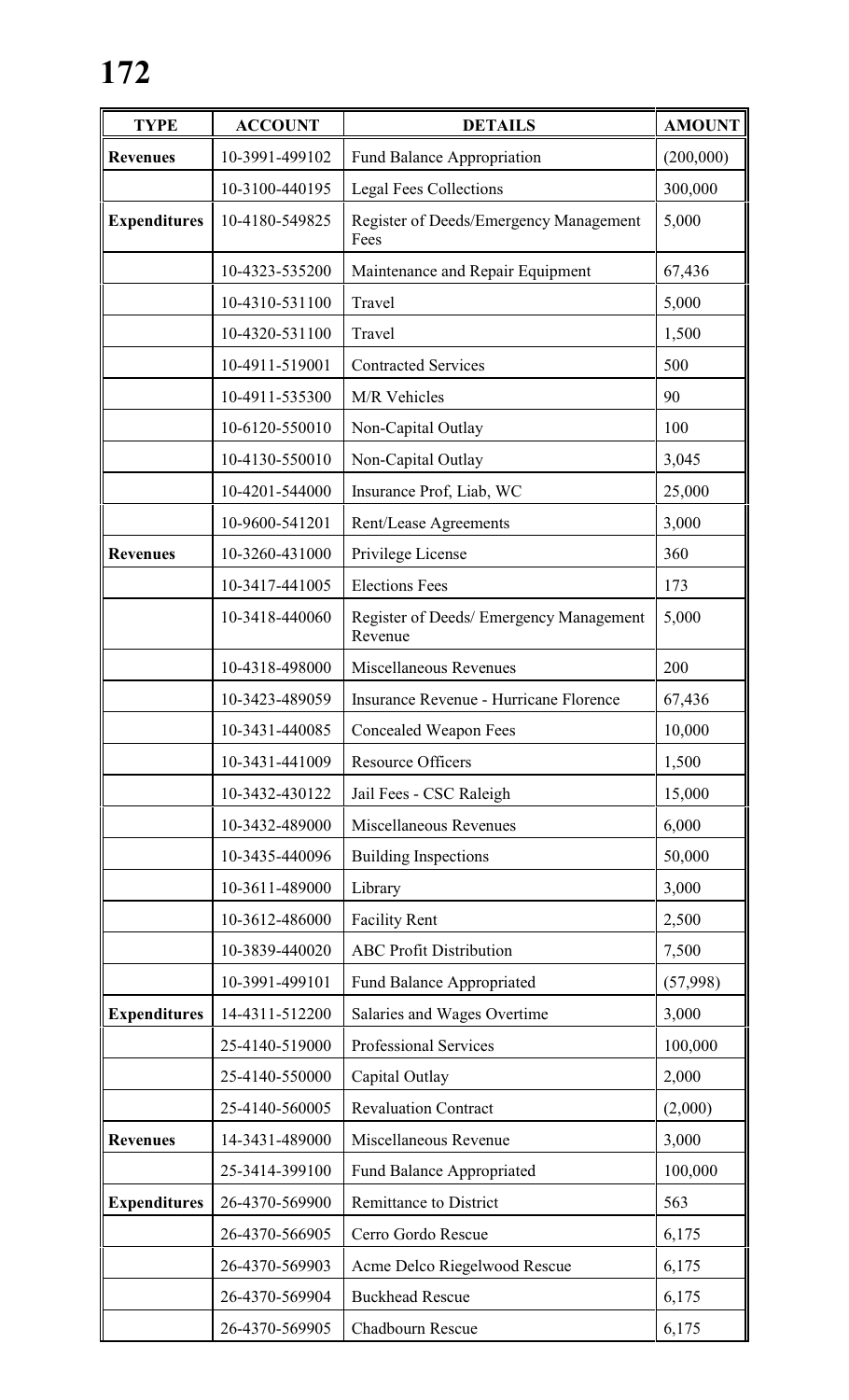| <b>TYPE</b>     | <b>ACCOUNT</b> | <b>DETAILS</b>                                  | <b>AMOUNT</b> |
|-----------------|----------------|-------------------------------------------------|---------------|
|                 | 26-4370-569906 | Fair Bluff Rescue                               | 6,175         |
|                 | 26-4370-569907 | Lake Waccamaw Rescue                            | 6,175         |
|                 | 26-4370-569908 | Nakina Rescue                                   | 6,175         |
|                 | 26-4370-569909 | Tabor City Rescue                               | 6,175         |
| <b>Revenues</b> | 26-3434-411104 | Special District Tax Whiteville                 | 763           |
|                 | 26-3434-416101 | Whiteville Tax Refunds                          | (200)         |
|                 | 26-3436-416100 | <b>Tax Refunds</b>                              | (100)         |
|                 | 26-3436-416103 | Releases                                        | (500)         |
|                 | 26-3436-432308 | <b>County Rescue</b>                            | 50,000        |
| <b>Revenues</b> | 28-3434-411012 | Special Fire Tax - Acme Delco                   | 18,746        |
|                 | 28-3434-310090 | Special Fire Tax - Buckhead                     | 1,213         |
|                 | 28-3434-411011 | Special Fire Tax - Yam City                     | 9,733         |
|                 | 28-3434-411014 | Special Fire Tax - Evergreen                    | 150           |
|                 | 28-3434-411015 | Special Fire Taxes - St. James                  | 899           |
|                 | 28-3434-411017 | Special Fire Tax - Coles                        | 2,443         |
|                 | 28-3434-411018 | Special Fire Tax - Cerro Gordo                  | 7,303         |
|                 | 28-3434-411019 | Special Fire Tax - Williams                     | 3,663         |
|                 | 28-3434-411104 | Special Fire Tax - Brunswick                    | 700           |
|                 | 28-3434-411106 | Special Fire Tax - White Marsh-Welches<br>Creek | 696           |
|                 | 28-3434-411107 | Special Fire Tax - Nakina                       | 4,983         |
|                 | 28-3434-411108 | Special Fire Tax - Old Dock                     | 3,666         |
|                 | 28-3434-411110 | Special Fire Tax - Roseland                     | 4,605         |
|                 | 28-3434-411109 | Special Fire Tax - Hallsboro                    | 100           |
|                 | 28-3434-411111 | Special District Tax - E Columbus               | 100           |
|                 | 28-3434-411013 | Special Fire Tax - Klondyke                     | 315           |
|                 | 28-3434-416100 | Tax Refunds - Buckhead                          | (15)          |
|                 | 28-3434-416103 | Tax Releases - Buckhead                         | (40)          |
|                 | 28-3434-416108 | Tax Refunds-White Marsh-Welches Creek           | (100)         |
|                 | 28-3434-416110 | Tax Releases - Nakina                           | (40)          |
|                 | 28-3434-416111 | Tax Refunds - Nakina                            | 40            |
|                 | 28-3434-416104 | Tax Releases - Bolton                           | 25            |
|                 | 28-3434-416101 | Tax Refund - Bolton                             | (25)          |
|                 | 28-3434-416122 | Tax Refunds - Klondyke                          | (15)          |
|                 | 28-3434-416123 | Tax Releases - Klondyke                         | (300)         |
|                 | 28-3434-416109 | Tax Releases - White Marsh-Welches<br>Creek     | (275)         |
|                 | 28-3434-416112 | Tax Refunds - Old Dock                          | (30)          |
|                 | 28-3434-416113 | Tax Releases - Old Dock                         | (275)         |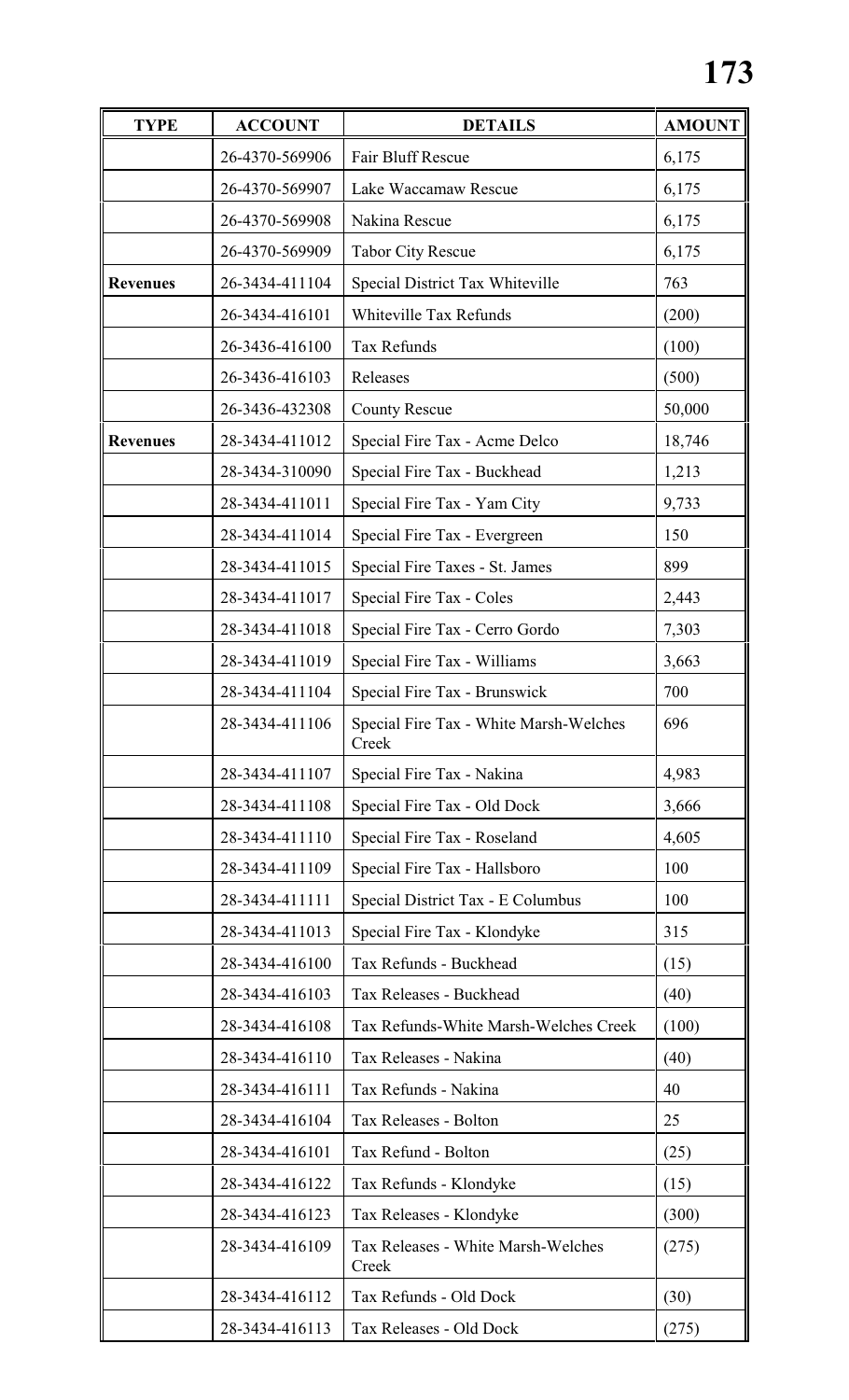| <b>TYPE</b>         | <b>ACCOUNT</b> | <b>DETAILS</b>                      | <b>AMOUNT</b> |
|---------------------|----------------|-------------------------------------|---------------|
|                     | 28-3434-416114 | Tax Refunds - Hallsboro             | (75)          |
|                     | 28-3434-416115 | Tax Releases - Hallsboro            | (25)          |
|                     | 28-3434-416116 | Tax Refunds - Roseland              | (25)          |
|                     | 28-3434-416117 | Tax Releases - Roseland             | (300)         |
|                     | 28-3434-416118 | Tax Refunds - Yam City              | (250)         |
|                     | 28-3434-416119 | Tax Releases - Yam city             | (75)          |
|                     | 28-3434-416124 | Tax Refunds - Evergreen             | (25)          |
|                     | 28-3434-416125 | Tax Releases - Evergreen            | (125)         |
|                     | 28-3434-416126 | Tax Refunds - St. James             | 75            |
|                     | 28-3434-416127 | Tax Releases - St. James            | (75)          |
|                     | 28-3434-416131 | Tax Releases - Coles                | (40)          |
|                     | 28-3434-416134 | Tax Refunds - Williams              | (75)          |
|                     | 28-3434-416135 | Tax Releases - Williams             | (200)         |
|                     | 28-3434-416137 | Tax Releases - E Columbus           | (100)         |
|                     | 28-3434-416121 | Tax Releases - Acme Delco           | (30)          |
|                     | 28-3434-416120 | Tax Refunds - Acme Delco            | (200)         |
| <b>Expenditures</b> | 28-4349-569900 | <b>Buckhead Fire District</b>       | 1,158         |
|                     | 28-4346-569900 | White Marsh - Welches Fire District | 321           |
|                     | 28-4339-569900 | <b>Roseland Fire District</b>       | 4,280         |
|                     | 28-4340-569900 | Yam City Fire District              | 9,408         |
|                     | 28-4341-569900 | Acme Delco Fire District            | 18,516        |
|                     | 28-4343-569900 | <b>Coles Fire District</b>          | 2,403         |
|                     | 28-4336-569900 | Nakina Fire District                | 4,983         |
|                     | 28-4344-569900 | Cerro Gordo Fire District           | 7,303         |
|                     | 28-4345-569900 | Williams Township Fire District     | 3,388         |
|                     | 28-4334-569900 | <b>St. James Fire District</b>      | 899           |
|                     | 28-4337-569900 | <b>Old Dock Fire District</b>       | 3,361         |
|                     | 28-4347-569900 | <b>Brunswick Fire District</b>      | 700           |
| <b>Expenditures</b> | 50-4970-512100 | Salaries and Wages Regular          | 200           |
|                     | 50-4970-512200 | Overtime Pay for Tropical Michael   | 161           |
|                     | 50-4970-518100 | <b>FICA</b>                         | 20            |
|                     | 50-4970-518200 | <b>Retirement Contribution</b>      | 300           |
|                     | 50-4970-549971 | Housing Assistance Payments         | 126,664       |
|                     | 50-4970-526010 | Sundry Adm Expense                  | 23,846        |
|                     | 50-4970-535200 | Maint & Repair - Equipment          | 32            |
| <b>Revenues</b>     | 50-3497-489039 | <b>HAP Portables - Admin</b>        | (200)         |
|                     | 50-3497-489040 | Miscellaneous                       | (1,500)       |
|                     | 50-3497-489041 | <b>Annual Contr Earned</b>          | 126,664       |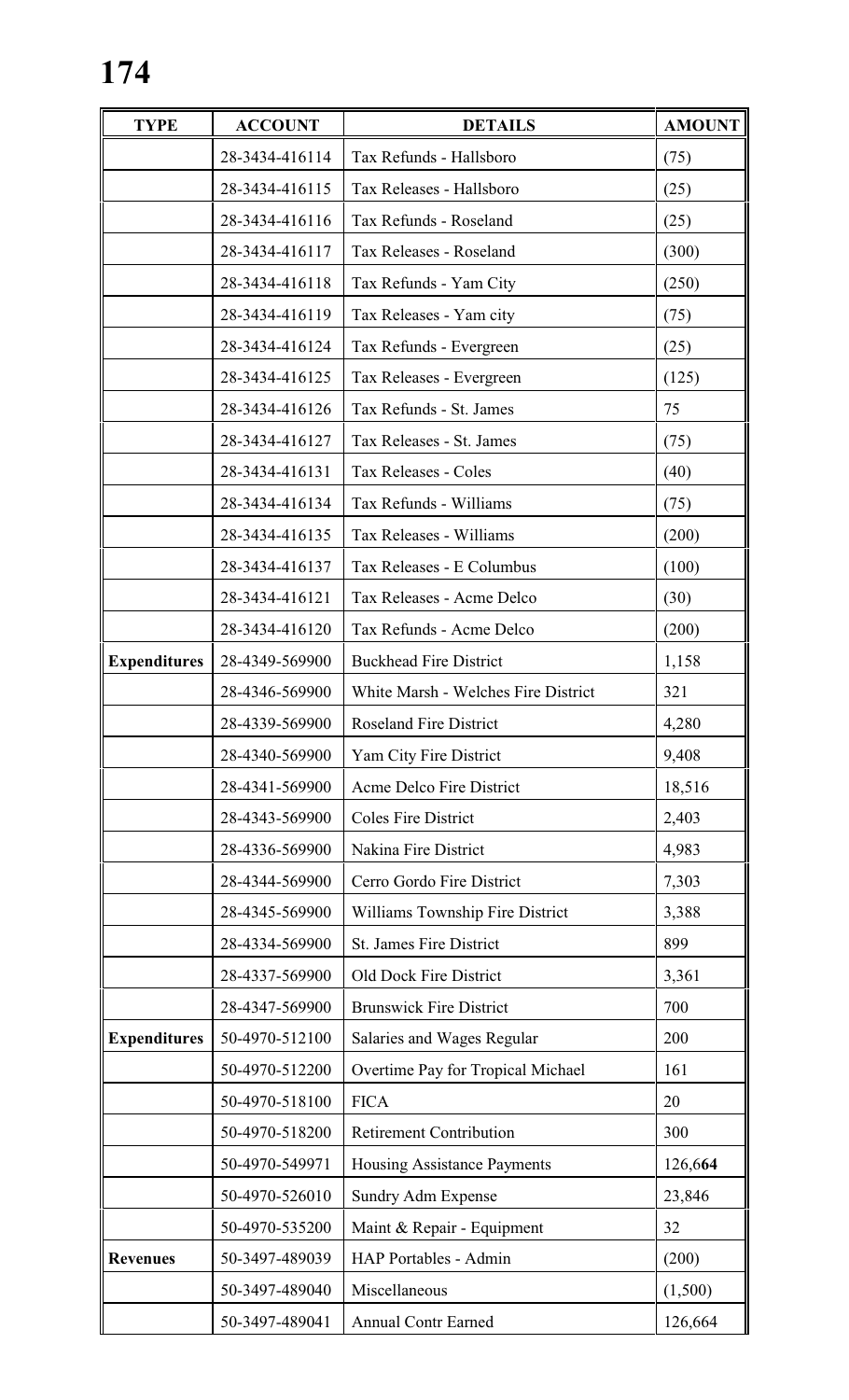| <b>TYPE</b>         | <b>ACCOUNT</b> | <b>DETAILS</b>                         | <b>AMOUNT</b> |
|---------------------|----------------|----------------------------------------|---------------|
|                     | 50-3497-489105 | Annual Admin Fee Earned                | 26,539        |
|                     | 50-3497-489052 | Fraud Recovery - Administration        | (175)         |
|                     | 50-3497-489052 | Fraud Recovery - HAP                   | (175)         |
|                     | 50-3497-491000 | <b>Investment Earnings</b>             | 70            |
| <b>Expenditures</b> | 60-7111-526001 | <b>Departmental Supplies</b>           | 25,000        |
|                     | 60-7111-535100 | M/R Vehicles                           | 2,500         |
|                     | 60-7111-539200 | Uniforms                               | 1,500         |
|                     | 60-7111-549953 | Dues/Permits                           | 2,000         |
|                     | 60-7222-559000 | C/O Other Improvements                 | 3,000         |
|                     | 60-7111-526000 | Office Supplies                        | 1,000         |
|                     | 60-7111-999910 | Contingency                            | 65,077        |
| <b>Revenues</b>     | 60-3713-489050 | Return Check Charge                    | 750           |
|                     | 60-3713-452001 | <b>Cutoffs/Re-connect Fees</b>         | 9,521         |
|                     | 60-3713-451000 | <b>Water Sales</b>                     | 97,306        |
|                     | 60-3713-418101 | Penalties                              | (7,500)       |
| <b>Expenditures</b> | 61-7112-526001 | <b>Departmental Supplies</b>           | 25,000        |
|                     | 61-7112-533000 | <b>Utilities</b>                       | 30,000        |
|                     | 61-7112-535100 | M/R Vehicles                           | 2,000         |
|                     | 61-7112-539200 | Uniforms and Clothing                  | 1,000         |
|                     | 61-7112-549953 | Dues/Permits                           | 270           |
|                     | 61-7112-559000 | C/O Other Improvements                 | 3,500         |
|                     | 61-7112-999910 | Contingency                            | 39,677        |
| <b>Revenues</b>     | 61-3714-489050 | <b>Return Check Charge</b>             | 700           |
|                     | 61-3714-498014 | <b>Transfer from Project</b>           | 98,047        |
|                     | 61-3714-411104 | <b>Special District Taxes</b>          | 3,000         |
|                     | 61-3714-416103 | Releases                               | (300)         |
| <b>Expenditures</b> | 62-7113-526001 | <b>Departmental Supplies</b>           | 16,000        |
|                     | 62-7113-526000 | <b>Office Supplies</b>                 | 1,000         |
|                     | 62-7113-535100 | M/R Vehicles                           | 1,200         |
|                     | 62-7113-539200 | Uniforms and Clothing                  | 750           |
|                     | 62-7113-559000 | C/O Other Improvements                 | 30,092        |
| <b>Revenues</b>     | 62-3715-460000 | Special Revenues                       | 700           |
|                     | 62-3715-416102 | Refunds                                | (1,250)       |
|                     | 62-3715-499100 | <b>Retained Earning Appropriated</b>   | 49,592        |
| <b>Expenditures</b> | 63-7114-519000 | <b>Professional Services</b><br>28,500 |               |
|                     | 63-7114-526000 | Office Supplies                        | 1,500         |
|                     | 63-7114-526001 | <b>Departmental Supplies</b>           | 11,000        |
|                     | 63-7114-529910 | <b>Water Sampling Test</b><br>1,000    |               |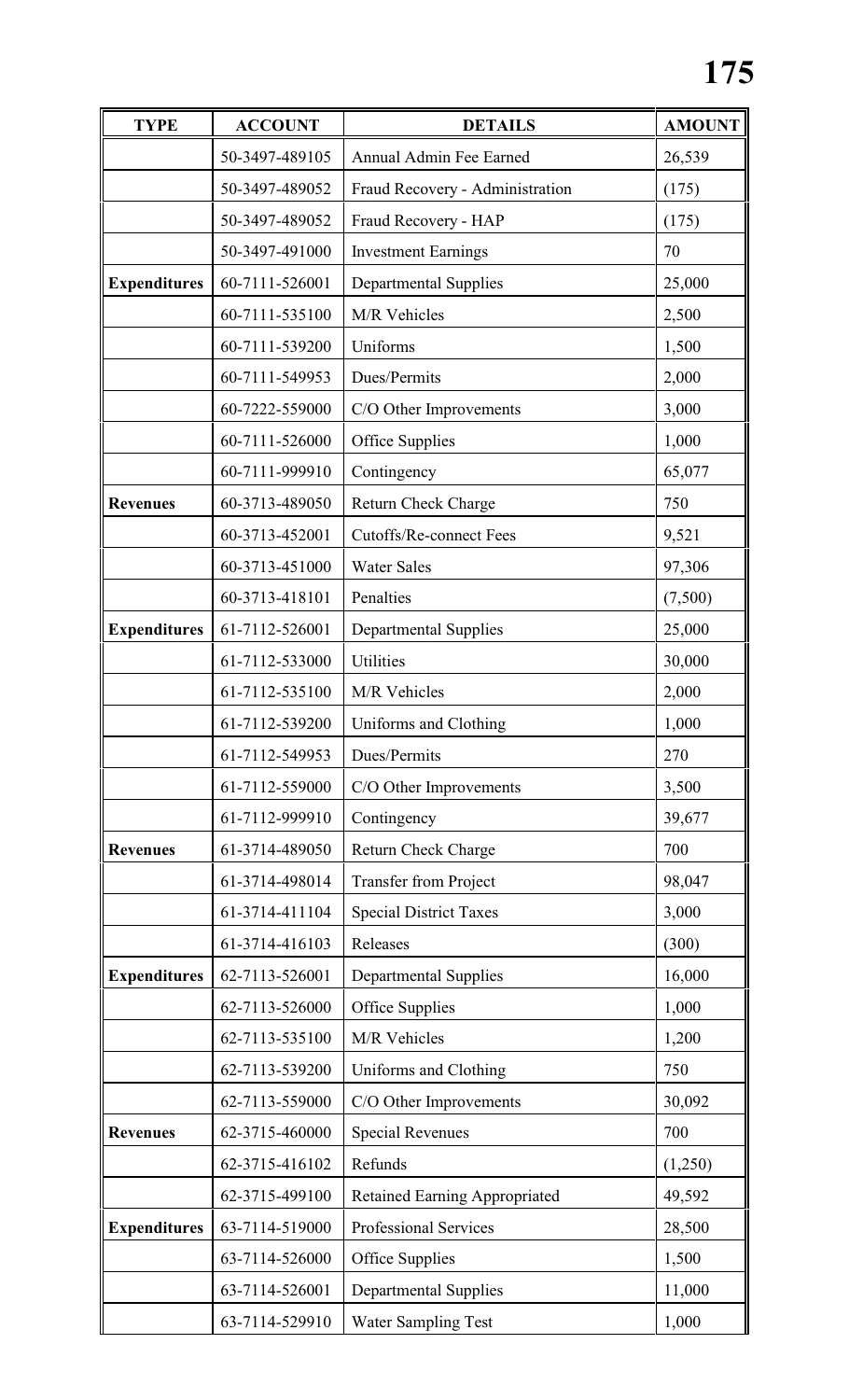| <b>TYPE</b>         | <b>ACCOUNT</b> | <b>DETAILS</b>                      | <b>AMOUNT</b> |
|---------------------|----------------|-------------------------------------|---------------|
|                     | 63-7114-533000 | Utilities                           | 12,000        |
|                     | 63-7114-539200 | Uniforms and Clothing               | 500           |
|                     | 63-7114-549953 | Dues/Permits                        | 500           |
|                     | 63-7114-559000 | C/O Other Improvements              | 15,500        |
|                     | 63-7114-559910 | Other Structures and Capital Outlay | 19,502        |
|                     | 63-7114-810003 | Principal on Bonds                  | 84,000        |
|                     | 63-7114-810000 | Principal Lease Vehicles            | (84,000)      |
|                     | 63-7114-820004 | Interest on Bonds                   | 175,620       |
|                     | 63-7114-820010 | Interest on Lease                   | (175, 620)    |
| <b>Revenues</b>     | 63-3719-451000 | Water Sa;es                         | 70,500        |
|                     | 63-3719-439840 | <b>Capital Contributions</b>        | 19,502        |
| <b>Expenditures</b> | 64-7115-519000 | Professional Services               | 100           |
|                     | 64-7115-526000 | Office Supplies                     | 10,000        |
|                     | 64-7115-526001 | <b>Departmental Supplies</b>        | 50,000        |
|                     | 64-7115-527100 | <b>Contracted - Sewer Purchases</b> | 20,000        |
|                     | 64-7115-535100 | M/R Vehicles                        | 2,000         |
|                     | 64-7115-535104 | M & R Water Taniks                  | 10,816        |
|                     | 64-7115-539200 | Uniforms and Clothing               | 1,000         |
|                     | 64-7115-559000 | C/O Other Improvements              | 20,000        |
|                     | 64-7115-598090 | Debt Payment on LOBS                | 309,826       |
| <b>Revenues</b>     | 64-3716-451000 | <b>Water Sales</b>                  | 423,742       |
| <b>Expenditures</b> | 69-7400-518302 | Retirees Health Insu                | 1,500         |
|                     | 69-7400-518910 | Christmas Bonus                     | 50            |
|                     | 69-7400-519001 | <b>Contracted Services</b>          | 422,450       |
|                     | 69-7400-519060 | <b>Contracted Services Tire</b>     | 2,500         |
|                     | 69-7400-539200 | Uniforms and Clothing               | 1,500         |
|                     | 69-7400-541900 | Rental                              | 5,000         |
| <b>Revenues</b>     | 69-3725-440115 | <b>Tipping Fees</b>                 | 300,000       |
|                     | 69-3725-416103 | Releases                            | (400,000)     |
|                     | 69-3725-431033 | State Aid Tire Disposal Fee         | 10,000        |
|                     | 69-3725-440114 | Solid Waste Permit Fees             | 500,000       |
|                     | 69-3725-489034 | Misc Recyclable Material            | 500           |
|                     | 69-3725-489035 | White Good Sales Recycles           | 7,500         |
|                     | 69-3725-489092 | Solid Waste Disposal Fee            | 15,000        |
| <b>Expenditures</b> | 67-4925-533000 | Utilities<br>1,500                  |               |
| <b>Revenues</b>     | 67-3834-489054 | <b>Utilities Reimbursement</b>      | 1,500         |
| <b>Expenditures</b> | 42-5911-519902 | Eng/Architect Fees                  | 1,202,279     |
|                     | 42-5911-519903 | Appraisal and Survey                | 100,000       |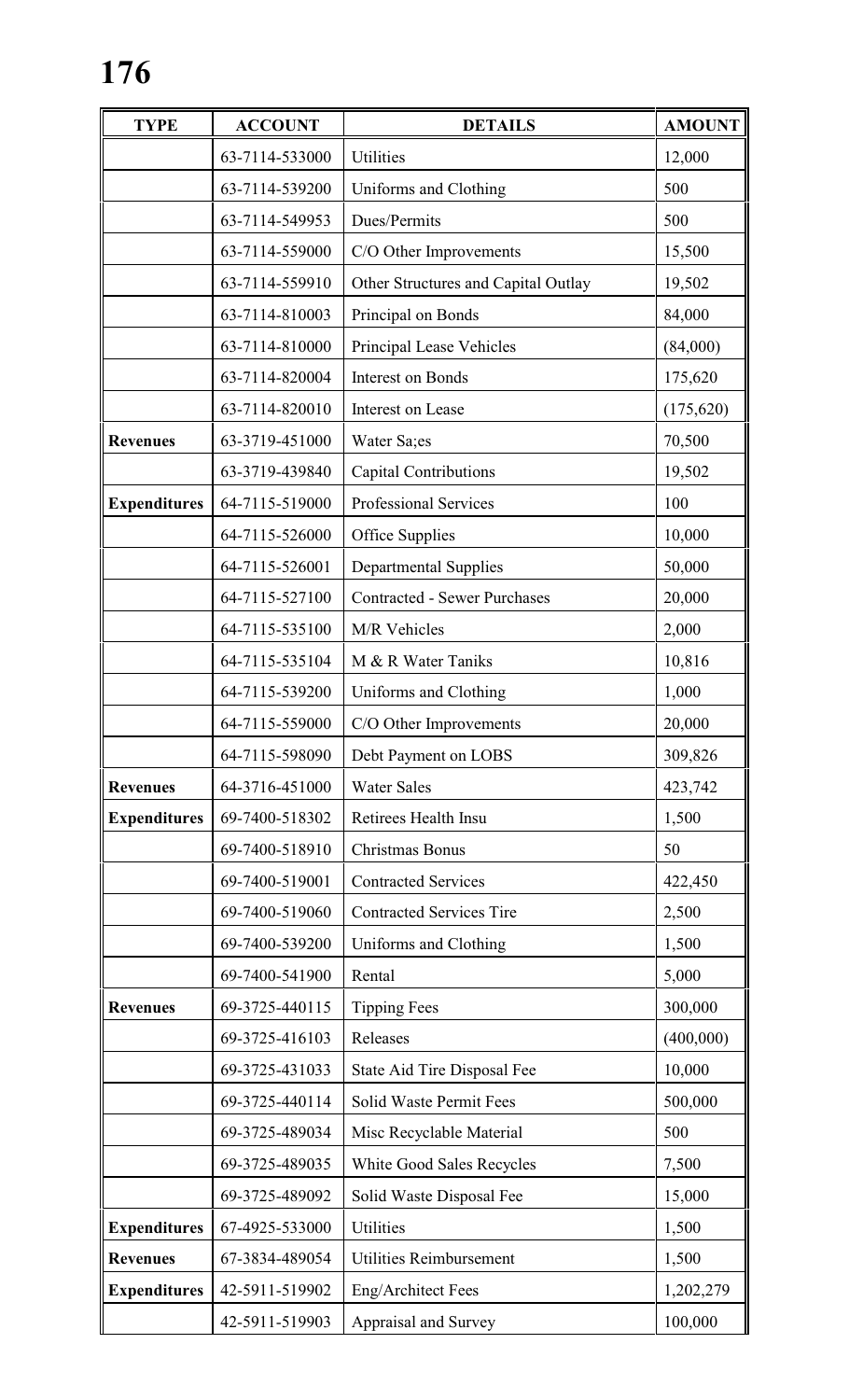| <b>TYPE</b>         | <b>ACCOUNT</b> | <b>DETAILS</b>                          | <b>AMOUNT</b> |
|---------------------|----------------|-----------------------------------------|---------------|
|                     | 42-5911-519940 | <b>Permitting Fees</b>                  | 32,400        |
|                     | 42-5911-524000 | <b>Construction Cost</b>                | 19,253,053    |
|                     | 42-5911-548002 | <b>Administrative Cost</b>              | 155,000       |
|                     | 42-5911-549956 | Contingency                             | 1,240,190     |
|                     | 42-5911-551010 | Furniture, Fixtures and Equipment       | 10,000        |
| <b>Revenues</b>     | 42-3591-489199 | <b>County Appropriation</b>             | 3,000,000     |
|                     | 42-3591-489029 | Whiteville City Schools Revenue         | 333,000       |
|                     | 42-3591-449120 | <b>Loan Proceeds</b>                    | 14,609,922    |
|                     | 42-3591-449130 | Needs Based Lottery Funds               | 4,050,000     |
| <b>Expenditures</b> | 35-7112-598032 | Columbus County Water District II       | (157, 020)    |
| <b>Revenues</b>     | 35-3714-499105 | <b>District II Revenues</b>             | (157, 020)    |
| <b>Expenditures</b> | 82-5922-519902 | Eng/Architect Fees                      | 2,009,374     |
|                     | 82-5922-519903 | Appraisal and Survey                    | 500,000       |
|                     | 82-5922-519940 | <b>Permitting Fees</b>                  | 240,000       |
|                     | 82-5922-558001 | <b>Construction Cost</b>                | 50,391,072    |
|                     | 82-5922-548002 | <b>Administrative Cost</b>              | 310,000       |
|                     | 82-5922-549956 | Contingency                             | 2,629,088     |
|                     | 82-5922-551010 | Furniture, Fixtures and Equipment       | 1,314,544     |
| <b>Revenues</b>     | 82-3593-489199 | County Appropriation                    | 9,000,000     |
|                     | 82-3593-437025 | <b>Columbus County Schools Revenues</b> | 3,000,000     |
|                     | 82-3910-439100 | Loan Proceeds                           | 34,444,078    |
|                     | 82-3593-449130 | <b>Needs Based Lottery Funds</b>        | 10,950,000    |
| <b>Expenditures</b> | 10-9800-598013 | Transfer to Capital Projects/Grants     | 4,000,000     |
| <b>Revenues</b>     | 10-3991-499101 | Fund Balance Appropriated               | 4,000,000     |
| <b>Expenditures</b> | 10-4155-549900 | Miscellaneous                           | 4,690         |
| <b>Revenues</b>     | 10-3991-499115 | Various Fund Balance                    | 4,690         |

# **B. Tax Refunds and Releases:**

*Proeprty Value* \$32.25 Sirmons Clifford Booker **PROPERTY:** 00000 Total: \$38.80 Value: \$1,197.00 Year: 16-18 Account: 01-06978 Bill#: 99999 Release value of boat. Sold in 2015. Release North Whiteville(3.20) release Columbus Rescue(.81) release late list(2.54) *Property Value* \$497.42 Bullock, Carol Joann **PROPERTY:** 00000 Total: \$1,283.46 Value: \$8,400.00 Year: 11,14- Account: 06-01904 Bill#: 99999 Release property value. House is unliveable. Release Columbus Rescue(12.33) release late list $(25.71)$ *Property Value* \$48.46 Hulsey, Tommy **PROPERTY:** 93694 Total: \$51.24 Value: \$1,920.00 Year: 2018 Account: 11-00151 Bill#: 13321 Release value of camper. Sold in 2016 to Kevin Soles. Release Columbus Rescue(1.20) release late list(1.58) *Property Value* \$96.51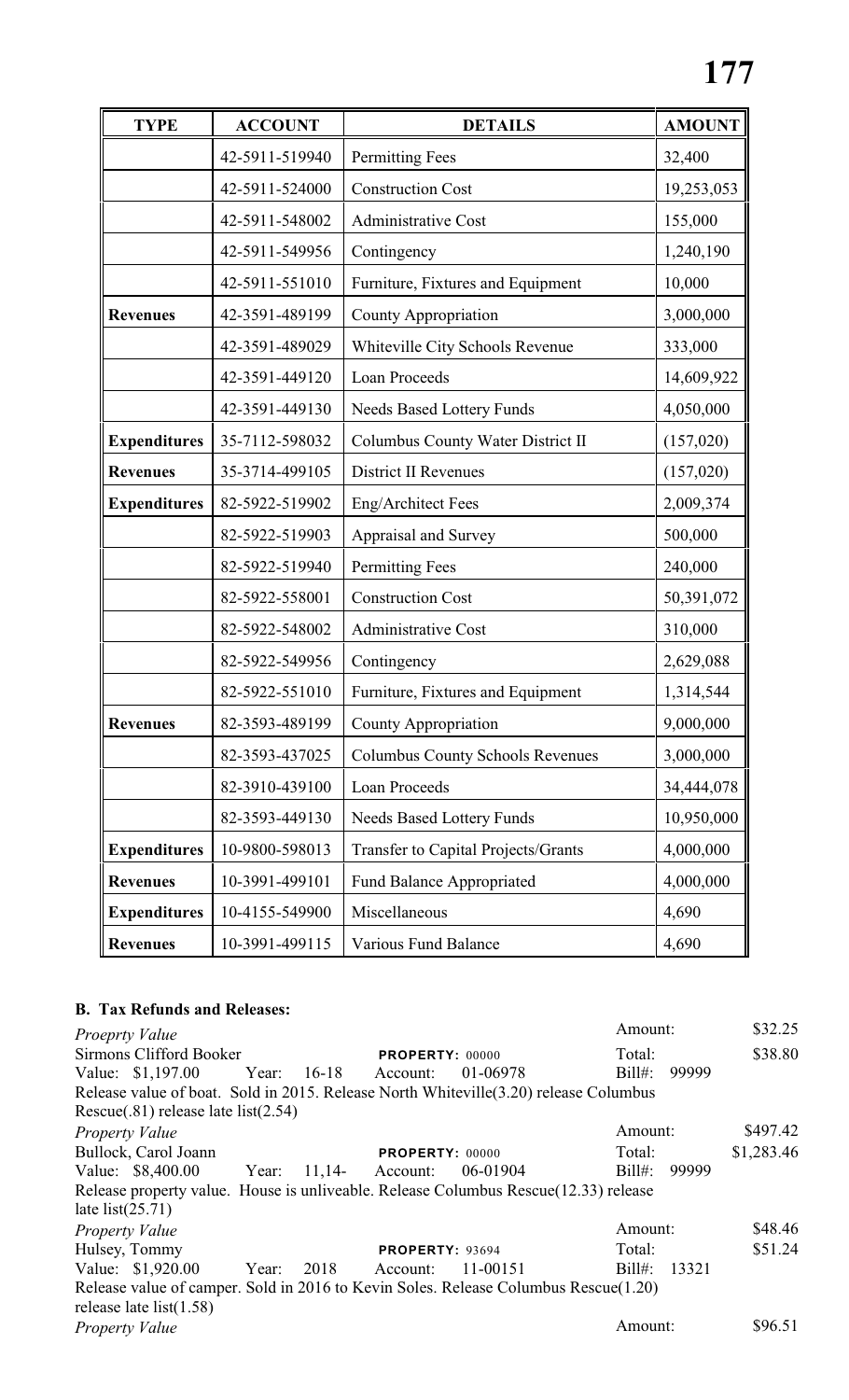| Hurles, Bruce Wayne<br>Value: \$11,990.00<br>Release value of permanent tag. Motor blown and high miles. Release Columbus<br>Rescue(2.39)                                                                                            | Year:       | 2018      | PROPERTY: 00000<br>Account:        | 06-02649 | Total:<br>$Bill#$ :               | 13376 | \$98.90                  |
|--------------------------------------------------------------------------------------------------------------------------------------------------------------------------------------------------------------------------------------|-------------|-----------|------------------------------------|----------|-----------------------------------|-------|--------------------------|
| Property Value<br>Pierce, James Edison IV<br>Value: \$26,320.00<br>Release value of boat. Sold July 2017. Release Columbus Rescue(5.26) release late<br>list(21.71)                                                                  | Year:       | 2018      | PROPERTY: 00000<br>Account:        | 11-02856 | Amount:<br>Total:<br>$Bill#$ :    | 25737 | \$211.88<br>\$238.85     |
| <b>Property Value</b><br><b>Stanley, Michael Anthony</b><br>Value: \$65,160.00<br>Release property value. Repoed in March 2018 Uncollectible. Discharged from<br>Bankruptcy Release Columbus Rescue(27.74) release late list(114.43) | Year: 17-18 |           | <b>PROPERTY: 00000</b><br>Account: | 11-04717 | Amount:<br>Total:<br>Bill#: 99999 |       | \$1,116.54<br>\$1,258.71 |
| Property Value<br>Todd's Used Mobile Home Inc.<br>Value: \$51,400.00<br>Release value of property and user fee. Incorrect owner. Release Yam City Fire(51.40)<br>release Columbus Rescue(10.28)                                      | Year:       | $17 - 18$ | <b>PROPERTY: 98751</b><br>Account: | 06-02659 | Amount:<br>Total:<br>$Bill#$ :    | 99999 | \$413.77<br>\$872.56     |
| Refunds<br>Butler, Raymond H. & Candace F<br>Value: \$0.00                                                                                                                                                                           | Year:       | 2018      | PROPERTY: 26088<br>Account:        | 13-05318 | Amount:<br>Total:<br>$Bill#$ :    | 97134 | \$0.00<br>\$400.00       |
| Refund user fee. Vacant.<br>Refunds<br>Canady, Dallie Ray & Phyllis<br>Value: \$0.00<br>Refund 3 cans. Vacant                                                                                                                        | Year:       | 2018      | <b>PROPERTY: 12732</b><br>Account: | 07-01420 | Amount:<br>Total:<br>Bill#: 97790 |       | \$0.00<br>\$600.00       |
| Refunds<br>Sykes, Roberta & Hubert D Carroll<br>Value: $$0.00$<br>Refund user fee. Double billed.                                                                                                                                    | Year:       | 2018      | PROPERTY: 27470<br>Account:        | 15-02445 | Amount:<br>Total:<br>Bill#: 35431 |       | \$0.00<br>\$200.00       |
| User Fee<br>Best, Luben<br>Value: $$0.00$<br>Release user fee.                                                                                                                                                                       | Year:       | 2018      | PROPERTY: 00000<br>Account:        | 02-04153 | Amount:<br>Total:<br>Bill#: 93875 |       | \$0.00<br>\$200.00       |
| User Fee<br>Carter, Darryl Jonathan<br>Value: \$0.00<br>Release user fee. Dbilled.                                                                                                                                                   | Year:       | 2018      | <b>PROPERTY: 21245</b><br>Account: | 12-03317 | Amount:<br>Total:<br>Bill#: 98174 |       | \$0.00<br>\$200.00       |
| User Fee<br>Davis, Teresa<br>Value: \$0.00<br>Release user fee. Double billed.                                                                                                                                                       | Year:       | 2018      | <b>PROPERTY: 83127</b><br>Account: | 16-04024 | Amount:<br>Total:<br>Bill#: 1584  |       | \$0.00<br>\$200.00       |
| User Fee<br>Espinoza, Jesus Mendoza<br>Value: \$0.00<br>Release user fee. Double billed.                                                                                                                                             | Year:       | 2018      | PROPERTY: 80894<br>Account:        | 09-02758 | Amount:<br>Total:<br>Bill#: 3828  |       | \$0.00<br>\$200.00       |
| User Fee<br>Freeman, Roger Orville<br>Value: \$0.00<br>Release user fee. Computer error                                                                                                                                              | Year:       | 2018      | PROPERTY: 76797<br>Account:        | 04-05363 | Amount:<br>Total:<br>Bill#: 6145  |       | \$0.00<br>\$96.06        |
| User Fee<br>It's Your Time Help Center<br>Value: $$0.00$<br>Release user fee. Double listed.                                                                                                                                         | Year:       | 2018      | <b>PROPERTY: 81728</b><br>Account: | 06-02206 | Amount:<br>Total:<br>Bill#: 13705 |       | \$0.00<br>\$200.00       |
| User Fee<br>Lee, Vernon F Heirs<br>Value: \$0.00<br>Release user fee. Vacant.                                                                                                                                                        | Year:       | 2018      | PROPERTY: 7256<br>Account:         | 03-13035 | Amount:<br>Total:<br>$Bill#$ :    | 17125 | \$0.00<br>\$200.00       |
| User Fee<br>Meares, Bob & Geraldine Fowler                                                                                                                                                                                           |             |           | PROPERTY: 21487                    |          | Amount:<br>Total:                 |       | \$0.00<br>\$200.00       |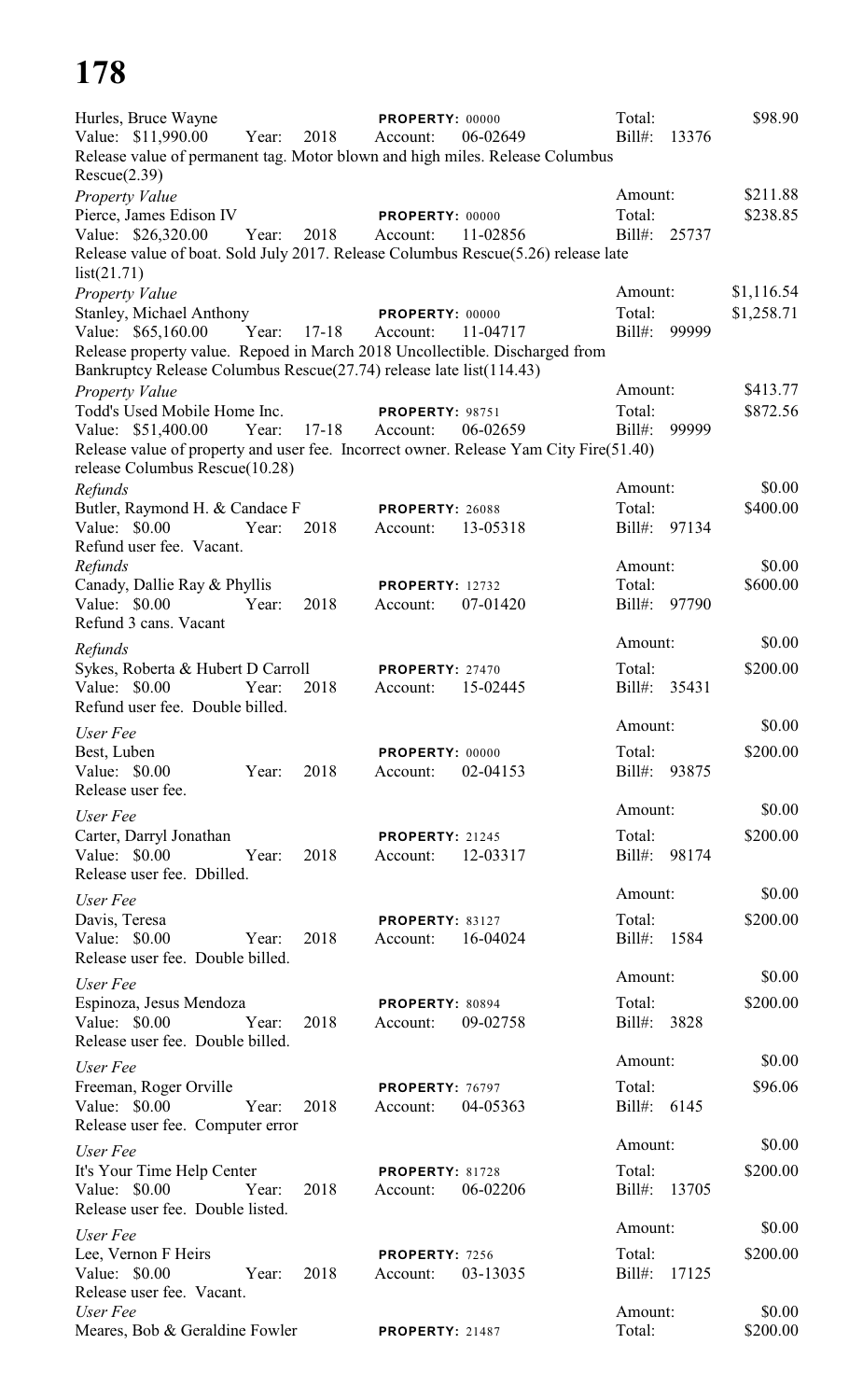| Value: $$0.00$<br>Release user fee. Vacant. | Year: | 2018 | Account:               | 12-01803 | $Bill#$ :<br>21319 |          |
|---------------------------------------------|-------|------|------------------------|----------|--------------------|----------|
| User Fee                                    |       |      |                        |          | Amount:            | \$0.00   |
| Perryman, Cheryl Best                       |       |      | <b>PROPERTY: 388</b>   |          | Total:             | \$200.00 |
| Value: $$0.00$                              | Year: | 2018 | Account:               | 01-07911 | Bill#:<br>25450    |          |
| Release user fee. Double billed.            |       |      |                        |          |                    |          |
| User Fee                                    |       |      |                        |          | Amount:            | \$0.00   |
| Shaw, Sallie Ann                            |       |      | <b>PROPERTY: 27021</b> |          | Total:             | \$200.00 |
| Value: $$0.00$                              | Year: | 2018 | Account:               | 14-13560 | $Bill#$ :<br>30478 |          |
| Release user fee. Land Only.                |       |      |                        |          |                    |          |
| User Fee                                    |       |      |                        |          | Amount:            | \$0.00   |
| Wright, Sammy A & Teresa                    |       |      | <b>PROPERTY: 63674</b> |          | Total:             | \$200.00 |
| Value: $$0.00$                              | Year: | 2018 | Account:               | 09-01740 | $Bill#$ :<br>42115 |          |
| Release user fee. Vacant.                   |       |      |                        |          |                    |          |

# **Agenda Item #22: PUBLIC INPUT:**

Chairman Burroughs opened the floor for Public Input. The following spoke.

### Lavern Coleman, 87 Carrie Lane, Bolton, NC: stated the following:

- 1. For five (5) years, the folks have been told they were going to get water;
- 2. For three (3) years, they have got petitions up, and there is approximately one hundred (100) people who want to get on County water;
- 3. They have been told that the petitions cannot be located;
- 4. There is three (3) churches in our area that have to get their water tested;
- 5. The water is hard, rusty and has a sulphur smell to it;
- 6. During natural disasters, the people will have water;
- 7. I am representing these people who are interested in County water; **and**
- 8. I am asking the County Commissioners to step up this process.

Reply: Amanda Davis, Administrative Assistant, stated there are petitions that have been sent to Leo Green, Engineer, that is working on several small areas that can be done together.

### **Agenda Item #23: Comments:**

### A. **Department Managers:**

1. **Sheriff Jody Greene:** stated the following:

-We have been discussing a fence around the perimeter of the jail, and we now have two (2) prices ranging from \$350,000.00 to \$450,000.00;

**-**Things have changed that we were not allowed to put in the budget;

-The jail for juvenile services will cost us \$141,000.00, and we were only allowed \$60,000.00;

-Bills have passed, and it is called Raise the Age Jail for Juvenile Services;

-We are not going to be able to house juveniles here, and we are going to have to send them to another facility; **and**

-We are looking at 6-gauge wire, 14' tall, and a razor top.

### **MOTION:**

Commissioner Prevatte made a motion to get the fence, take the lowest qualified bid.

### **DISCUSSION:**

Lengthy discussion was conducted relative to the following:

- 1. The repair that is needed will cost \$88,000 and is only a bandaid;
- 2. A project of this magnitude will need to be formally bid; **and**<br>3. Federal housing could be profitable.
- Federal housing could be profitable.
	- 2. **Edward Davis, Soil and Water Conservation:** stated the following: -This is an update on some of the storm debris removal from the hurricane;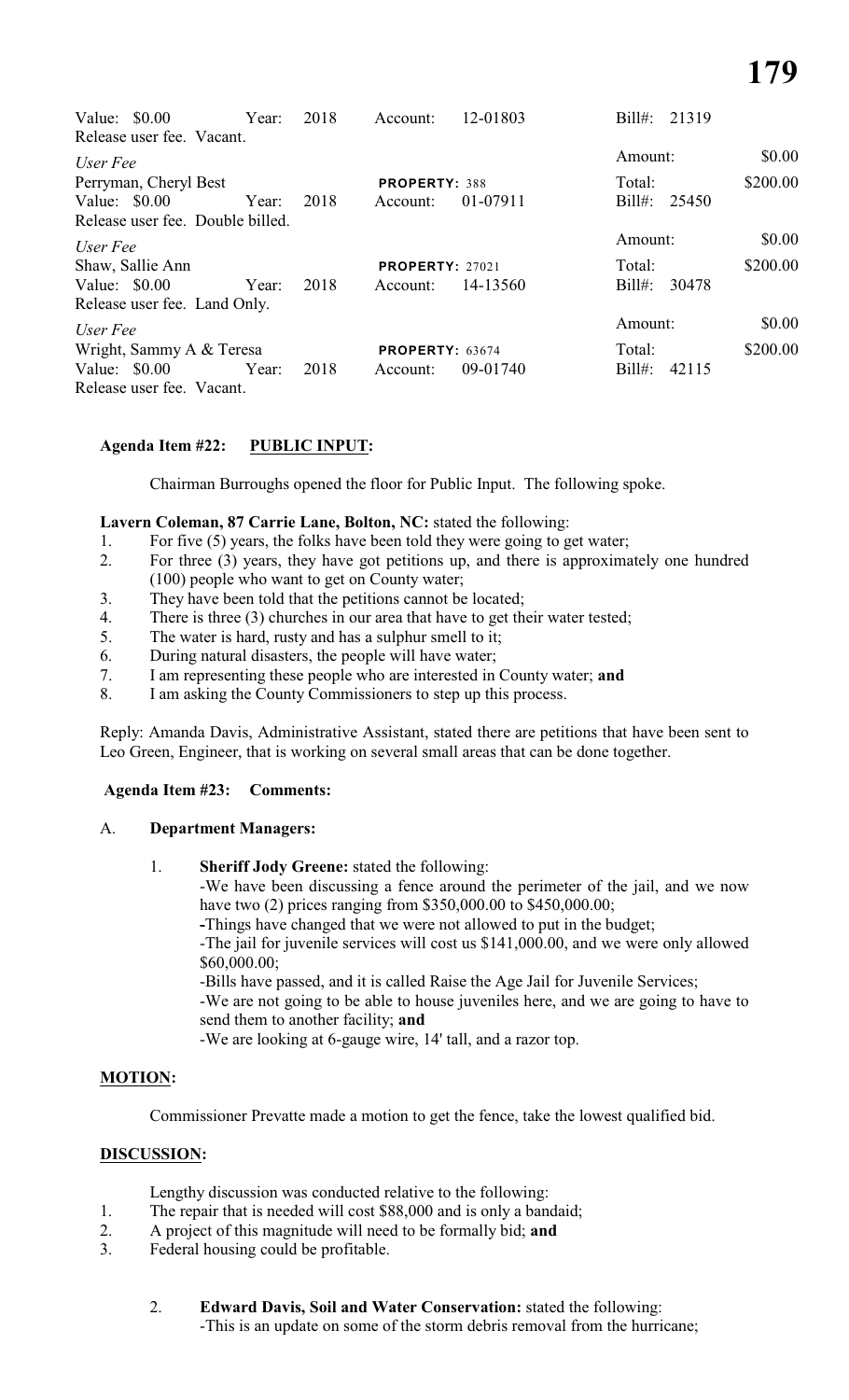-In May, we started advertising for nine (9) additional sites;

- -The bid closing was on Friday, and the bid openings were this morning;
- -It was sealed bids that we received;
- -The total bids were approximately \$500,000.00;
- -Postcards have been sent to the landowners along those streams;
- -We are going to start the work around mid July;
- -The ongoing work is predicted to be finished in 3 months; **and**

-I have called the beaver trappers out of the woods, and they may be back in November.

### B. **Board of Commissioners:**

1. **Charles McDowell:** stated the following:

-It was my understanding that Kay Worley, Emergency Services Director, would present information to the Board relative to the VIPER radio system; **and** -We do not need to wait any longer to have a functional radio system in Columbus County.

### **Deuce Niven, Chairman of Radio Communication Committee:** stated the following:

1. We did have a Highway Patrolman there and he made an excellent presentation;

- 2. They gave us a lot of information, and we gave them some information;
- 3. The important question is "are we going with VIPER?" and "the total cost of doing this?";
- 4. It could be done, if everything fell in place, it could be done in six (6) months, but let's be practical and say a year to get it done;
- 5. The cost they cannot answer because they don't have all the information they need;
- 6. Kay is working hard to get all this information together;
- 7. Their promise to us within sixty (60) days, they could make a presentation; **and**
- 8. In August, they could discuss dollar and cents.

# 2. **Commissioner Bullard:** stated the following:

-Information pertaining to decisions the Board needs to make needs to be distributed to the Board members as soon as it is received in house, and not at the last minute; **and**

-Last minute actions are unnecessary.

3. **Commissioner Prevatte:** stated the following: -We need to eliminate Agenda add-ons; **and** -There is much speeding and careless driving on Smyrna Road.

### 4. **Commissioner McMillian:** stated the following:

-It has been a while since we heard anything relative to the VIPER system;

-I would like to thank Mr. Pridgen for his help with the Fair Bluff Library and Sheriff; **and**

-Ply-Gem in Fair Bluff will close and hopefully we can attract some business to replace them.

# 5. **Vice Chairman Russ:** stated the following:

-Columbus County can make money from selling water;

-Through the meetings relative to drainage in Columbus County, I have been informed the North Carolina Governor is holding money for Hurricanes Matthew and Florence; **and**

-I want this Board to send a letter to the Governor of South Carolina and the South Carolina Department of Transportation to request they perform the needed steps in providing an outlet for the runoff water from Columbus County.

6. **Commissioner Byrd:** stated the following:

-I would like for this Board to send a letter of recommendation to the North Carolina Department of Transportation to fix ramps at the intersections in the Hallsboro area for the following benefits: safety, help with fire and rescue and speed traffic up;

-The Budget is pulling the Contingency Fund too low; **and**

-There are many beavers in the White Marsh.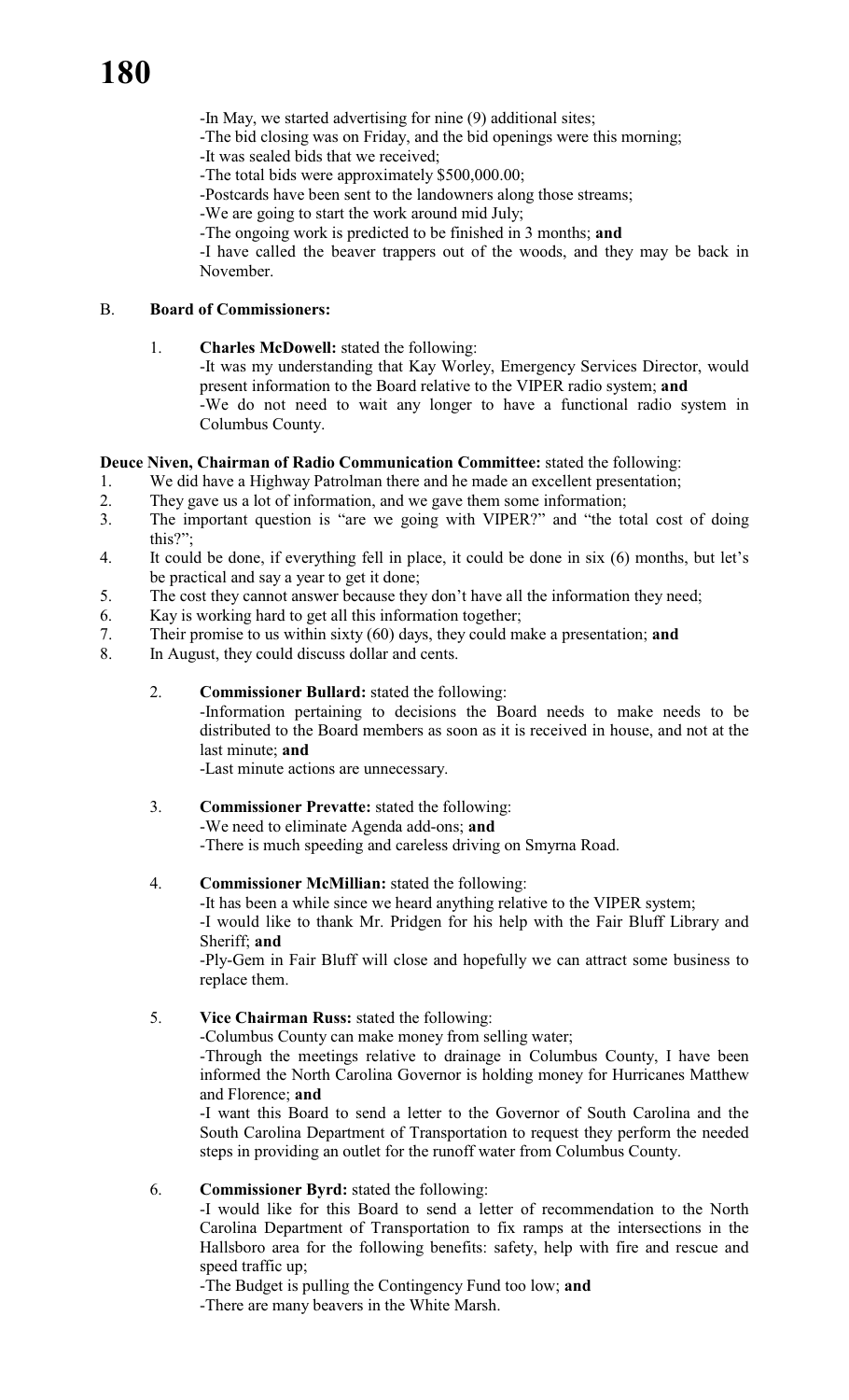- 7. **Chairman Burroughs:** stated the Open House for Whiteville City Hall has been postponed to July 17, 2019.
- C. **County Manager (Michael Stephens):** I appreciate your consideration of passing the budget. Bobbie and the Department Managers worked very hard. We had to be very frugal. I appreciate your input.

### **RECESS REGULAR SESSION and enter into CLOSED SESSION in ACCORDANCE with N.C.G.S. § 143-318.11(a) (6) PERSONNEL and (3) ATTORNEY-CLIENT PRIVILEGE:**

At 8:20 P.M., Commissioner McDowell made a motion to recess Regular Session and enter into Closed Session in Accordance with N.C.G.S. § 143-318.11(a) (6) Personnel, after a five (5) minute recess, seconded by Commissioner Bullard. The motion unanimously passed.

### **Agenda Item #24: CLOSED SESSION in ACCORDANCE with N.C.G.S. § 143- 318.11(a) (6) PERSONNEL (to be added) (3) ATTORNEY-CLIENT PRIVILEGE:**

No official action was taken.

### **ADJOURN CLOSED SESSION and resume REGULAR SESSION:**

At 9:37 P.M., Commissioner Byrd made a motion to adjourn Closed Session and resume Regular Session, seconded by Commissioner McDowell. The motion unanimously passed.

### **READING and APPROVAL of CLOSED SESSION GENERAL ACCOUNT:**

Chairman Burroughs requested that Amanda Prince, County Attorney, orally read the Closed Session General Account. Ms. Prince orally read the following: *"The Board of Commissioners discussed personnel matters. No decision was made or action taken"*.

Commissioner Byrd made a motion to approve the Closed Session General Account, seconded by Vice Chairman Russ. The motion unanimously passed.

### **APPOINTMENT - ECONOMIC DEVELOPMENT COMMISSION BOARD OF DIRECTORS:**

Commissioner Ricky Bullard appointed Kathy Ashley to the Economic Development Commission Board of Directors, seconded by Commissioner McMillian. The motion unanimously passed.

### **Agenda Item #25: ADJOURNMENT:**

At 9:41 P.M., Commissioner Prevatte made a motion to adjourn, seconded by Commissioner Byrd. The motion unanimously passed.

### **APPROVED:**

**\_\_\_\_\_\_\_\_\_\_\_\_\_\_\_\_\_\_\_\_\_\_\_\_\_\_\_\_ \_\_\_\_\_\_\_\_\_\_\_\_\_\_\_\_\_\_\_\_\_\_\_\_\_\_\_\_\_\_\_\_\_\_\_\_**

**JUNE B. HALL, Clerk to Board TRENT BURROUGHS, Chairman**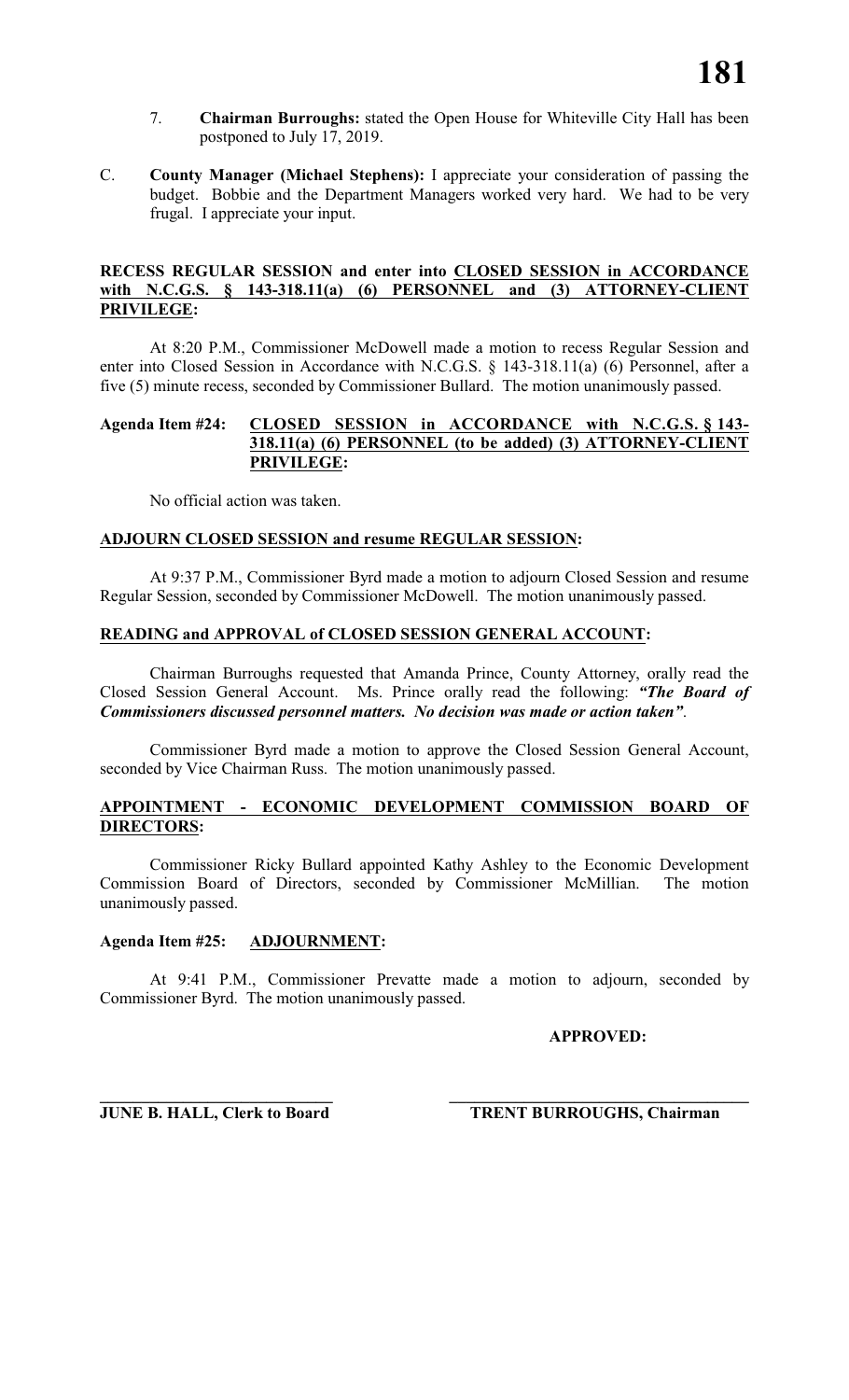### **COLUMBUS COUNTY WATER and SEWER DISTRICTS I, II, III, IV AND V COMBINATION BOARD MEETING Monday, June 17, 2019 7:35 P.M.**

The Honorable Columbus County Commissioners met on the above stated date and at the above stated time in the Dempsey B. Herring Courthouse Annex Building, located at 112 West Smith Street, Whiteville, North Carolina, to act as the Columbus County Water and Sewer District I Board.

### **COMMISSIONERS PRESENT: APPOINTEES PRESENT:**

Giles E. Byrd Ricky Bullard Charles T. McDowell

**Trent Burroughs, Chairman** Mike Stephens, **County Manager** P. Edwin Russ, Vice-Chairman Amanda B. Prince, County Attorney Jerome McMillian June B. Hall, **Clerk to the Board** James E. Prevatte Bobbie Faircloth, **Finance Officer**

### **MEETING CALLED TO ORDER:**

At 7:35 P.M., Chairman Trent Burroughs called the **combination meeting** of Columbus County Water and Sewer Districts I, II, III, IV and V Board Meeting to order.

### **Agenda Item #18: COLUMBUS COUNTY WATER and SEWER DISTRICTS I, II, III, IV and V - APPROVAL of BOARD MEETING MINUTES:**

June 03, 2019 **Combination Meeting** of Columbus County Water and Sewer Districts I, II, III, IV and V Board Meeting **(5 sets)**

Commissioner Prevatte made a motion to approve the June 03, 2019 Columbus County Water and Sewer District I Board Meeting Minutes, seconded by Commissioner Bullard. The motion unanimously passed.

### **Agenda Item #19: COLUMBUS COUNTY WATER and SEWER DISTRICTS I, II, III, IV and V - APPROVAL of MONTHLY BILLING ADJUSTMENTS for JANUARY, FEBRUARY, MARCH, APRIL, MAY and PARTIAL JUNE, 2019:**

Harold Nobles, Public Utilities Director, requested Board approval of the following monthly billing adjustments for January, February, March, April and partial June, 2019, for Columbus County Water and Sewer District I.

> **Columbus County Water and Sewer District I January, February, March, April, May and June, 2019**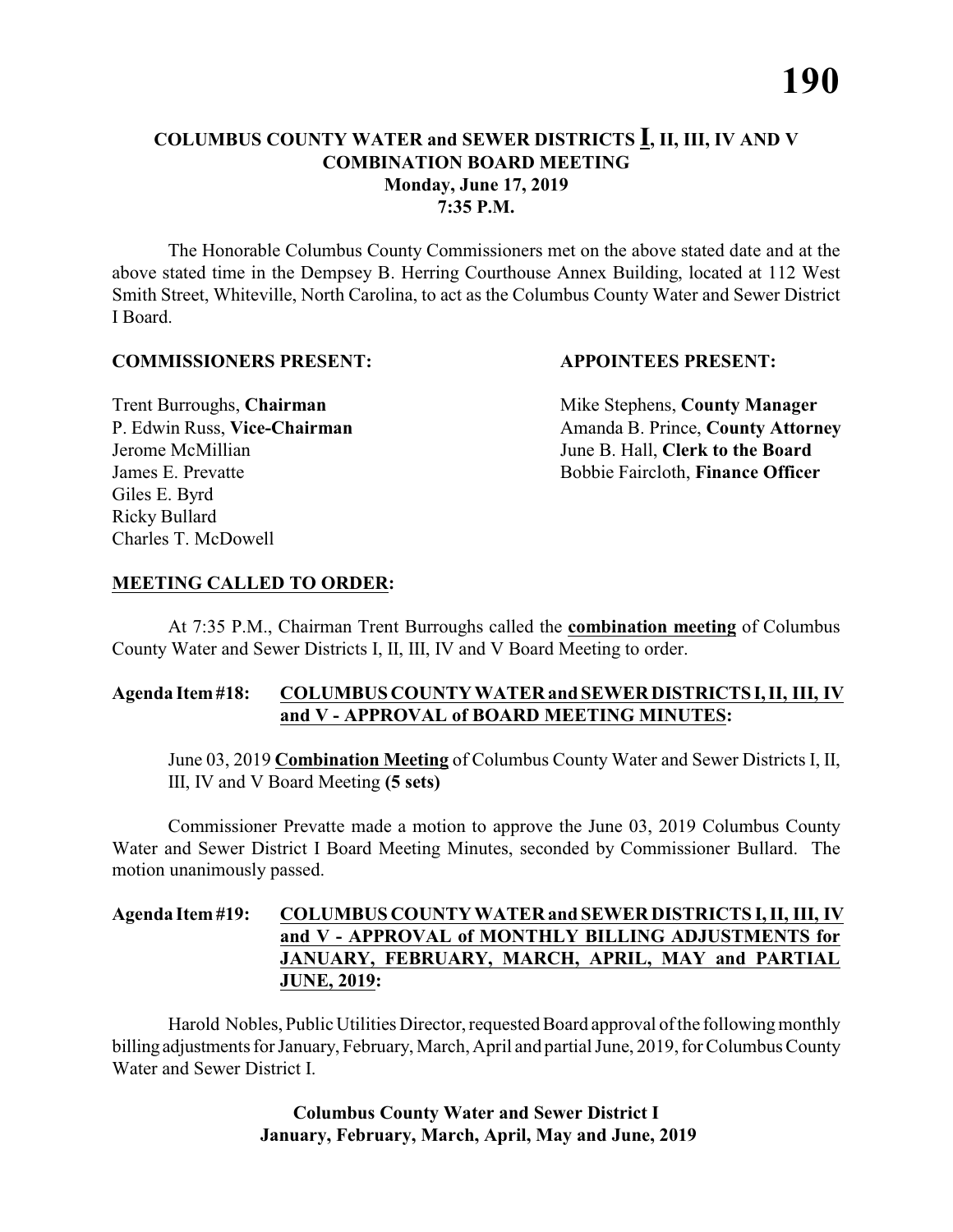| <b>DATE</b> | ACCT#        | <b>CUSTOMER NAME</b>                 | <b>ADJ AMT</b> | <b>REASON FOR ADJ</b>  |
|-------------|--------------|--------------------------------------|----------------|------------------------|
| 1/21/2019   | 102180.0097  | <b>TOWN OF TABOR</b>                 | (\$785.20)     | <b>BILLING ERROR</b>   |
| 1/21/2019   | 208291.0098  | NORRIS, ROY                          | $(\$35.00)$    | POSTING ERROR          |
| 1/21/2019   | 303740.00 96 | <b>TOWN OF TABOR</b>                 | $(\$30.00)$    | <b>BILLING ERROR</b>   |
| 1/21/2019   | 303860.0097  | <b>TOWN OF TABOR</b>                 | $(\$429.60)$   | <b>BILLING ERROR</b>   |
| 1/21/2019   | 340388.0097  | MARCELLINO, FRANK &<br><b>REGINA</b> | (\$14.42)      | POSTING ERROR          |
| 1/21/2019   | 350680.0098  | BEST, RAYMOND                        | (\$152.45)     | <b>LEAK ADJUSTMENT</b> |
| 1/21/2019   | 430109.0098  | WADDELL, SHIRLEY                     | (\$57.84)      | POSTING ERROR          |
| 1/21/2019   | 430278.0098  | YOUNG, ALBERT                        | $(\$30.00)$    | POSTING ERROR          |
| 1/21/2019   | 430522.0098  | SQUIRES, RICHARD B.                  | $(\$857.53)$   | <b>LEAK ADJUSTMENT</b> |
| 1/21/2019   | 100510.0095  | MATTHEWS, DUSTY PAUL                 | $(\$688.25)$   | <b>LEAK ADJUSTMENT</b> |
| 1/21/2019   | 600542.0098  | WARD, ROBERT MITCHELL                | $(\$776.52)$   | <b>LEAK ADJUSTMENT</b> |
| 2/11/2019   | 207675.0098  | <b>GASKINS, JEFFEREY</b>             | (\$93.25)      | POSTING ERROR          |
| 2/11/2019   | 400850.0098  | BECK, JAMES I.                       | (\$72.45)      | POSTING ERROR          |
| 2/11/2019   | 401670.0098  | NEALEY, BILLY W.                     | $(\$203.48)$   | <b>BILLING ERROR</b>   |
| 2/11/2019   | 403460.0098  | RAY, ERVIN W.                        | \$49.00        | RETURNED CHECK/FEE     |
| 2/11/2019   | 404260.0098  | CARTRETTE, HAROLD GENE               | (\$158.77)     | <b>BILLING ERROR</b>   |
| 2/11/2019   | 405048.0098  | CRIBB, ANTHONY D.                    | (\$72.33)      | POSTING ERROR          |
| 2/11/2019   | 104870.0098  | SPIVEY, RANDY DARYL                  | (\$5.00)       | POSTING ERROR          |
| 3/5/2019    | 104190.0098  | HOUSAND, TEX W.                      | $(\$30.00)$    | <b>POSTING ERROR</b>   |
| 3/5/2019    | 404550.0098  | WARD, DALE                           | $(\$75.00)$    | POSTING ERROR          |
| 3/20/2019   | 103770.0098  | MCPHERSON, TOMMY &<br><b>DONNA</b>   | $(\$63.83)$    | <b>LEAK ADJUSTMENT</b> |
| 3/20/2019   | 203790.0098  | MILLIGAN, HENRY                      | $(\$221.20)$   | <b>LEAK ADJUSTMENT</b> |
| 3/20/2019   | 300730.0098  | MCPHERSON, MITCHELL D                | (\$194.43)     | <b>LEAK ADJUSTMENT</b> |
| 3/20/2019   | 402250.0097  | MCCOLLAM, ZELDA A.                   | (\$100.00)     | POSTING ERROR          |
| 3/20/2019   | 601390.0097  | BELLANY, TEMETRIS A                  | $(\$255.15)$   | <b>LEAK ADJUSTMENT</b> |
| 3/20/2019   | 201355.0084  | MALLOY, THERESA ANN                  | $(\$32.06)$    | POSTING ERROR          |
| 3/20/2019   | 302173.0093  | MORRIS, HANNAH FOWLER                | (\$100.00)     | POSTING ERROR          |
| 4/22/2019   | 101590.0098  | STRICKLAND, CECIL                    | $(\$613.29)$   | <b>BILLING ERROR</b>   |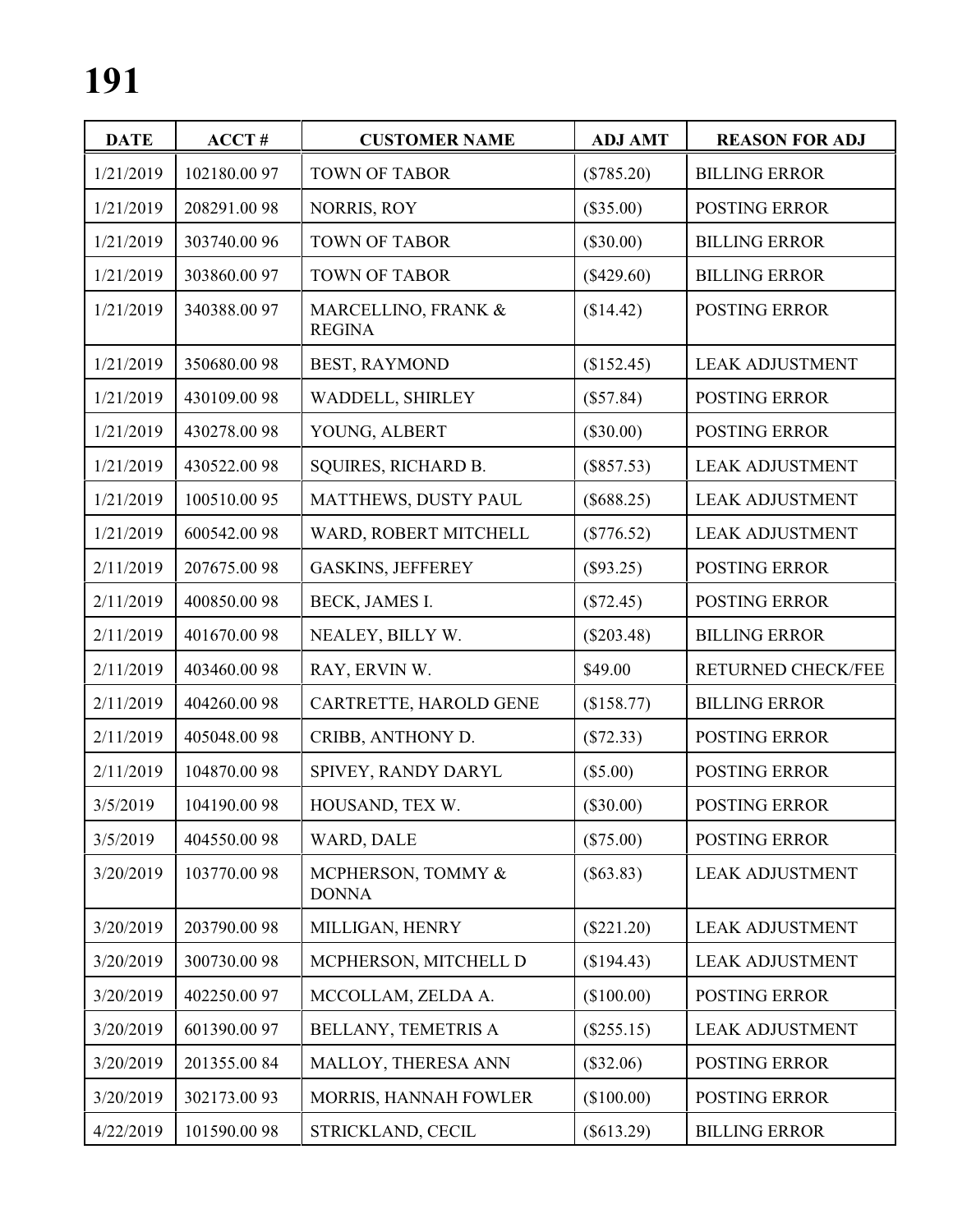| <b>DATE</b> | ACCT#        | <b>CUSTOMER NAME</b>       | <b>ADJ AMT</b>  | <b>REASON FOR ADJ</b>  |
|-------------|--------------|----------------------------|-----------------|------------------------|
| 4/22/2019   | 103330.0094  | JORDAN, GREGORY ALLEN      | $(\$231.55)$    | <b>LEAK ADJUSTMENT</b> |
| 4/22/2019   | 104590.0094  | DANIELS, JEFFREY LYNN      | (\$5.51)        | <b>BILLING ERROR</b>   |
| 4/22/2019   | 201631.0098  | CARLISLE, ELMER R          | \$6.00          | <b>POSTING ERROR</b>   |
| 4/22/2019   | 204310.0098  | FAULK, DAVID L.            | (\$22.69)       | <b>BILLING ERROR</b>   |
| 4/22/2019   | 207030.0098  | <b>SOLES, PATRICIA ANN</b> | $(\$85.88)$     | <b>BILLING ERROR</b>   |
| 4/22/2019   | 208638.0091  | <b>BROWN, WILLIE</b>       | (\$5.97)        | <b>BILLING ERROR</b>   |
| 4/22/2019   | 400110.0093  | COLEMAN, CHRIS             | (\$15.90)       | <b>BILLING ERROR</b>   |
| 4/22/2019   | 400600.0098  | SPIVEY, RICKY L.           | (\$24.95)       | <b>BILLING ERROR</b>   |
| 4/22/2019   | 601390.0097  | BELLANY, TEMETRIS A        | $(\$30.00)$     | POSTING ERROR          |
| 4/22/2019   | 302679.0094  | CARDON, ROSA MARIA         | (\$10.37)       | <b>BILLING ERROR</b>   |
| 4/22/2019   | 200004.00 96 | STRICKLAND, ALLEN WAYNE    | $(\$35.00)$     | POSTING ERROR          |
| 4/22/2019   | 302650.0097  | STEPHENS, RONNY CARROL     | (\$35.00)       | <b>POSTING ERROR</b>   |
| 4/22/2019   | 201031.0098  | <b>JORDAN, LINDA</b>       | (\$280.87)      | <b>BILLING ERROR</b>   |
| 4/22/2019   | 300530.0098  | <b>STANLEY FARM'S</b>      | $(\$70.00)$     | POSTING ERROR          |
| 4/22/2019   | 206186.0097  | FOWLER, TIMOTHY FRANKLIN   | (\$117.19)      | <b>BILLING ERROR</b>   |
| 4/23/2019   | 404370.0098  | CARTRETTE, CATHY           | $(\$64.75)$     | POSTING ERROR          |
| 4/23/2019   | 404400.00 95 | PRINCE, BONNIE KAY         | $(\$69,952.07)$ | <b>BILLING ERROR</b>   |
| 4/23/2019   | 404427.0090  | PRINCE, BONNIE KAY         | $(\$69,935.33)$ | <b>BILLING ERROR</b>   |
| 4/23/2019   | 603410.0084  | SUMPTER, PATRICIA RIGGINS  | (\$107.00)      | <b>POSTING ERROR</b>   |
| 5/14/2019   | 400775.0098  | CORBETT, STACY             | $(\$672.23)$    | <b>BILLING ERROR</b>   |
| 5/20/2019   | 405046.0098  | STOVER, MISTY              | (\$119.82)      | <b>LEAK ADJUSTMENT</b> |
| 5/20/2019   | 102965.00 96 | NEALY, JIMMY LEE           | (\$342.36)      | <b>LEAK ADJUSTMENT</b> |
| 6/5/2019    | 207671.0098  | BROWN, WILLIE EUGENE       | (\$140.69)      | <b>BILLING ERROR</b>   |

Commissioner McDowell made a motion to approve the monthly billing adjustments for January, February, March, April May and partial June, 2019 for Columbus County Water and Sewer District I, seconded by Commissioner Byrd. The motion unanimously passed.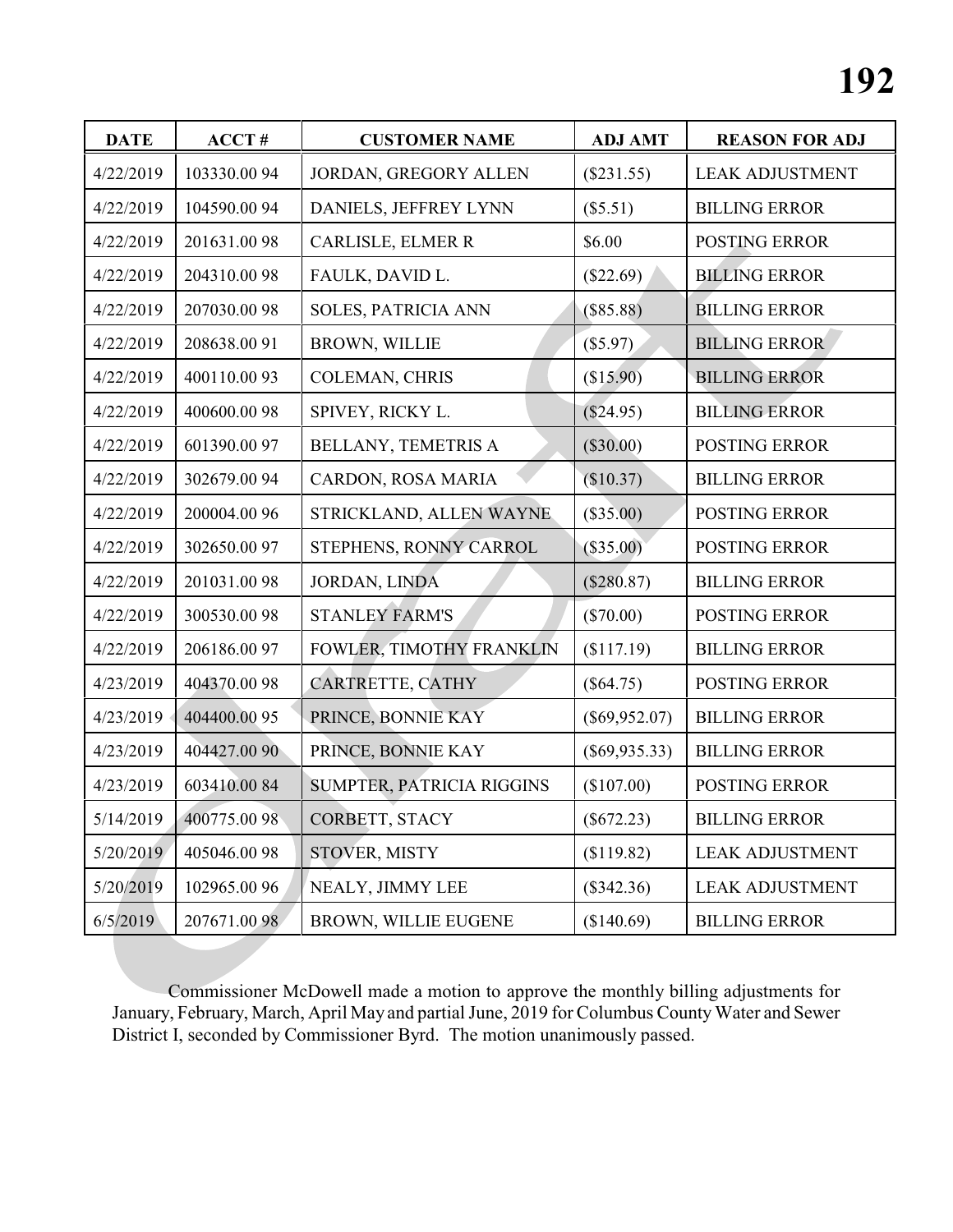### **Agenda Item #20: COLUMBUS COUNTY WATER AND SEWER DISTRICT I - MEADOW WOOD WATER SYSTEM:**

Harold Nobles, Public Utilities Director, is requesting Board approval to accept a private water system from Meadow Wood.

Commissioner Prevatte made a motion to table this Agenda Item until the next meeting, seconded by Commissioner Bullard. The motion unanimously passed.

### **ADJOURNMENT:**

At 7:38 P.M., Commissioner Bullard made a motion to adjourn, seconded by Vice Chairman Russ. The motion unanimously passed.

**\_\_\_\_\_\_\_\_\_\_\_\_\_\_\_\_\_\_\_\_\_\_\_\_\_\_\_\_ \_\_\_\_\_\_\_\_\_\_\_\_\_\_\_\_\_\_\_\_\_\_\_\_\_\_\_\_\_\_\_**

### **APPROVED:**

**JUNE B. HALL, Clerk to Board TRENT BURROUGHS, Chairman**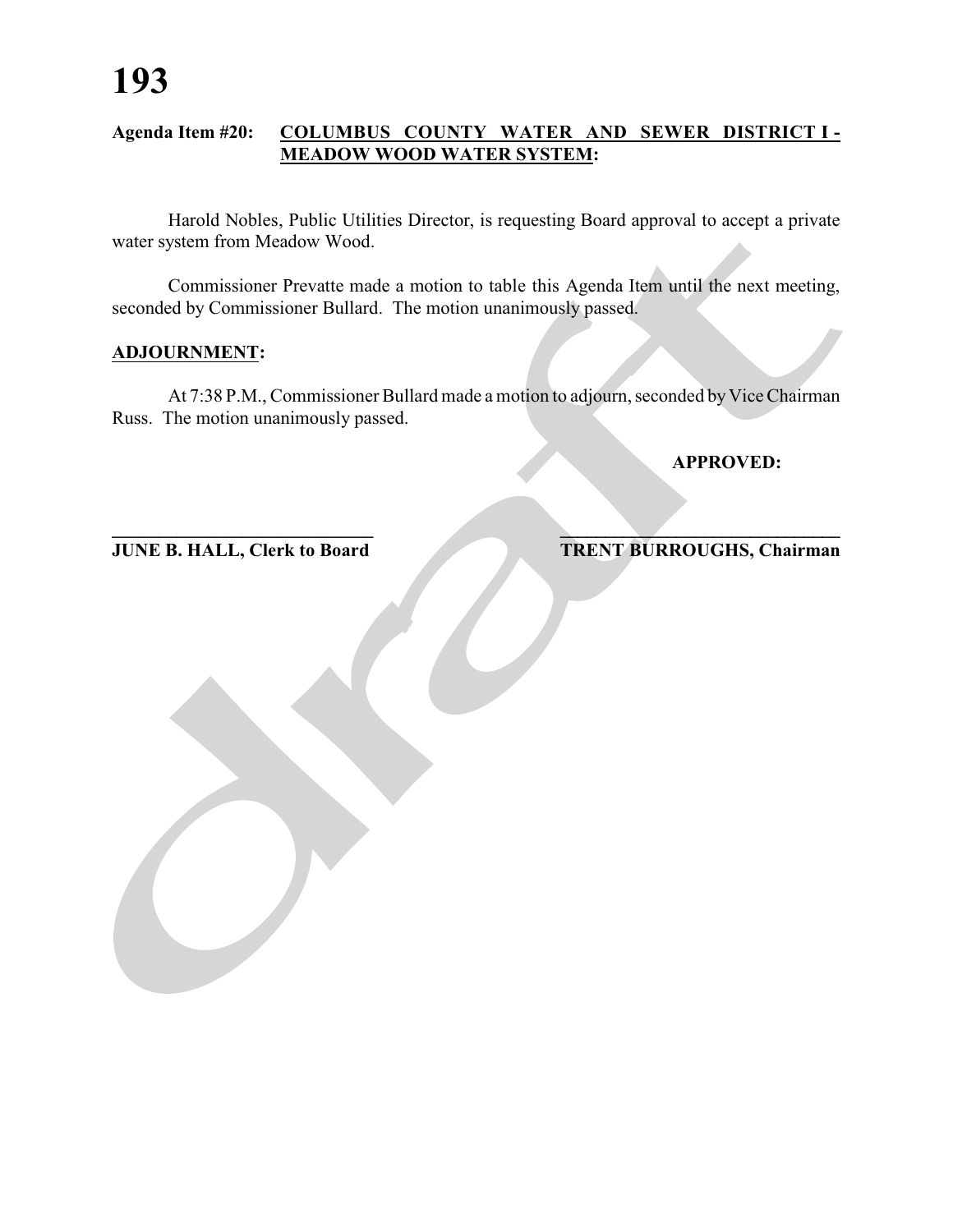### **COLUMBUS COUNTY WATER and SEWER DISTRICTS I, II, III, IV AND V COMBINATION BOARD MEETING Monday, June 17, 2019 7:35 P.M.**

The Honorable Columbus County Commissioners met on the above stated date and at the above stated time in the Dempsey B. Herring Courthouse Annex Building, located at 112 West Smith Street, Whiteville, North Carolina, to act as the Columbus County Water and Sewer District II Board.

### **COMMISSIONERS PRESENT: APPOINTEES PRESENT:**

Giles E. Byrd Ricky Bullard Charles T. McDowell

Trent Burroughs, **Chairman** Mike Stephens, **County Manager** P. Edwin Russ, Vice-Chairman Amanda B. Prince, County Attorney Jerome McMillian June B. Hall, **Clerk to the Board** James E. Prevatte Bobbie Faircloth, **Finance Officer**

### **MEETING CALLED TO ORDER:**

At 7:35 P.M., Chairman Trent Burroughs called the **combination meeting** of Columbus County Water and Sewer Districts I, II, III, IV and V Board Meeting to order.

### **Agenda Item #18: COLUMBUS COUNTY WATER and SEWER DISTRICTS I, II, III, IV and V - APPROVAL of BOARD MEETING MINUTES:**

June 03, 2019 **Combination Meeting** of Columbus County Water and Sewer Districts I, II, III, IV and V Board Meeting **(5 sets)**

Commissioner Prevatte made a motion to approve the June 03, 2019 Columbus County Water and Sewer District II Board Meeting Minutes, seconded by Commissioner Bullard. The motion unanimously passed.

### **Agenda Item #19: COLUMBUS COUNTY WATER and SEWER DISTRICTS I, II, III, IV and V - APPROVAL of MONTHLY BILLING ADJUSTMENTS for JANUARY, FEBRUARY, MARCH, APRIL, MAY and PARTIAL JUNE, 2019:**

Harold Nobles, Public Utilities Director, requested Board approval of the following monthly billing adjustments for January, February, March, April and partial June, 2019, for Columbus County Water and Sewer District II.

### **Columbus County Water and Sewer District II**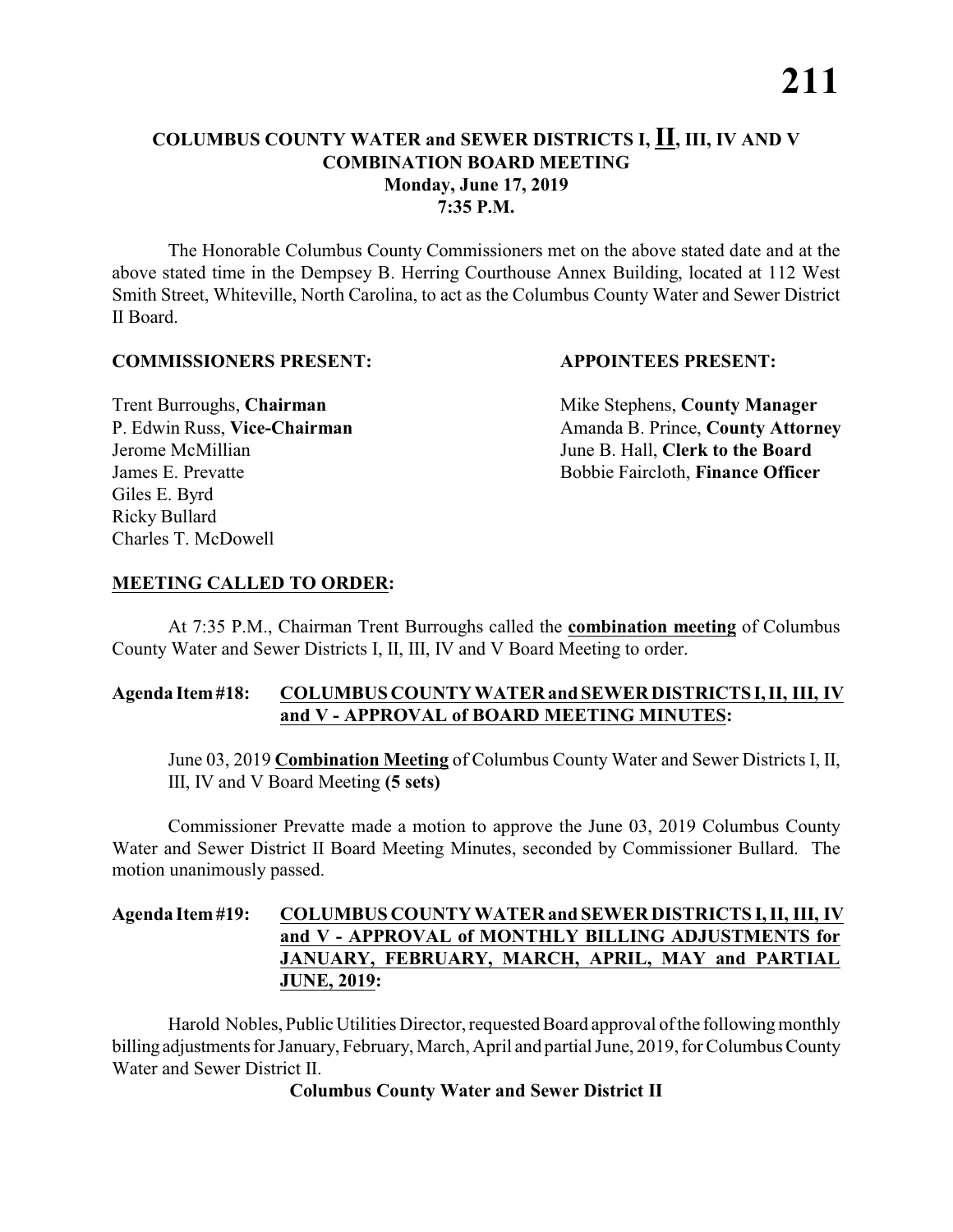| <b>DATE</b> | ACCT#       | <b>NAME</b>                              | <b>ADJ</b><br><b>AMT</b> | <b>REASON FOR ADJ</b>     |
|-------------|-------------|------------------------------------------|--------------------------|---------------------------|
| 1/21/2019   | 401410.0098 | WRIGHT, DIXIE                            | $(\$76.04)$              | <b>POSTING ERROR</b>      |
| 1/21/2019   | 401670.0098 | NEALEY, BILLY W.                         | $(\$35.00)$              | <b>POSTING ERROR</b>      |
| 1/21/2019   | 150010.0098 | REDWINE, DORIS                           | $(\$53.39)$              | POSTING ERROR             |
| 1/21/2019   | 110960.0098 | BOWEN, ELTON J.                          | (\$0.99)                 | <b>POSTING ERROR</b>      |
| 1/21/2019   | 111110.0098 | SLATER, TIMOTHY C.                       | $(\$30.00)$              | <b>POSTING ERROR</b>      |
| 1/21/2019   | 122460.0098 | <b>CHURCH OF GOD</b><br><b>PARSONAGE</b> | $(\$76.96)$              | <b>LEAK ADJUSTMENT</b>    |
| 1/21/2019   | 133120.0097 | JONES, DANIEL DEDMON                     | (\$83.35)                | <b>LEAK ADJUSTMENT</b>    |
| 1/21/2019   | 800652.0098 | WARD, LONNIE                             | $(\$70.00)$              | <b>POSTING ERROR</b>      |
| 2/11/2019   | 110555.0097 | <b>GUYTON, RONALD RAY</b>                | \$52.88                  | <b>RETURNED CHECK/FEE</b> |
| 2/11/2019   | 111320.0097 | MAYNARD, REGINA C                        | \$69.80                  | <b>RETURNED CHECK/FEE</b> |
| 2/11/2019   | 111485.0097 | WALKER, CRYSTAL                          | \$88.80                  | <b>RETURNED CHECK/FEE</b> |
| 2/11/2019   | 111658.0098 | SPAULDING, SHEILA                        | \$80.09                  | RETURNED CHECK/FEE        |
| 2/11/2019   | 120395.0098 | WILLIAMS, TERESA                         | \$66.12                  | RETURNED CHECK/FEE        |
| 2/11/2019   | 122371.0098 | NORRIS, PHILIP B.                        | \$53.94                  | <b>RETURNED CHECK/FEE</b> |
| 2/11/2019   | 130880.0097 | WEST, JOHN KENNETH III                   | \$63.92                  | RETURNED CHECK/FEE        |
| 2/11/2019   | 131610.0096 | SIMMONS, MARY E.                         | \$50.82                  | RETURNED CHECK/FEE        |
| 2/11/2019   | 132068.0098 | LITTLES, LINDY SUTTON                    | (\$148.95)               | <b>BILLING ERROR</b>      |
| 2/11/2019   | 133520.0098 | MATTHEWS, RACHEL S.                      | \$57.97                  | RETURNED CHECK/FEE        |
| 2/11/2019   | 150080.0098 | SMITH, EVA MAE                           | (\$54.07)                | <b>LEAK ADJUSTMENT</b>    |
| 2/11/2019   | 401670.0098 | NEALEY, BILLY W.                         | $(\$35.00)$              | <b>POSTING ERROR</b>      |
| 2/11/2019   | 143113.0097 | LOVE, ANTOINETTE<br><b>LENNON</b>        | \$297.58                 | RETURNED CHECK/FEE        |
| 2/11/2019   | 122640.0097 | SMITH, JAY IRVING                        | \$67.40                  | RETURNED CHECK/FEE        |
| 3/5/2019    | 141210.0097 | TOON, ANDREA                             | $(\$469.52)$             | <b>LEAK ADJUSTMENT</b>    |
| 3/20/2019   | 120587.0098 | STRICKLAND, BEVERLY                      | $(\$305.34)$             | <b>LEAK ADJUSTMENT</b>    |
| 3/20/2019   | 120589.0098 | STRICKLAND, BEVERLY<br><b>GWEN</b>       | \$50.00                  | METER TAMPERING FEE       |
| 3/20/2019   | 131050.0098 | MASON, FRANK                             | (\$240.00)               | POSTING ERROR             |
| 3/20/2019   | 131492.0097 | NANCE, STANLEY                           | \$28.10                  | POSTING ERROR             |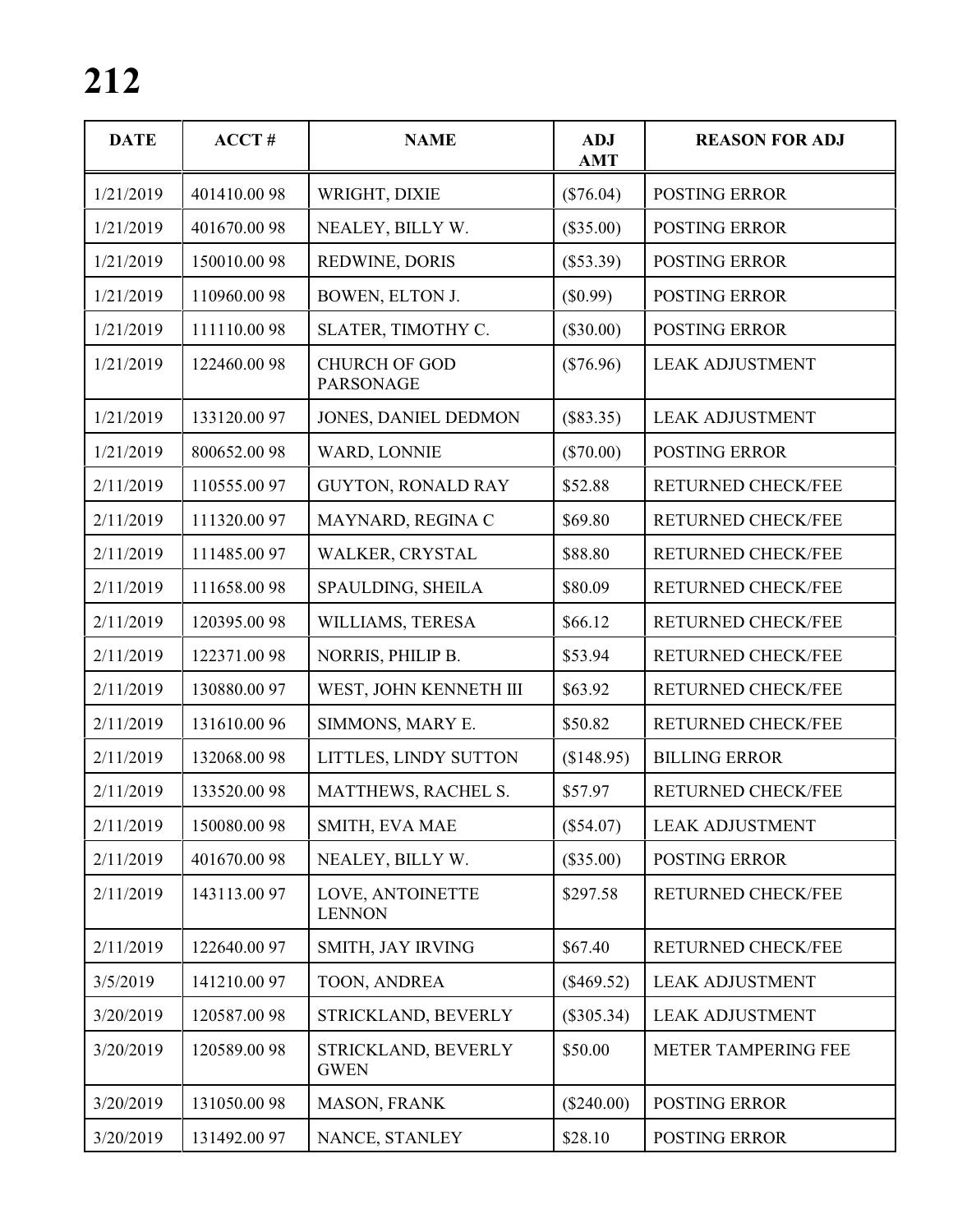| <b>DATE</b> | ACCT#        | <b>NAME</b>                                    | <b>ADJ</b><br><b>AMT</b>       | <b>REASON FOR ADJ</b>  |
|-------------|--------------|------------------------------------------------|--------------------------------|------------------------|
| 3/20/2019   | 140150.0098  | <b>BAYSDEN, GEORGE</b>                         | (\$18.04)                      | <b>BILLING ERROR</b>   |
| 3/20/2019   | 141420.0098  | HARRIS, WILLARD A.                             | $(\$714.60)$                   | <b>LEAK ADJUSTMENT</b> |
| 3/20/2019   | 141480.0098  | BROWN, ELSIE R.                                | (\$124.99)                     | <b>LEAK ADJUSTMENT</b> |
| 3/20/2019   | 141550.0098  | MCKENZIE, RUDOLPH                              | (\$176.67)                     | <b>LEAK ADJUSTMENT</b> |
| 3/20/2019   | 143400.0098  | NANCE, BOBBIE B.                               | $(\$30.00)$                    | POSTING ERROR          |
| 3/20/2019   | 121025.0098  | FLOYD, HANNAH BRINN                            | (\$18.52)                      | <b>BILLING ERROR</b>   |
| 3/20/2019   | 131410.0096  | NANCE, STANLEY WAYNE                           | $(\$63.10)$                    | <b>BILLING ERROR</b>   |
| 4/22/2019   | 110160.0098  | MCGILL, PEGGY SELLERS                          | (\$454.07)                     | <b>LEAK ADJUSTMENT</b> |
| 4/22/2019   | 133295.0098  | <b>GRUBER, DAVID &amp;</b><br><b>CATHERINE</b> | $(\$312.30)$                   | <b>BILLING ERROR</b>   |
| 4/22/2019   | 133385.0097  | WILSON, REGINA                                 | (\$78.84)                      | <b>BILLING ERROR</b>   |
| 4/22/2019   | 140215.0098  | <b>BASS, TRACY &amp; ELOISE</b>                | $(\$73.80)$                    | <b>BILLING ERROR</b>   |
| 4/22/2019   | 140750.0098  | WATSON, BILLY                                  | (\$47.21)                      | <b>BILLING ERROR</b>   |
| 4/22/2019   | 141251.0098  | WARD, DONALD RAY                               | $(\$577.82)$                   | <b>BILLING ERROR</b>   |
| 4/22/2019   | 141867.0098  | FLOYD, CHRISTINA L.                            | $(\$236.58)$                   | <b>BILLING ERROR</b>   |
| 4/22/2019   | 150110.0098  | MCCOLLUM, PERRY                                | (\$87.67)                      | <b>BILLING ERROR</b>   |
| 4/22/2019   | 131166.0096  | ISAAC, JOHNNY LEVANCE                          | $(\$633.38)$                   | <b>LEAK ADJUSTMENT</b> |
| 4/22/2019   | 143113.0097  | LOVE, ANTOINETTE<br><b>LENNON</b>              | \$1,304.3<br>$\left( 0\right)$ | <b>LEAK ADJUSTMENT</b> |
| 4/22/2019   | 111805.0096  | FRINK, ANGELA DELORIS                          | $(\$359.50)$                   | POSTING ERROR          |
| 4/22/2019   | 120170.0087  | STEPHENS, KERIA DENISE                         | $(\$95.20)$                    | <b>LEAK ADJUSTMENT</b> |
| 4/22/2019   | 111860.0097  | <b>WATTS, ARRIE REYNOLDS</b>                   | $(\$23.12)$                    | <b>BILLING ERROR</b>   |
| 4/22/2019   | 111347.0095  | SPIVEY, CHRISTOPHER<br><b>JAMES</b>            | (\$149.04)                     | <b>BILLING ERROR</b>   |
| 4/23/2019   | 130880.0097  | WEST, JOHN KENNETH III                         | \$67.88                        | RETURNED CHECK/FEE     |
| 4/23/2019   | 130960.0098  | YATES JR., JACK M.                             | (\$24.00)                      | <b>BILLING ERROR</b>   |
| 4/23/2019   | 131760.00 96 | MALOTT, JESSICA LEANNE                         | (\$210.00)                     | POSTING ERROR          |
| 5/14/2019   | 112190.00 97 | <b>BULLARD, ANGELA</b>                         | $(\$352.40)$                   | <b>BILLING ERROR</b>   |
| 5/14/2019   | 112440.0098  | <b>GREEN, VIVIAN N</b>                         | $(\$64.00)$                    | POSTING ERROR          |
| 5/14/2019   | 131000.0097  | <b>CARDWELL MORGAN</b>                         | $(\$613.28)$                   | <b>LEAK ADJUSTMENT</b> |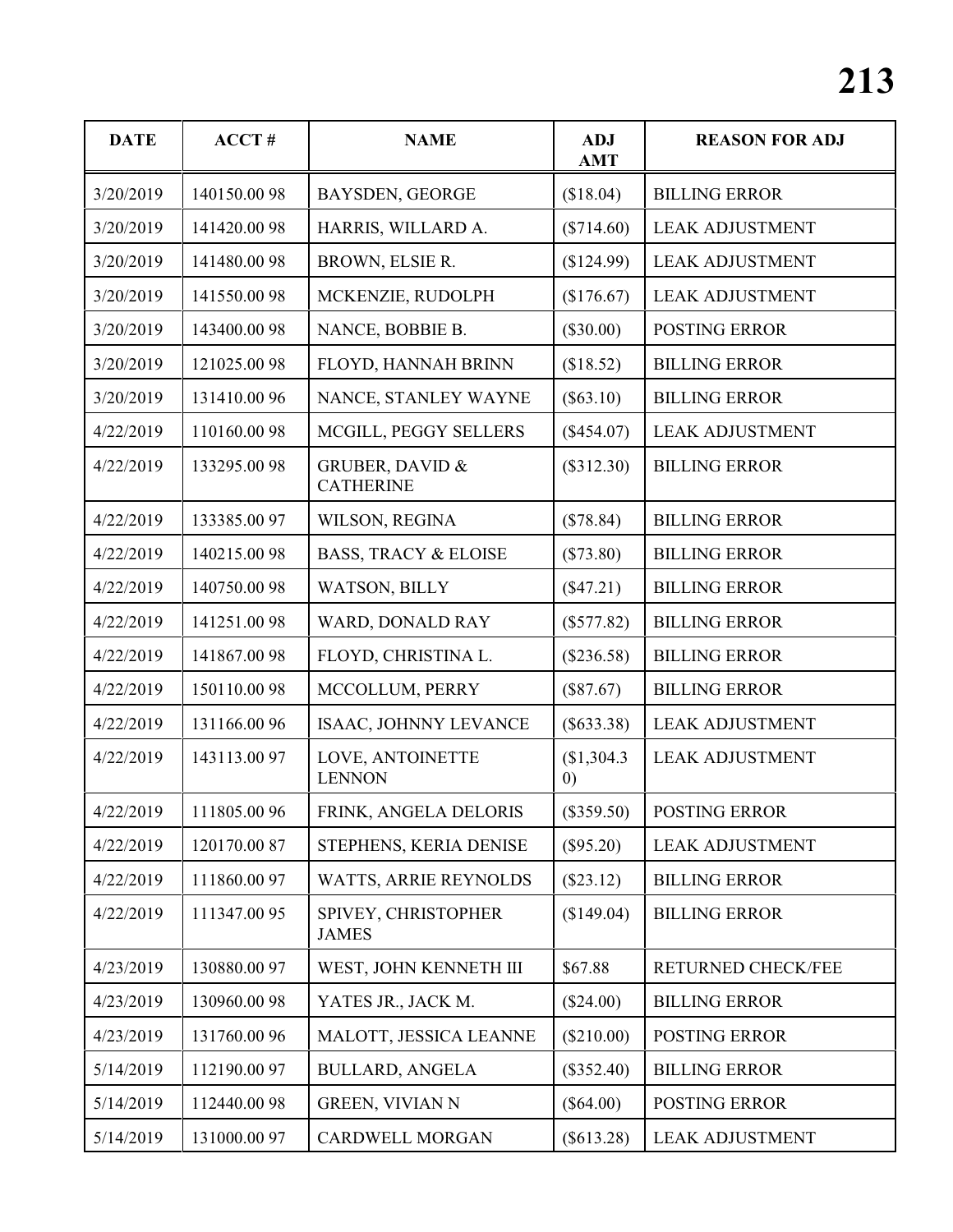| <b>DATE</b> | ACCT#       | <b>NAME</b>                 | <b>ADJ</b><br><b>AMT</b> | <b>REASON FOR ADJ</b>         |
|-------------|-------------|-----------------------------|--------------------------|-------------------------------|
| 5/14/2019   | 131050.0098 | MASON, FRANK                | (\$24.00)                | <b>POSTING ERROR</b>          |
| 5/14/2019   | 133450.0097 | STRICKLAND, CLOYD G         | (\$197.67)               | <b>BILLING ERROR</b>          |
| 5/14/2019   | 140345.0097 | MATTICE, JASON E.           | \$75.00                  | <b>RETURNED CHECK/FEE</b>     |
| 5/14/2019   | 122229.0098 | JEFFERS, DANIEL BLAKE       | (\$104.31)               | <b>LEAK ADJUSTMENT</b>        |
| 5/14/2019   | 120410.0095 | COOK, TERESA ANN            | \$85.00                  | <b>RETURNED CHECK/FEE</b>     |
| 5/14/2019   | 112410.0094 | <b>WASTE INDUSTRIES INC</b> | $(\$35.00)$              | <b>POSTING ERROR</b>          |
| 5/14/2019   | 112440.0097 | WARD, RODNEY GLENN          | \$24.00                  | <b>POSTING ERROR</b>          |
| 5/20/2019   | 132964.0097 | <b>BARTLETT, JOSHUA</b>     | \$96.37                  | <b>RETURNED CHECK/FEE</b>     |
| 5/20/2019   | 140590.0097 | MCCLELAND, GEORGE J.        | \$25.00                  | <b>SERVICE CALL FEE</b>       |
| 5/20/2019   | 141867.0098 | FLOYD, CHRISTINA L.         | (\$193.40)               | <b>BILLING ERROR</b>          |
| 6/5/2019    | 121440.0097 | MCPHERSON, MARY             | (\$181.53)               | <b>BILLING ERROR</b>          |
| 6/5/2019    | 130880.0097 | WEST, JOHN KENNETH III      | \$72.57                  | <b>RETURNED CHECK/FEE</b>     |
| 6/5/2019    | 131610.0096 | SIMMONS, MARY E.            | $(\$65.56)$              | <b>POSTING ERROR</b>          |
| 6/5/2019    | 131745.0098 | BRITT, CHRISTOPHER S.       | (\$16.49)                | <b>BILLING ERROR</b>          |
| 6/5/2019    | 133030.0098 | HARRELSON, MABEL P.         | \$3.00                   | <b>CHECK ERROR - CUSTOMER</b> |
| 6/5/2019    | 140590.0097 | MCCLELAND, GEORGE J.        | \$27.62                  | RETURNED CHECK/FEE            |
| 6/5/2019    | 144130.0098 | JERNIGAN, ROSA LEE          | \$51.01                  | <b>RETURNED CHECK/FEE</b>     |
| 6/5/2019    | 122640.0097 | SMITH, JAY IRVING           | \$72.14                  | <b>RETURNED CHECK/FEE</b>     |

Commissioner McDowell made a motion to approve the monthly billing adjustments for January, February March, April, May and partial June, 2019, for Columbus County Water and Sewer District II, seconded by Commissioner Byrd. The motion unanimously passed.

### **ADJOURNMENT:**

At 7:38 P.M., Commissioner Bullard made a motion to adjourn, seconded by Vice Chairman Russ. The motion unanimously passed.

**\_\_\_\_\_\_\_\_\_\_\_\_\_\_\_\_\_\_\_\_\_\_\_\_\_\_\_\_ \_\_\_\_\_\_\_\_\_\_\_\_\_\_\_\_\_\_\_\_\_\_\_\_\_\_\_\_\_\_\_**

### **APPROVED:**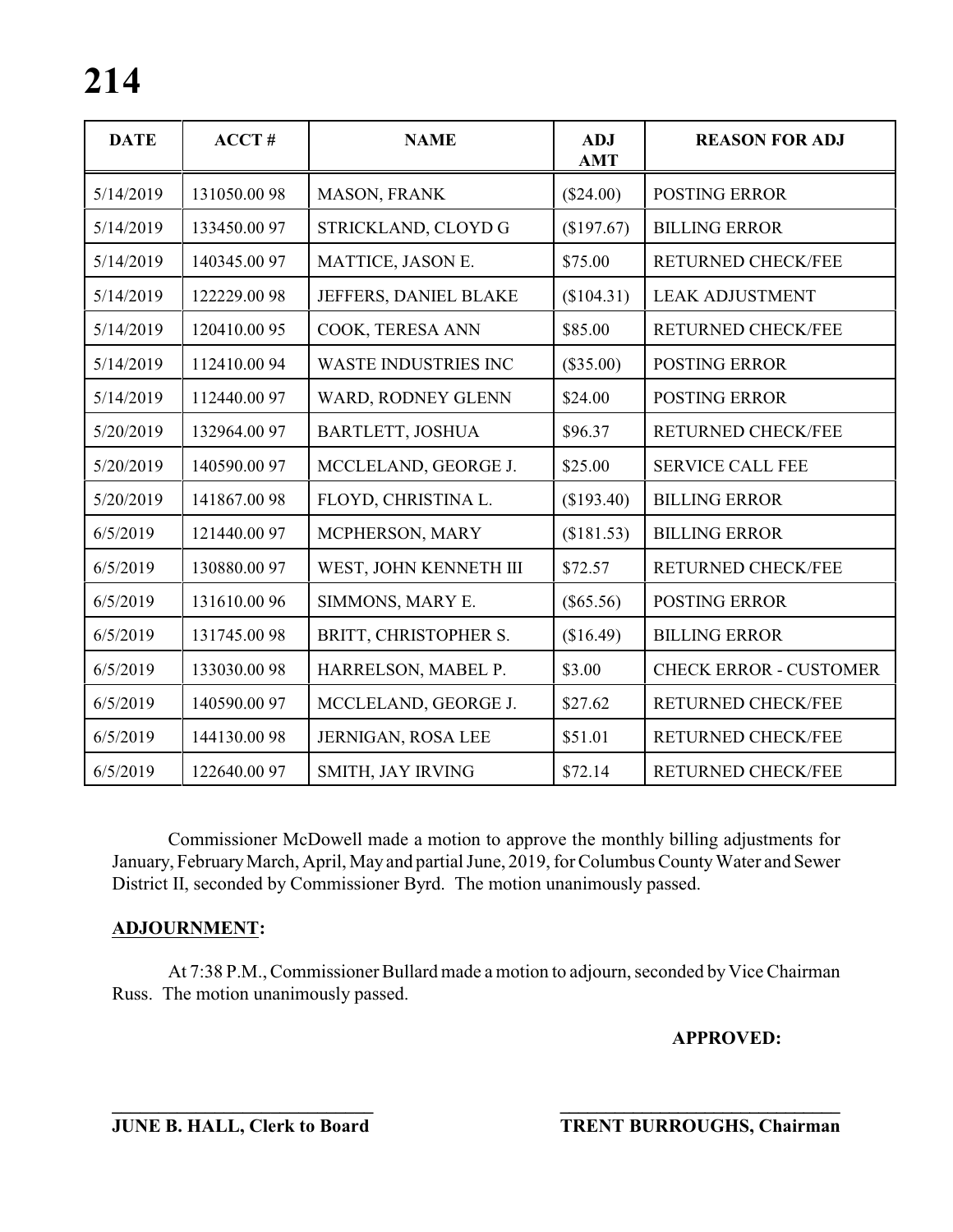### **COLUMBUS COUNTY WATER and SEWER DISTRICTS I, II, III, IV AND V COMBINATION BOARD MEETING Monday, June 17, 2019 7:35 P.M.**

The Honorable Columbus County Commissioners met on the above stated date and at the above stated time in the Dempsey B. Herring Courthouse Annex Building, located at 112 West Smith Street, Whiteville, North Carolina, to act as the Columbus County Water and Sewer District III Board.

### **COMMISSIONERS PRESENT: APPOINTEES PRESENT:**

Giles E. Byrd Ricky Bullard Charles T. McDowell

**Trent Burroughs, Chairman** Mike Stephens, **County Manager** P. Edwin Russ, Vice-Chairman Amanda B. Prince, County Attorney Jerome McMillian June B. Hall, **Clerk to the Board** James E. Prevatte Bobbie Faircloth, **Finance Officer**

### **MEETING CALLED TO ORDER:**

At 7:35 P.M., Chairman Trent Burroughs called the **combination meeting** of Columbus County Water and Sewer Districts I, II, III, IV and V Board Meeting to order.

### **Agenda Item #18: COLUMBUS COUNTY WATER and SEWER DISTRICTS I, II, III, IV and V - APPROVAL of BOARD MEETING MINUTES:**

June 03, 2019 **Combination Meeting** of Columbus County Water and Sewer Districts I, II, III, IV and V Board Meeting **(5 sets)**

Commissioner Prevatte made a motion to approve the June 03, 2019 Columbus County Water and Sewer District III Board Meeting Minutes, seconded by Commissioner Bullard. The motion unanimously passed.

### **Agenda Item #19: COLUMBUS COUNTY WATER and SEWER DISTRICTS I, II, III, IV and V - APPROVAL of MONTHLY BILLING ADJUSTMENTS for JANUARY, FEBRUARY, MARCH, APRIL, MAY and PARTIAL JUNE, 2019:**

Harold Nobles, Public Utilities Director, requested Board approval of the following monthly billing adjustments for January, February, March, April and partial June, 2019, for Columbus County Water and Sewer District III.

### **January, February, March, April, May, & Partial June 2019 Adjustments**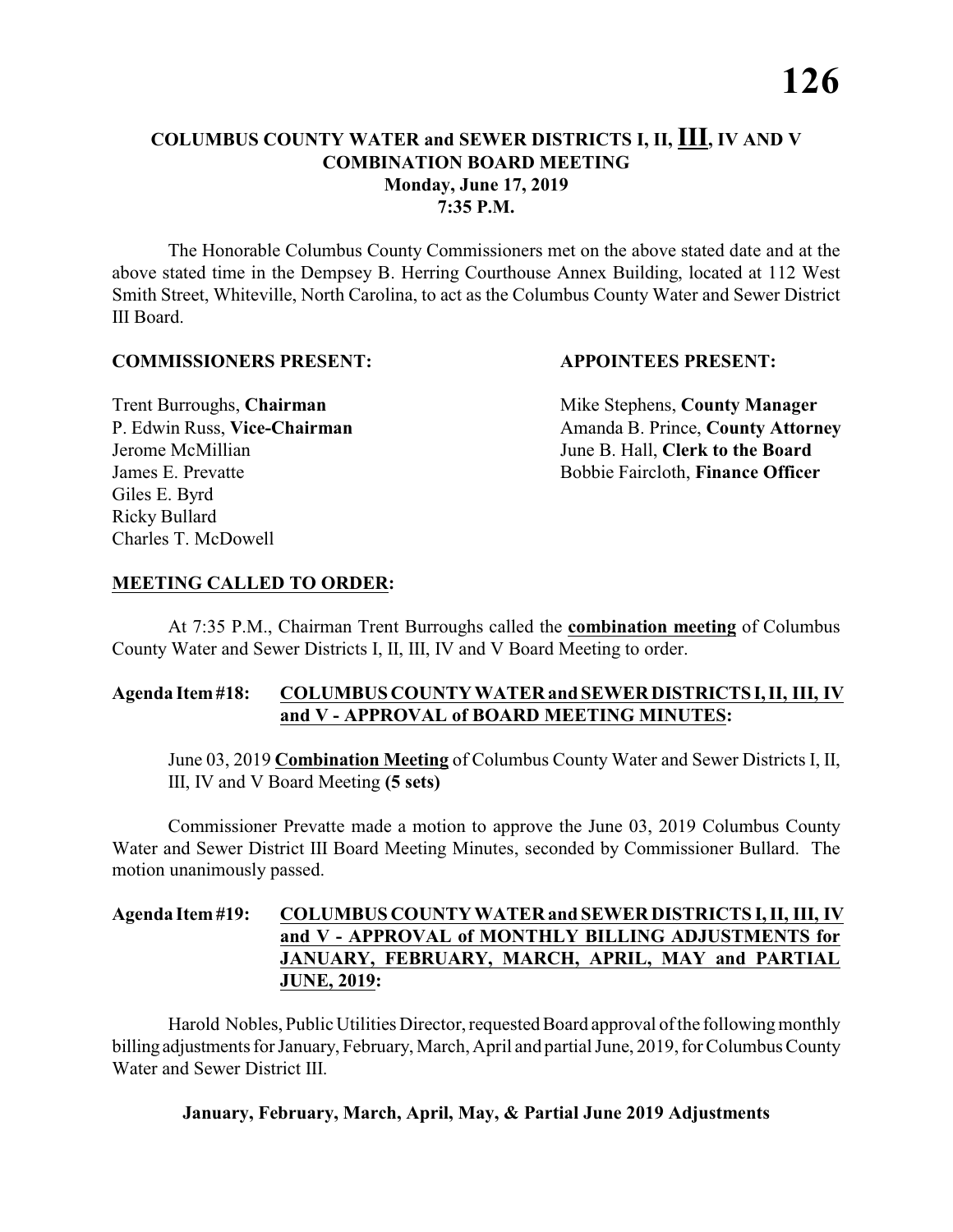| <b>DATE</b> | ACCT#        | <b>NAME</b>                                      | <b>ADJ AMT</b> | <b>REASON ADJ</b>         |
|-------------|--------------|--------------------------------------------------|----------------|---------------------------|
| 1/21/2019   | 800433.0097  | EVANS, JUDY                                      | (\$153.34)     | POSTING ERROR             |
| 1/21/2019   | 140608.0096  | LEGGETT, BRANDON                                 | $(\$30.00)$    | POSTING ERROR             |
| 1/21/2019   | 104460.00 97 | SAUCEDO, STEPHANIE                               | $(\$70.00)$    | POSTING ERROR             |
| 1/21/2019   | 370579.0096  | FISHER, JOSEPH D                                 | (\$240.27)     | <b>LEAK ADJUSTMENT</b>    |
| 1/21/2019   | 371180.0097  | MERRITT, MICAH                                   | $(\$538.73)$   | <b>LEAK ADJUSTMENT</b>    |
| 1/21/2019   | 380670.0098  | MOUNT OLIVE BAPTIST<br><b>CHURCH</b>             | $(\$70.00)$    | <b>POSTING ERROR</b>      |
| 2/11/2019   | 331020.0098  | WYATT, WESLEY & JANET                            | (\$219.41)     | <b>LEAK ADJUSTMENT</b>    |
| 2/11/2019   | 331020.0098  | WYATT, WESLEY & JANET                            | $(\$5.00)$     | POSTING ERROR             |
| 2/11/2019   | 331020.0098  | WYATT, WESLEY & JANET                            | $(\$30.00)$    | POSTING ERROR             |
| 2/11/2019   | 331135.0098  | WIGGINS, JAMES                                   | (\$151.29)     | <b>BILLING ERROR</b>      |
| 2/11/2019   | 340401.0098  | CARTRETTE, TRACEY INMAN                          | \$28.94        | POSTING ERROR             |
| 2/11/2019   | 340401.0098  | CARTRETTE, TRACEY INMAN                          | \$5.00         | POSTING ERROR             |
| 2/11/2019   | 340401.0098  | CARTRETTE, TRACEY INMAN                          | \$30.00        | POSTING ERROR             |
| 2/11/2019   | 340770.0096  | THOMPSON, MISTY NICOLE                           | \$133.05       | RETURNED CHECK FEE        |
| 2/11/2019   | 340900.0098  | <b>OWENS, MARK</b>                               | $(\$668.74)$   | <b>LEAK ADJUSTMENT</b>    |
| 2/11/2019   | 341030.0096  | <b>JONES, ERICA ROSE</b>                         | \$68.74        | RETURNED CHECK/FEE        |
| 2/11/2019   | 360170.0097  | SMITH, CHRISTOPHER                               | $(\$70.00)$    | POSTING ERROR             |
| 2/11/2019   | 360545.0098  | WEST, BEVERLY DEW                                | (\$102.83)     | <b>BILLING ERROR</b>      |
| 2/11/2019   | 370495.0097  | SHELLEY, JOSHUA                                  | \$74.39        | <b>RETURNED CHECK/FEE</b> |
| 2/11/2019   | 371053.0098  | HASTY, SCOTT E.                                  | \$70.36        | RETURNED CHECK/FEE        |
| 2/11/2019   | 381245.0098  | HAMMOND, DEBRA                                   | \$67.32        | RETURNED CHECK/FEE        |
| 3/20/2019   | 360121.0095  | MILLIKEN, SHENNA<br><b>VICTORIA</b>              | (\$8.16)       | <b>BILLING ERROR</b>      |
| 4/22/2019   | 330750.0098  | WYATT SR, MAURICE                                | (\$98.51)      | <b>LEAK ADJUSTMENT</b>    |
| 4/22/2019   | 340160.0098  | <b>BB &amp; T CORPORATE</b><br><b>FACILITIES</b> | $(\$70.00)$    | <b>POSTING ERROR</b>      |
| 4/22/2019   | 340401.0098  | CARTRETTE, TRACEY INMAN                          | $(\$63.94)$    | <b>POSTING ERROR</b>      |
| 4/22/2019   | 360365.00 97 | BENTON, CLARENCE MARTIN                          | $(\$201.34)$   | <b>BILLING ERROR</b>      |
| 4/22/2019   | 360591.0098  | GORE, EVAN B.                                    | (\$119.49)     | <b>BILLING ERROR</b>      |
| 4/22/2019   | 370635.0098  | SUGGS, ELIZABETH C.                              | $(\$309.02)$   | <b>LEAK ADJUSTMENT</b>    |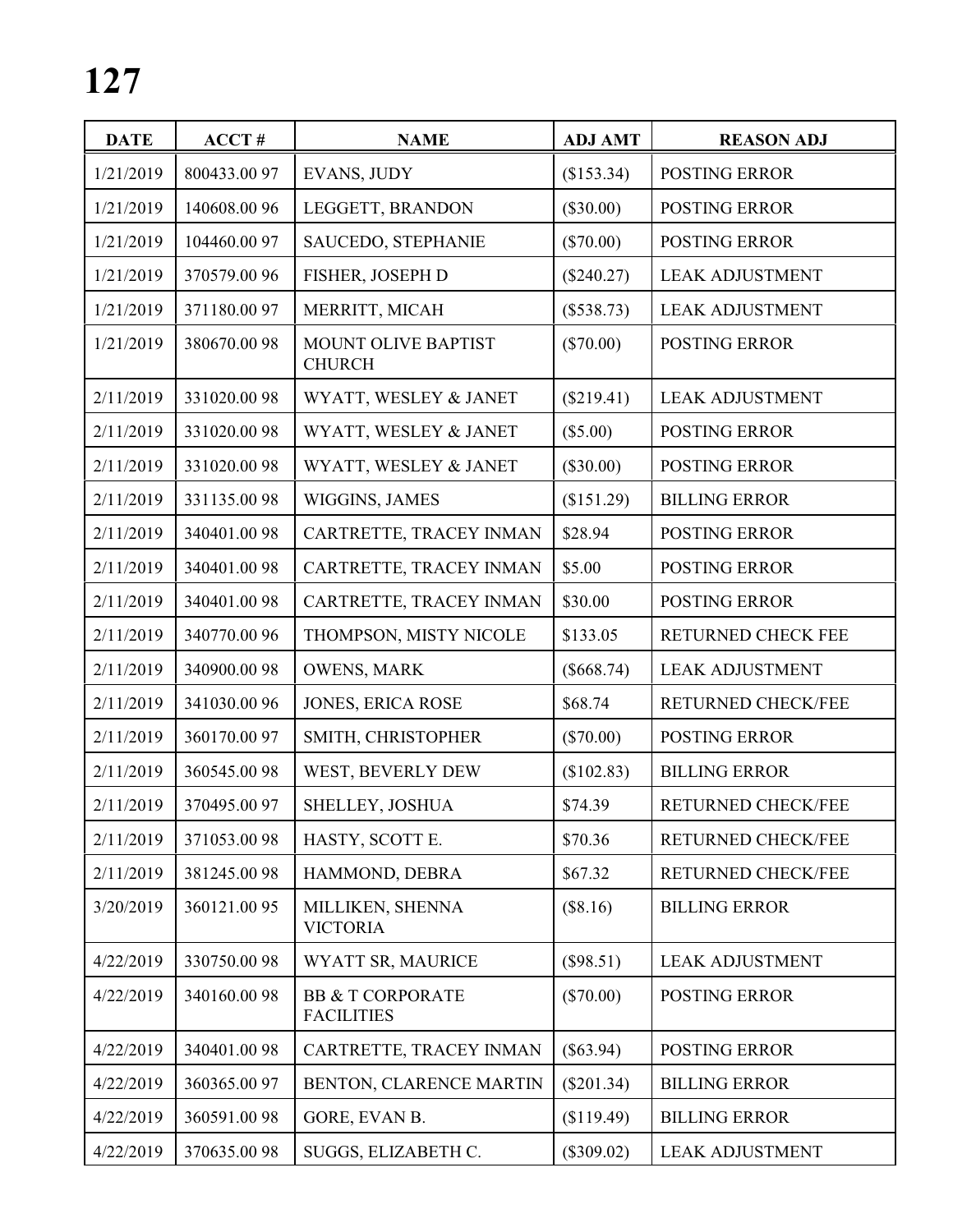| <b>DATE</b> | ACCT#       | <b>NAME</b>                               | <b>ADJ AMT</b> | <b>REASON ADJ</b>         |
|-------------|-------------|-------------------------------------------|----------------|---------------------------|
| 4/22/2019   | 380080.0098 | MCPHERSON, DEBORAH                        | (\$12.20)      | <b>BILLING ERROR</b>      |
| 4/22/2019   | 350975.0091 | TURNER, LOUISE PRIDGEN                    | $(\$482.01)$   | <b>LEAK ADJUSTMENT</b>    |
| 4/22/2019   | 341185.0095 | <b>BALDWIN, ANITA</b><br><b>CHARMAINE</b> | $(\$35.02)$    | <b>POSTING ERROR</b>      |
| 4/22/2019   | 341185.0094 | NORTON, BERTINA ANN                       | \$35.02        | <b>POSTING ERROR</b>      |
| 5/14/2019   | 340027.0098 | <b>BOARD OF ELECTIONS</b>                 | $(\$30.00)$    | <b>POSTING ERROR</b>      |
| 5/14/2019   | 340120.0093 | <b>GREENE, DAWN MICHELE</b>               | (\$100.84)     | <b>LEAK ADJUSTMENT</b>    |
| 5/20/2019   | 341240.0097 | LYNN, PENNY WHITE                         | \$25.00        | <b>SERVICE CALL FEE</b>   |
| 6/5/2019    | 341470.0097 | JOHNSTON, CHRISSY                         | \$59.93        | <b>RETURNED CHECK/FEE</b> |
| 6/5/2019    | 350510.0098 | <b>STEPHENS, LUCILLE</b>                  | \$53.58        | <b>RETURNED CHECK/FEE</b> |

Commissioner McDowell made a motion to approve the monthly billing adjustments for January, February, March, April, May and partial June, 2019, for Columbus County Water and Sewer District III, seconded by Commission Byrd. The motion unanimously passed.

### **ADJOURNMENT:**

At 7:38 P.M., Commissioner Bullard made a motion to adjourn, seconded by Vice Chairman Russ. The motion unanimously passed.

### **APPROVED:**

**\_\_\_\_\_\_\_\_\_\_\_\_\_\_\_\_\_\_\_\_\_\_\_\_\_\_\_\_ \_\_\_\_\_\_\_\_\_\_\_\_\_\_\_\_\_\_\_\_\_\_\_\_\_\_\_\_\_\_\_**

**JUNE B. HALL, Clerk to Board TRENT BURROUGHS, Chairman**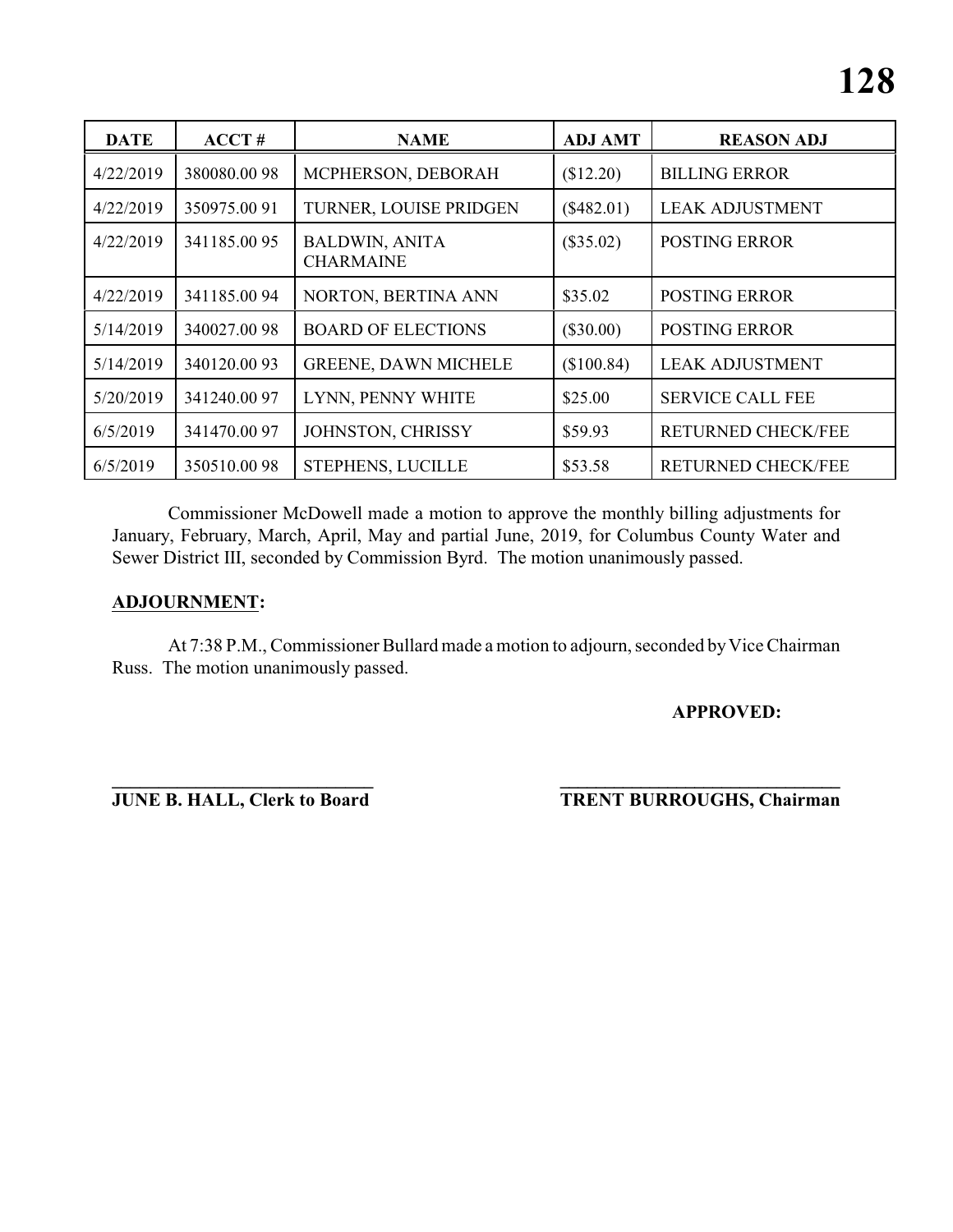### **COLUMBUS COUNTY WATER and SEWER DISTRICTS I, II, III, IV AND V COMBINATION BOARD MEETING Monday, June 17, 2019 7:35 P.M.**

The Honorable Columbus County Commissioners met on the above stated date and at the above stated time in the Dempsey B. Herring Courthouse Annex Building, located at 112 West Smith Street, Whiteville, North Carolina, to act as the Columbus County Water and Sewer District IV Board.

### **COMMISSIONERS PRESENT: APPOINTEES PRESENT:**

Giles E. Byrd Ricky Bullard Charles T. McDowell

**Trent Burroughs, Chairman** Mike Stephens, **County Manager** P. Edwin Russ, Vice-Chairman Amanda B. Prince, County Attorney Jerome McMillian June B. Hall, **Clerk to the Board** James E. Prevatte Bobbie Faircloth, **Finance Officer**

### **MEETING CALLED TO ORDER:**

At 7:35 P.M., Chairman Trent Burroughs called the **combination meeting** of Columbus County Water and Sewer Districts I, II, III, IV and V Board Meeting to order.

### **Agenda Item #18: COLUMBUS COUNTY WATER and SEWER DISTRICTS I, II, III, IV and V - APPROVAL of BOARD MEETING MINUTES:**

June 03, 2019 **Combination Meeting** of Columbus County Water and Sewer Districts I, II, III, IV and V Board Meeting **(5 sets)**

Commissioner Prevatte made a motion to approve the June 03, 2019 Columbus County Water and Sewer District IV Board Meeting Minutes, seconded by Commissioner Bullard. The motion unanimously passed.

### **Agenda Item #19: COLUMBUS COUNTY WATER and SEWER DISTRICTS I, II, III, IV and V - APPROVAL of MONTHLY BILLING ADJUSTMENTS for JANUARY, FEBRUARY, MARCH, APRIL, MAY and PARTIAL JUNE, 2019:**

Harold Nobles, Public Utilities Director, requested Board approval of the following monthly billing adjustments for January, February, March, April and partial June, 2019, for Columbus County Water and Sewer District IV.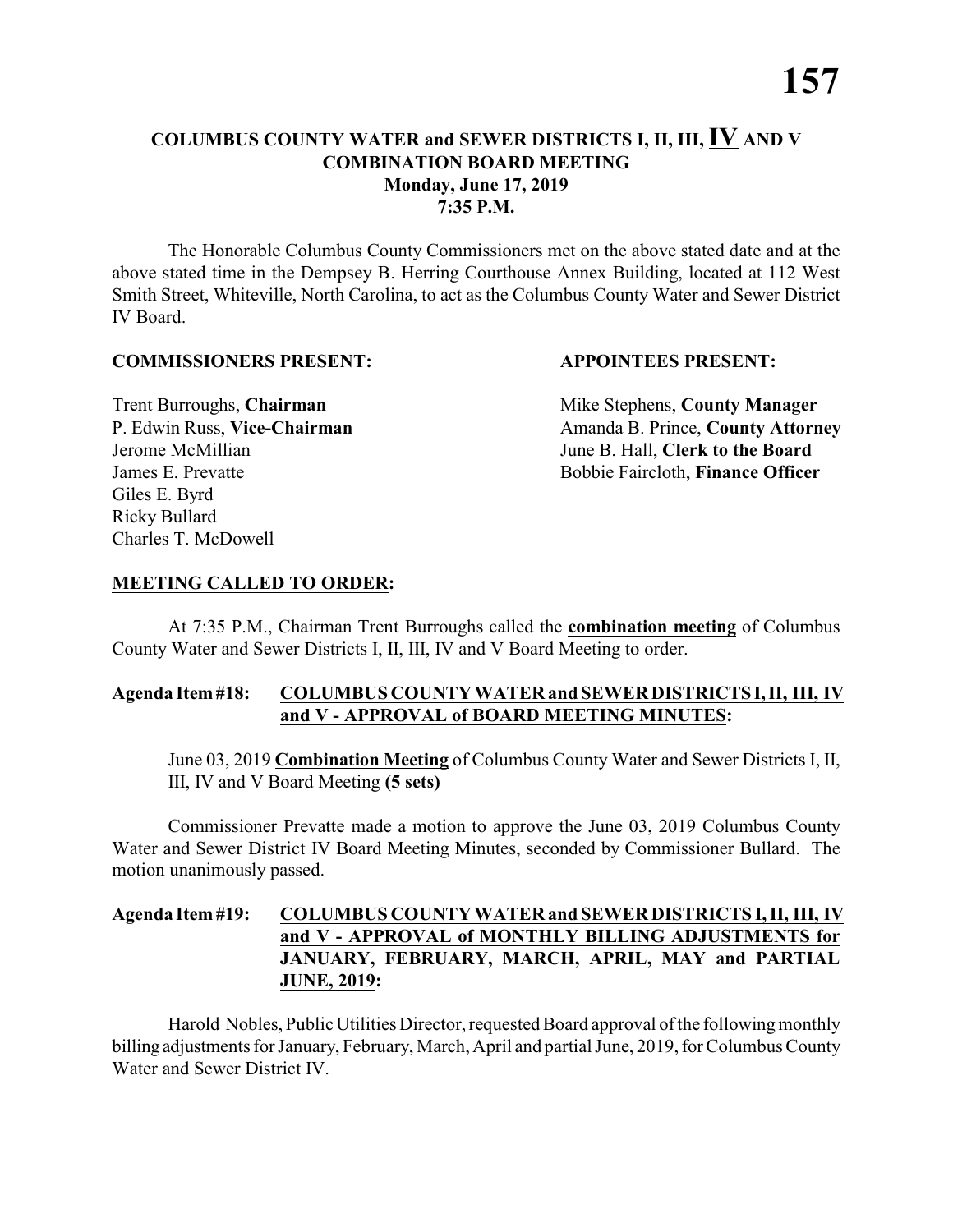# **January, February, March, April, May and partial June 2019**

| <b>DATE</b> | ACCT#       | <b>NAME</b>                               | <b>ADJ AMT</b>   | <b>REASON ADJ</b>                   |
|-------------|-------------|-------------------------------------------|------------------|-------------------------------------|
| 1/21/2019   | 340150.0097 | <b>INMAN, FRANCES</b><br><b>BATCHELOR</b> | (\$165.69)       | <b>LEAK ADJUSTMENT</b>              |
| 2/11/2019   | 430019.0098 | WHITE, COSTELLA                           | \$54.28          | <b>RETURNED</b><br><b>CHECK/FEE</b> |
| 2/11/2019   | 430355.0098 | WEBB, LENOIR                              | (\$111.69)       | <b>POSTING ERROR</b>                |
| 2/11/2019   | 430562.0098 | <b>BURGER HUT GRILL</b>                   | $(\$691.11)$     | <b>LEAK ADJUSTMENT</b>              |
| 2/11/2019   | 430636.0098 | SHAW, ARMWOOD                             | (\$95.91)        | <b>LEAK ADJUSTMENT</b>              |
| 2/11/2019   | 430385.0095 | RUSSELL, APRIL<br><b>MARIE</b>            | \$132.90         | <b>RETURNED</b><br><b>CHECK/FEE</b> |
| 2/11/2019   | 410685.0094 | FREEMAN, SHATISHA<br><b>JANICE</b>        | \$125.00         | <b>RETURNED</b><br><b>CHECK/FEE</b> |
| 2/11/2019   | 410970.0098 | RANDALL, MAYVIS B                         | $(\$91.23)$      | <b>LEAK ADJUSTMENT</b>              |
| 3/20/2019   | 430105.0098 | BRYANT, THELMA                            | (\$35.00)        | <b>POSTING ERROR</b>                |
| 3/20/2019   | 430119.0098 | <b>WADDELL, JANICE</b><br><b>DAVIS</b>    | (\$123.26)       | <b>LEAK ADJUSTMENT</b>              |
| 4/22/2019   | 430135.0098 | KEITH SR, JAMES<br><b>DAVID</b>           | (\$108.45)       | <b>LEAK ADJUSTMENT</b>              |
| 4/22/2019   | 430413.0098 | KING JR., FRANKLIN<br><b>GORDON</b>       | $(\$413.45)$     | <b>BILLING ERROR</b>                |
| 4/22/2019   | 430469.0098 | SETTLEMEYER,<br><b>ELIZABETH</b>          | (\$142.36)       | <b>BILLING ERROR</b>                |
| 4/22/2019   | 430624.0098 | SMITH, GREGORY                            | $(\$730.34)$     | <b>LEAK ADJUSTMENT</b>              |
| 4/22/2019   | 411840.0098 | NICHOLS, MARSHALL                         | $(\$670.71)$     | <b>LEAK ADJUSTMENT</b>              |
| 4/22/2019   | 410740.0094 | <b>CLARK, DARIN</b>                       | (\$19.70)        | <b>BILLING ERROR</b>                |
| 4/22/2019   | 430629.0097 | BROWN III, WILLIAM<br><b>LEO</b>          | \$128.62)        | <b>POSTING ERROR</b>                |
| 5/14/2019   | 430138.0098 | DANIELS, GEORGE                           | $(\$35.00)$      | <b>POSTING ERROR</b>                |
| 5/14/2019   | 430431.0098 | RICH, ANNIE L.                            | $(\$60.34)$      | <b>LEAK ADJUSTMENT</b>              |
| 5/20/2019   | 430445.0098 | WYCHE, WILLIAM<br><b>JAMES</b>            | (\$157.64)       | <b>BILLING ERROR</b>                |
| 6/5/2019    | 420105.0098 | <b>HEXION</b>                             | (\$1,050,251.39) | <b>BILLING ERROR</b>                |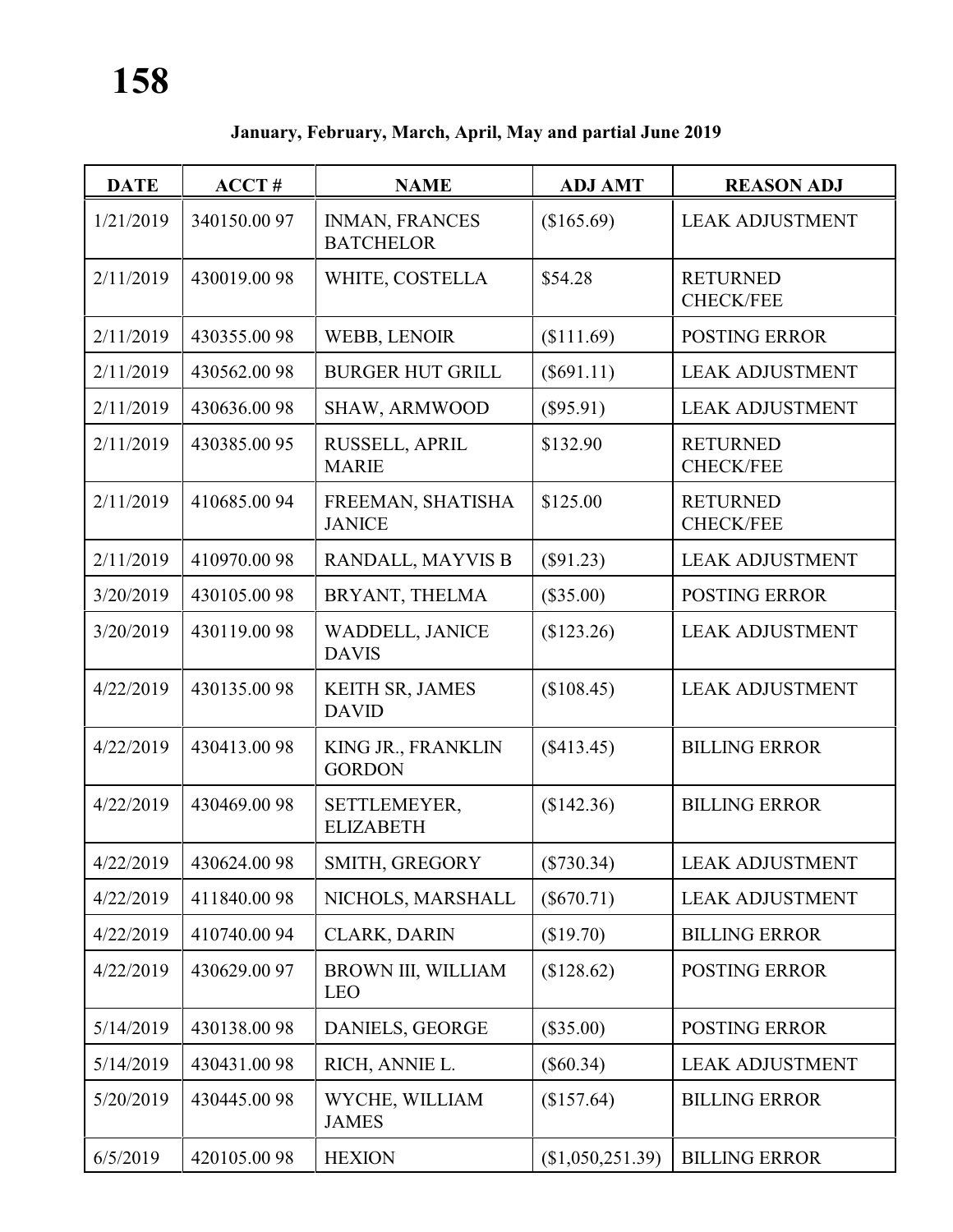| <b>DATE</b> | $ACCT \#$   | <b>NAME</b>                   | <b>ADJ AMT</b> | <b>REASON ADJ</b>    |
|-------------|-------------|-------------------------------|----------------|----------------------|
| 6/5/2019    | 430275.0098 | PATRICK, SHEENA R.            | (\$132.28)     | <b>BILLING ERROR</b> |
| 6/5/2019    | 411410.0098 | THURMAN, LARRY D              | \$79.38        | <b>POSTING ERROR</b> |
| 6/5/2019    | 420130.0096 | POWELL, ALICIA<br><b>DAWN</b> | \$25.00        | <b>SERVICE CALL</b>  |

Commissioner McDowell made a motion to approve the Monthly Billing Adjustments for January, February, March, April, May and partial June, 2019, for Columbus County Water and Sewer District IV, seconded by Commissioner Byrd. The motion unanimously passed.

### **ADJOURNMENT:**

At 7:38 P.M., Commissioner Bullard made a motion to adjourn, seconded by Vice Chairman Russ. The motion unanimously passed.

### **APPROVED:**

**\_\_\_\_\_\_\_\_\_\_\_\_\_\_\_\_\_\_\_\_\_\_\_\_\_\_\_\_ \_\_\_\_\_\_\_\_\_\_\_\_\_\_\_\_\_\_\_\_\_\_\_\_\_\_\_\_\_\_\_ JUNE B. HALL, Clerk to Board TRENT BURROUGHS, Chairman**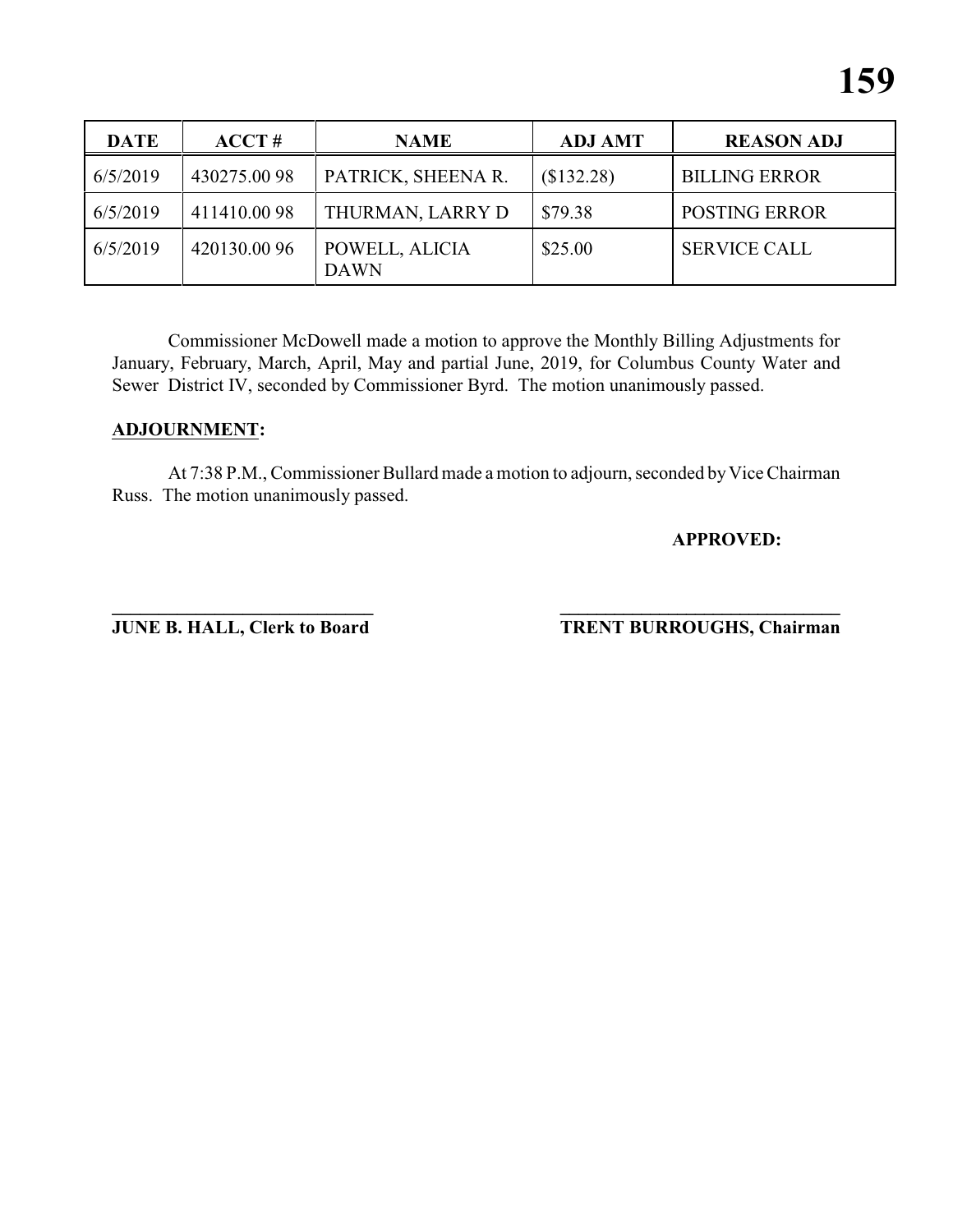### **COLUMBUS COUNTY WATER and SEWER DISTRICTS I, II, III, IV AND V COMBINATION BOARD MEETING Monday, June 17, 2019 7:35 P.M.**

The Honorable Columbus County Commissioners met on the above stated date and at the above stated time in the Dempsey B. Herring Courthouse Annex Building, located at 112 West Smith Street, Whiteville, North Carolina, to act as the Columbus County Water and Sewer District V Board.

### **COMMISSIONERS PRESENT: APPOINTEES PRESENT:**

Giles E. Byrd Ricky Bullard Charles T. McDowell

**Trent Burroughs, Chairman** Mike Stephens, **County Manager** P. Edwin Russ, Vice-Chairman Amanda B. Prince, County Attorney Jerome McMillian June B. Hall, **Clerk to the Board** James E. Prevatte Bobbie Faircloth, **Finance Officer**

### **MEETING CALLED TO ORDER:**

At 7:35 P.M., Chairman Trent Burroughs called the **combination meeting** of Columbus County Water and Sewer Districts I, II, III, IV and V Board Meeting to order.

### **Agenda Item #18: COLUMBUS COUNTY WATER and SEWER DISTRICTS I, II, III, IV and V - APPROVAL of BOARD MEETING MINUTES:**

June 03, 2019 **Combination Meeting** of Columbus County Water and Sewer Districts I, II, III, IV and V Board Meeting **(5 sets)**

Commissioner Prevatte made a motion to approve the June 03, 2019 Columbus County Water and Sewer District V Board Meeting Minutes, seconded by Commissioner Bullard. The motion unanimously passed.

### **Agenda Item #19: COLUMBUS COUNTY WATER and SEWER DISTRICTS I, II, III, IV and V - APPROVAL of MONTHLY BILLING ADJUSTMENTS for JANUARY, FEBRUARY, MARCH, APRIL, MAY and JUNE, 2019:**

Harold Nobles, Public Utilities Director, requested Board approval of the following monthly billing adjustments for January, February, March, April and June, 2019, for Columbus County Water and Sewer District V.

| <b>DATE</b> | ACCT #      | NAME                | <b>ADJ AMT</b> | <b>REASON ADJ</b>      |
|-------------|-------------|---------------------|----------------|------------------------|
| 1/21/2019   | 709958.0098 | TODD, MELBRA FARMER | $(\$755.49)$   | <b>LEAK ADJUSTMENT</b> |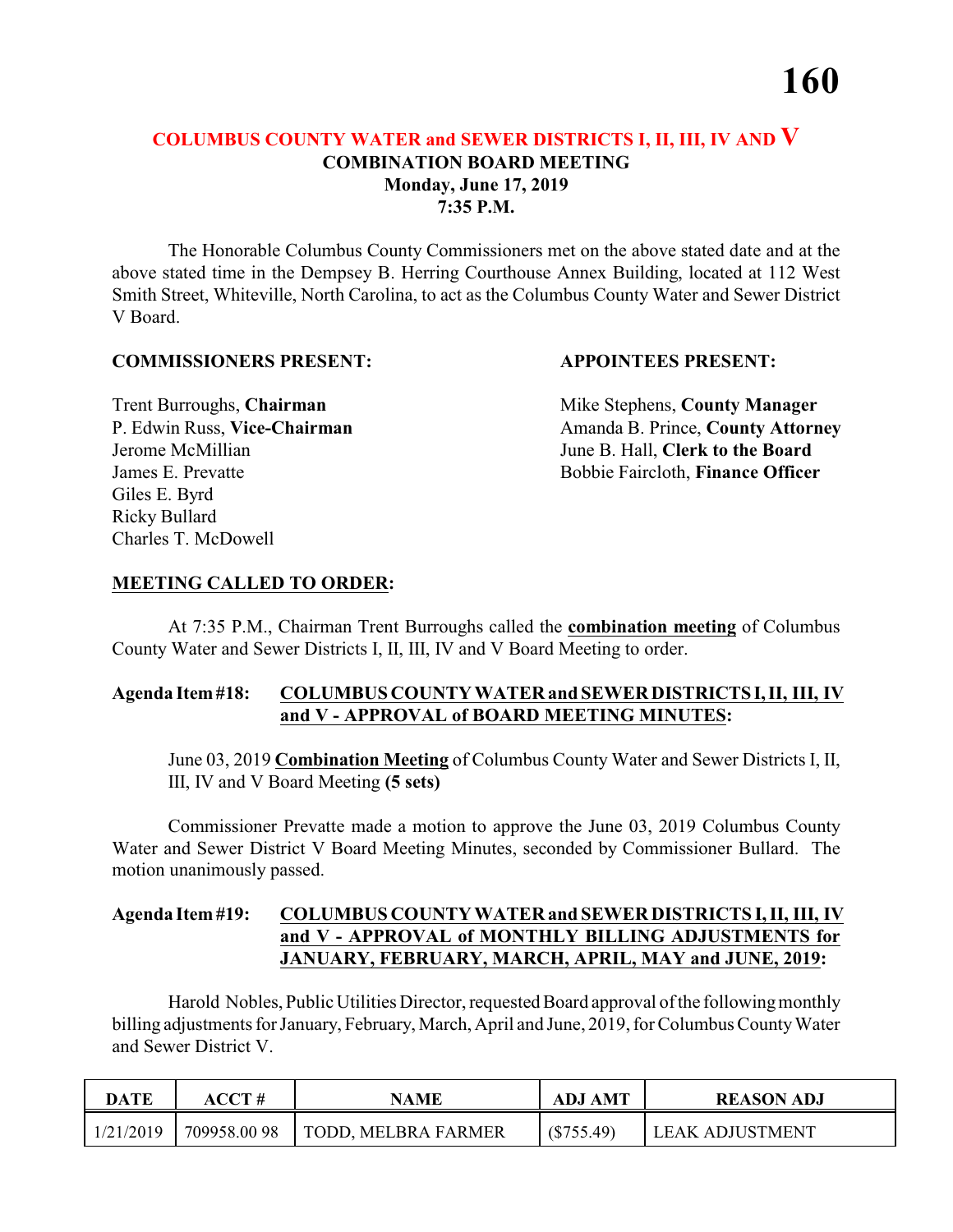| 2/11/2019 | 700241.0098  | NOBLES, SUSANNE MARTIN                    | \$25.00        | RETURNED CHECK FEE        |
|-----------|--------------|-------------------------------------------|----------------|---------------------------|
| 2/11/2019 | 700241.0098  | NOBLES, SUSANNE MARTIN                    | \$41.40        | <b>RETURNED CHECK</b>     |
| 2/11/2019 | 800516.0094  | <b>GORE, JANICE</b>                       | (\$412.09)     | <b>W5 ADJUSTMENT</b>      |
| 2/11/2019 | 800588.0098  | <b>GRAHAM, LARHONDA</b><br><b>STANLEY</b> | $(\$53.65)$    | W5 ADJUSTMENT             |
| 2/11/2019 | 800698.0098  | HARDEE, DIXIE RAY                         | \$98.90        | RETURNED CHECK/FEE        |
| 3/5/2019  | 800516.0094  | <b>GORE, JANICE</b>                       | (\$82.50)      | <b>POSTING ERROR</b>      |
| 3/5/2019  | 800516.0098  | <b>GORE, JANICE</b>                       | \$82.50        | <b>POSTING ERROR</b>      |
| 3/5/2019  | 800738.0098  | HUGGINS, DEBORAH M.                       | $(\$203.68)$   | <b>LEAK ADJUSTMENT</b>    |
| 3/20/2019 | 800499.0098  | LEE, CECIL                                | (\$72.34)      | <b>LEAK ADJUSTMENT</b>    |
| 3/20/2019 | 800716.0098  | <b>GORE, VIVIAN F</b>                     | (\$113.03)     | <b>LEAK ADJUSTMENT</b>    |
| 4/22/2019 | 800610.0098  | <b>GORE, GUY &amp; BETTY</b>              | $(\$601.07)$   | <b>LEAK ADJUSTMENT</b>    |
| 4/22/2019 | 800620.0098  | <b>FOWLER, JEANETTE</b>                   | (\$412.24)     | <b>LEAK ADJUSTMENT</b>    |
| 4/22/2019 | 800639.0098  | MARLOWE, NED                              | $(\$4,951.40)$ | <b>BILLING ERROR</b>      |
| 4/22/2019 | 800598.0096  | POTTER, KATIE JAYNE                       | (\$24.00)      | <b>POSTING ERROR</b>      |
| 4/23/2019 | 800092.00 97 | THOMPSON, JUSTIN REID                     | \$92.24        | RETURNED CHECK/FEE        |
| 4/23/2019 | 700133.0092  | NOBLES, KELLY LEE                         | $(\$30.00)$    | POSTING ERROR             |
| 4/23/2019 | 800561.5098  | CANADY, LARRY EDWARD                      | $(\$640.64)$   | <b>LEAK ADJUSTMENT</b>    |
| 5/14/2019 | 800585.0098  | HEMINGWAY, ROSCOE                         | \$42.60        | <b>POSTING ERROR</b>      |
| 5/14/2019 | 800585.0097  | BRYANT, NORMA LYNNE                       | $(\$47.60)$    | <b>POSTING ERROR</b>      |
| 5/20/2019 | 800692.0098  | GORE, ROY                                 | \$52.76        | <b>RETURNED CHECK/FEE</b> |
| 6/5/2019  | 800092.0097  | THOMPSON, JUSTIN REID                     | \$192.56       | RETURNED CHECK/FEE        |
| 6/5/2019  | 800585.0097  | BRYANT, NORMA LYNNE                       | $(\$42.68)$    | <b>BILLING ERROR</b>      |
| 6/5/2019  | 800585.0098  | HEMINGWAY, ROSCOE                         | \$42.68        | <b>BILLING ERROR</b>      |
| 6/5/2019  | 800539.0095  | GORE, WILLIAM MATTHEW                     | $(\$40.00)$    | <b>BILLING ERROR</b>      |

Commissioner McDowell made a motion to approve the monthly billing adjustments for January, February, March, April, May and partial June, 2019 for Columbus County Water and Sewer District V, seconded by Commissioner Byrd. The motion unanimously passed.